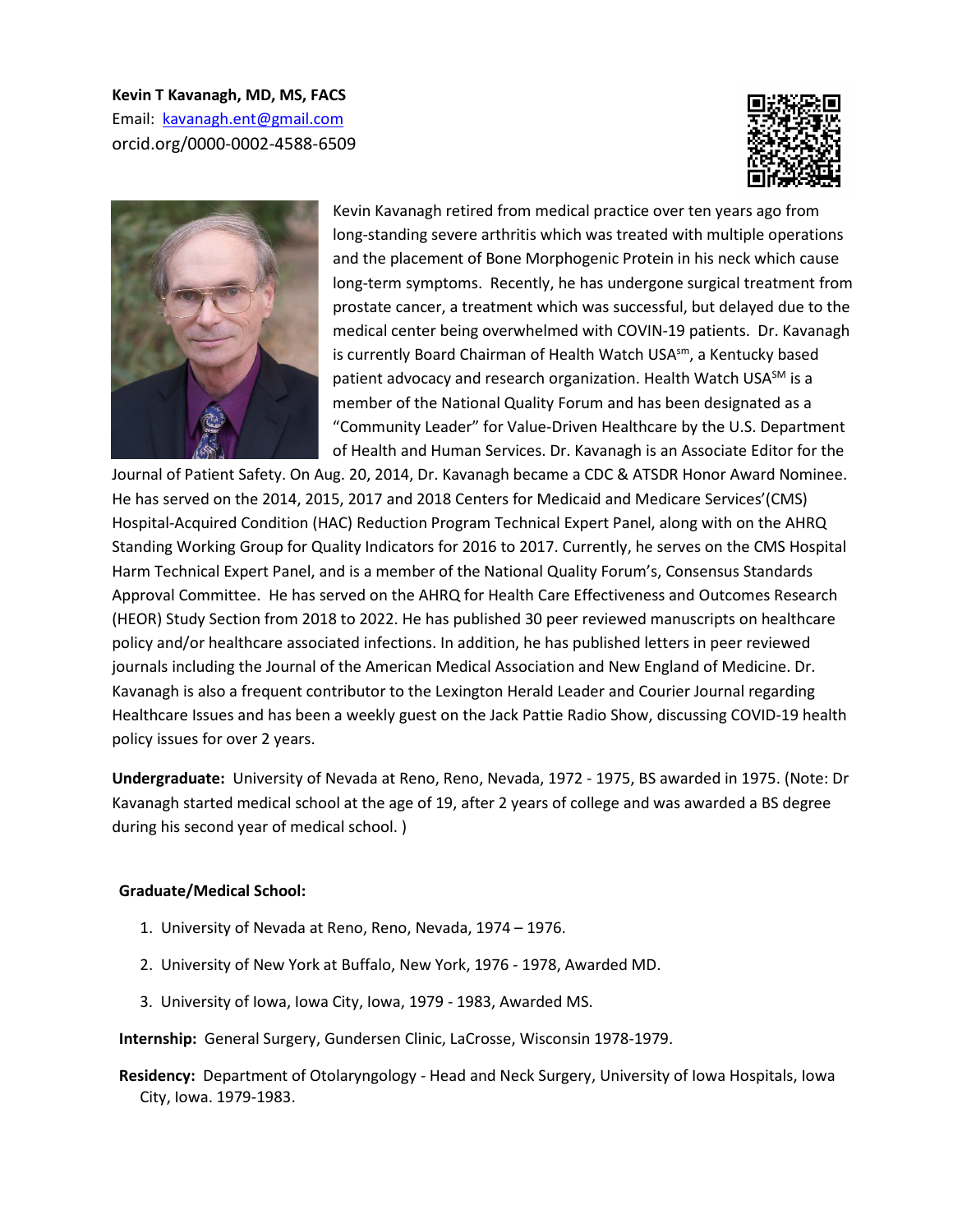**Medical License –** State of Kentucky.

## **Board Certification**

- 1. National Board of Medical Examiners (#192409), July 2, 1979.
- 2. American Board of Otolaryngology Head and Neck Surgery, October 25, 1983

#### **Recognitions and Awards**

- **1. MNA Advocate for Nursing Award.** Massachusetts Nurses Association nursing advocacy award. October 2021.
- **2. CDC & ATSDR Honor Award Nominee.** "For forging a novel partnership aimed at eliminating infections in healthcare settings and protecting patients." Aug. 20, 2014**.**
- **3. Honor Award Certificate. National Center for Emerging and Zoonotic Infectious Disease.** "For forging a novel partnership aimed at eliminating infections in healthcare settings and protecting patients." Jun. 28, 2014.
- **4.** MNA Advocate for Nursing Award. Massachusetts Nursing Award. October 2021.

#### **Editorial Boards**

- Software Review and Computer Applications Editor for "The Annals of Otology, Rhinology and Laryngology." Jan 1991 to June 2004.
- Member of the Editorial Board of the Journal of Patient Safety Dec. 2012 to Present.
- Associate Editor of the Journal of Patient Safety Jul. 2014 to Present.
- Editorial Board Infection Control Today. Apr. 2020 to Present.

#### **Federal & National Advisory Panels**

- Centers for Medicare and Medicaid Services, 2014 Hospital-Acquired Condition (HAC) Reduction Program Technical Expert Panel (TEP).
- Centers for Medicare and Medicaid Services, 2015 Hospital-Acquired Condition (HAC) Reduction Program Technical Expert Panel (TEP).
- Agency for Healthcare Research and Quality (AHRQ), 2016 Quality Indicator (QI) Standing Workgroup (SWG).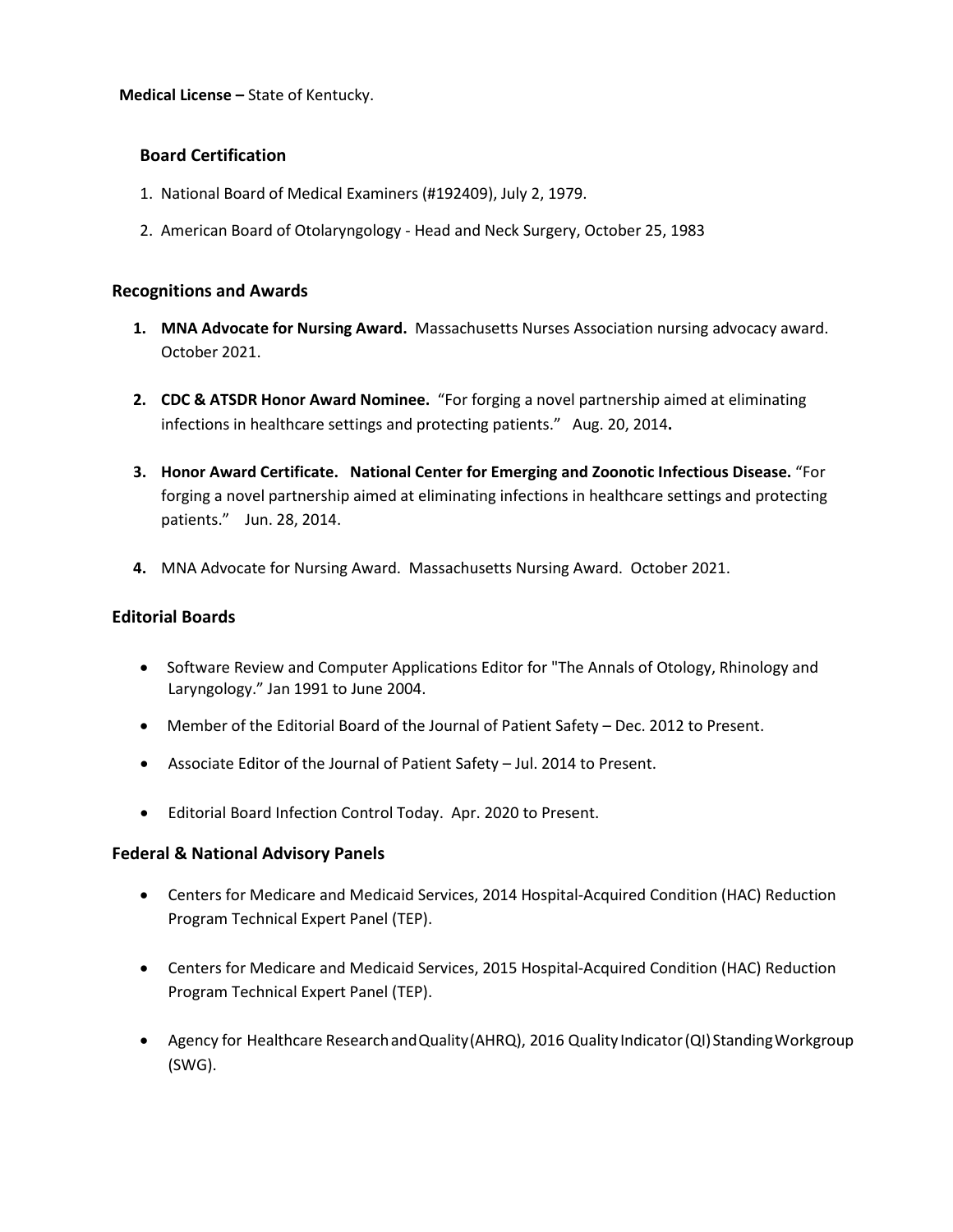- Centers for Medicare and Medicaid Services, Technical Expert Panel (TEP) for the Hospital Harm Performance Measure. 2017-2020.
- Study Section (grant review board) for Health Care Effectiveness and Outcomes Research (HEOR) Study Section. Agency for Healthcare Research and Quality. Feb., 2018 to Present. <https://www.ahrq.gov/funding/process/study-section/heorrst.html>
- National Quality Forum. Member of the Consensus Standards Approval Committee (CSAC). Interim term appointment May 9, 2018-September 30, 2018. Reappointed to serve Jan. 1, 2019 to Dec. 31, 2020.
- Patient Safety Action Networks (PSAN) liaison to the CDC's Healthcare Infection Control Practices Advisory Committee (HICPAC), Nov. 5, 2020 to Present.

## **University Appointments**

- 1. Assistant Professor, Department of Otolaryngology, University of Tennessee, Memphis, 1983 to 1987.
- 2. Associate Professor, Department of Otolaryngology, University of Tennessee, Memphis, 1987 to 1989.
- 3. Tenured Associate Professor, Department of Otolaryngology, University of Tennessee, Memphis, 1989 to 1992.
- 4. Associate Clinical Professor, Department of Surgery, Division of Otolaryngology, University of Kentucky, Lexington, 1993. Dr. Kavanagh left clinical practice on Feb. 5<sup>th</sup> 2010.

## **Peer Reviewed Articles on Healthcare Policy & Treatment Standards:**

- 1. Kavanagh KT, Smith T, Golden G, Tate N, and Hinkle W. Multivariate analysis of family risk factors in predicting appointment attendance in a pediatric otology and communication clinic. Journal of Health and Social Policy, 2:85-102,1991. PMID: 10116396
- 2. Kavanagh KT, Tate NP. Models to promote medical health care delivery for indigent families: Computerized tracking to case management. Journal of Health and Social Policy, 2:21-34,1990 PMID: 10119066
- 3. (Editorial) Kavanagh KT and Tate NP. Indigent medical care: Current challenges and solutions. Journal of Health and Social Policy, 2:1-7,1990 PMID: 10119065
- 4. (Editorial) Kavanagh KT and Hinkle W. National health care reform: Choice Opportunities. Journal of Health and Social Policy. 6(1):1-12, 1994 PMID: 10140435
- 5. Kavanagh KT. Financial Incentives to Promote Health Care Quality: The Hospital Acquired Conditions Nonpayment Policy. Soc Work Public Health. 2011 Aug 31;26(5):524-41. PMID: 21902485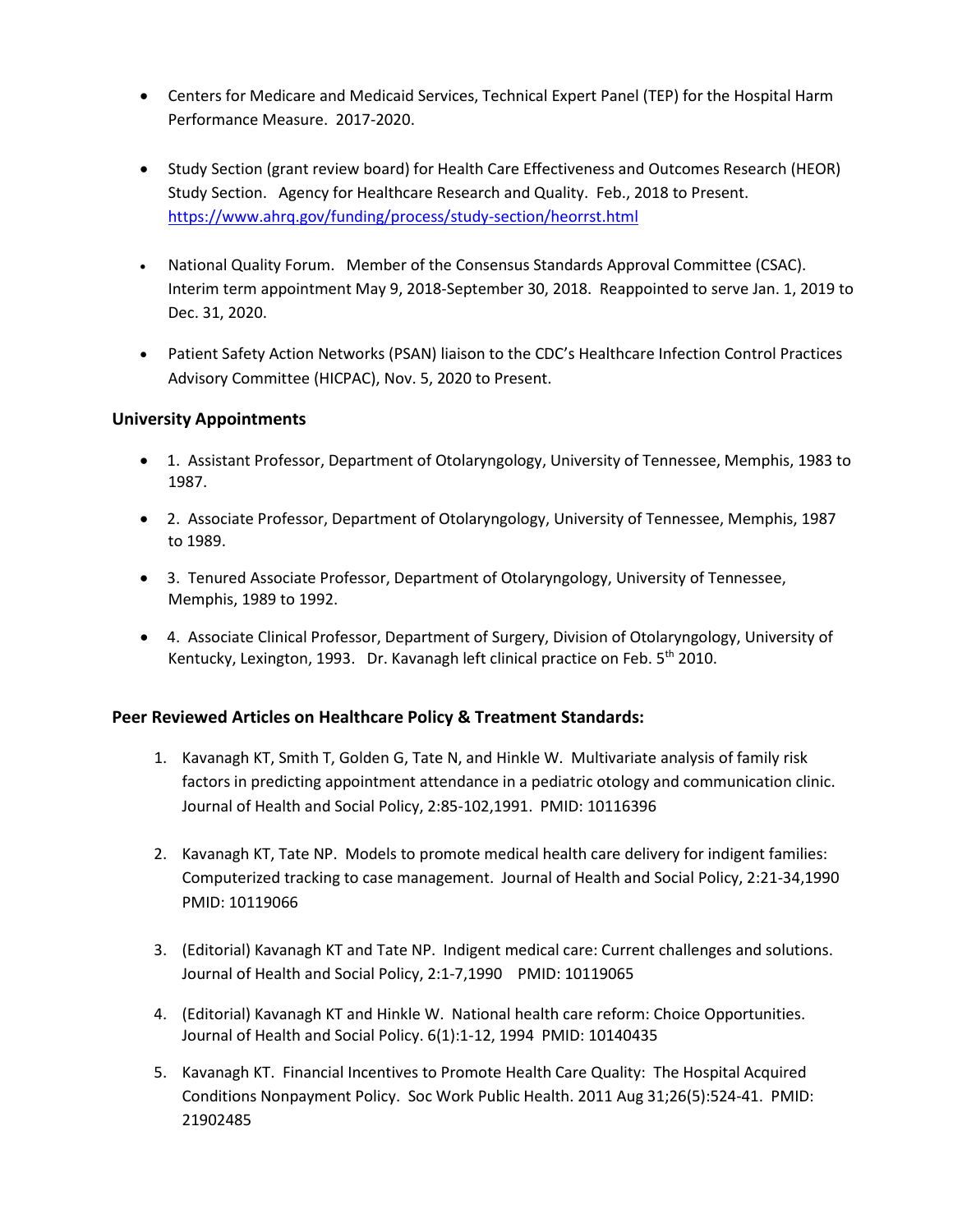- 6. Kavanagh KT. Health care integration: Will physicians lose their voice? Bulletin of the American College of Surgeons, June 2011. PMID: 22315908 [https://www.facs.org/~/media/files/publications/bulletin/2011/2011%20june%20bulletin.ashx](https://www.facs.org/%7E/media/files/publications/bulletin/2011/2011%20june%20bulletin.ashx)
- 7. Kavanagh K, Abusalem S, Saman DM. A Perspective on the Evidence Regarding Methicillinresistant Staphylococcus aureus Surveillance. J Patient Saf. 2012 Sep;8(3):140-3. doi: 10.1097/PTS.0b013e3182627b89. PMID 22874134 https://journals.lww.com/journalpatientsafety/Fulltext/2012/09000/A Perspective on the Evi [dence\\_Regarding.6.aspx](https://journals.lww.com/journalpatientsafety/Fulltext/2012/09000/A_Perspective_on_the_Evidence_Regarding.6.aspx)
- 8. Kavanagh KT, Cimiotti JP, Abusalem S and Coty MB. Moving Healthcare Quality Forward With Nursing-Sensitive Value-Based Purchasing. Journal of Nursing J Nurs Scholarsh. 2012 Dec;44(4):385-95. doi: 10.1111/j.1547-5069.2012.01469.x. Epub 2012 Oct 15. PMID: 23066956 <http://onlinelibrary.wiley.com/doi/10.1111/j.1547-5069.2012.01469.x/full>
- 9. Saman DM, Kavanagh KT (corresponding author) and Abusalem S. Redefining the Standardized Infection Ratio to Aid in Consumer Value Purchasing. Journal of Patient Safety. 2013 Jun;9(2):55- 8. PMID: 23370222 [https://journals.lww.com/journalpatientsafety/Fulltext/2013/06000/Redefining\\_the\\_Standardiz](https://journals.lww.com/journalpatientsafety/Fulltext/2013/06000/Redefining_the_Standardized_Infection_Ratio_to_Aid.1.aspx) ed Infection Ratio to Aid.1.aspx
- 10. Saman DM, Kavanagh KT, Johnson B, Lutfiyya MN. Can Inpatient Hospital Experiences Predict Central Line-associated Bloodstream Infections? Plos One. April. 5, 2013. PMID: 23577195 <https://journals.plos.org/plosone/article?id=10.1371/journal.pone.0061097>
- 11. Kavanagh KT, Calderon LE, Saman DM. The Relationship Between Tort Reform and Medical Utilization. J Patient Saf. 2013 Oct 7. [Epub ahead of print] PMID: 24104483 http://journals.lww.com/journalpatientsafety/Fulltext/2014/12000/The Relationship Between Tort\_Reform\_and\_Medical.7.aspx
- 12. Kavanagh KT, Saman DM, Yu Y. A Perspective on How the United States Fell behind Northern Europe in the Battle against Methicillin-Resistant Staphylococcus aureus. Antimicrob Agents Chemother. 2013 Dec;57(12):5789-91. doi: 10.1128/AAC.01839-13. Epub 2013 Oct 7. PMID: 24100502 <http://aac.asm.org/content/57/12/5789.long>
- 13. Saman DM, Kavanagh KT. Assessing the Necessity of the Standardized Infection Ratio for Reporting Central Line Associated Bloodstream Infections. Plos One. Nov. 4, 2013. PMID 24223966<http://www.plosone.org/article/info%3Adoi%2F10.1371%2Fjournal.pone.0079554>
- 14. Kavanagh KT, Calderon LE, Saman DM. Research Letter: Much Work Still to Be Done to Prevent Central Line–Associated Bloodstream Infections. American Journal of Medical Quality 1062860613513317, first published on December 13, 2013 as doi:10.1177/1062860613513317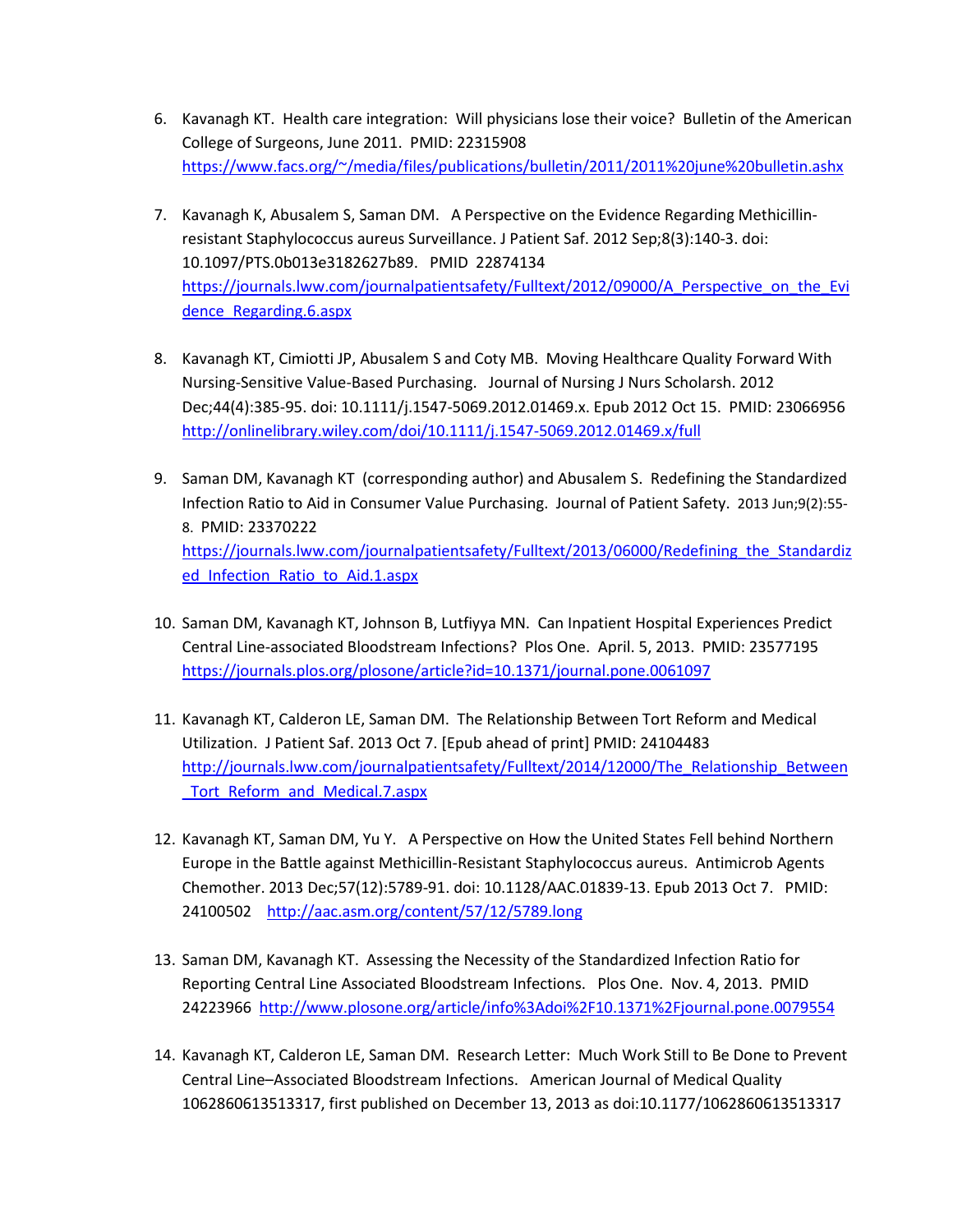PMID: 24335078<http://ajm.sagepub.com/content/early/2013/12/13/1062860613513317.extract>

- 15. Kavanagh KT, Calderon LE, Saman DM, Abusalem SK. The use of surveillance and preventative measures for methicillin-resistant staphylococcus aureus infections in surgical patients. Antimicrob Resist Infect Control. 2014 May 14;3:18. eCollection 2014. PMID: 24847437 <http://www.aricjournal.com/content/3/1/18>
- 16. Kavanagh KT. How I Was Prescribed an Unnecessary Antibiotic While Traveling to a Conference on Antibiotic Resistance. JAMA Intern Med. 2014 Sep;174(9):1433-4. doi: 10.1001/jamainternmed.2014.3412. <http://archinte.jamanetwork.com/article.aspx?articleid=1892183>
- 17. Wu AW, Kavanagh KT, Pronovost PJ, Bates DW. Conflict of interest, Dr Charles Denham and the Journal of Patient Safety. J Patient Saf. 2014 Dec;10(4):181-5. PMID: 25408235 [https://journals.lww.com/journalpatientsafety/Fulltext/2014/12000/Conflict\\_of\\_Interest,\\_Dr\\_Charle](https://journals.lww.com/journalpatientsafety/Fulltext/2014/12000/Conflict_of_Interest,_Dr_Charles_Denham_and_the.1.aspx) s Denham and the.1.aspx
- 18. Kavanagh KT, Calderon LE and Saman DM Viewpoint: a response to "Screening and isolation to control methicillin-resistant Staphylococcus aureus: sense, nonsense, and evidence." Antimicrobial Resistance and Infection Control 2015, 4:4 (5 February 2015) <http://www.aricjournal.com/content/4/1/4>
- 19. Calderon LE, Kavanagh KT, Rice MK. Questionable Validity of the Catheter Associated Urinary Tract Infection Metric Used for Value Based Purchasing. American Journal of Infection Control. Published Online Jul 1, 2015. [http://www.ajicjournal.org/article/S0196-6553%2815%2900613-](http://www.ajicjournal.org/article/S0196-6553%2815%2900613-6/fulltext) [6/fulltext](http://www.ajicjournal.org/article/S0196-6553%2815%2900613-6/fulltext)
- 20. Kavanagh KT, Tower SS, Saman DM. A perspective on the principles of integrity in infectious disease research. Journal of Patient Safety. Published Online Mar. 24, 2016. PMID 27010326 https://journals.lww.com/journalpatientsafety/Fulltext/2016/06000/A Perspective on the Pri [nciples\\_of\\_Integrity\\_in.1.aspx](https://journals.lww.com/journalpatientsafety/Fulltext/2016/06000/A_Perspective_on_the_Principles_of_Integrity_in.1.aspx)
- 21. Landers TF, Kavanagh KT. Missing opportunities on the Presidential Advisory Council on Combating Antibiotic Resistance (PACCARB). Am J Infect Control. 2016 Nov 1;44(11):1356-1359. doi: 10.1016/j.ajic.2016.07.008. Epub 2016 Sep 2.
- 22. Kavanagh KT, Saman DM, Bartel R, Westerman K. Estimating deaths due to hospital-related medical error: A perspective from patient advocates. Journal of Patient Safety. 2017 Feb 9: 13(1):1-5. [https://journals.lww.com/journalpatientsafety/Fulltext/2017/03000/Estimating\\_Hospital\\_Relat](https://journals.lww.com/journalpatientsafety/Fulltext/2017/03000/Estimating_Hospital_Related_Deaths_Due_to_Medical.1.aspx)

[ed\\_Deaths\\_Due\\_to\\_Medical.1.aspx](https://journals.lww.com/journalpatientsafety/Fulltext/2017/03000/Estimating_Hospital_Related_Deaths_Due_to_Medical.1.aspx) 

23. Kavanagh KT, Abusalem S, Calderon LE. The incidence of MRSA infections in the United States. Is a more comprehensive tracking system needed? Antimicrobial Resistance and Infection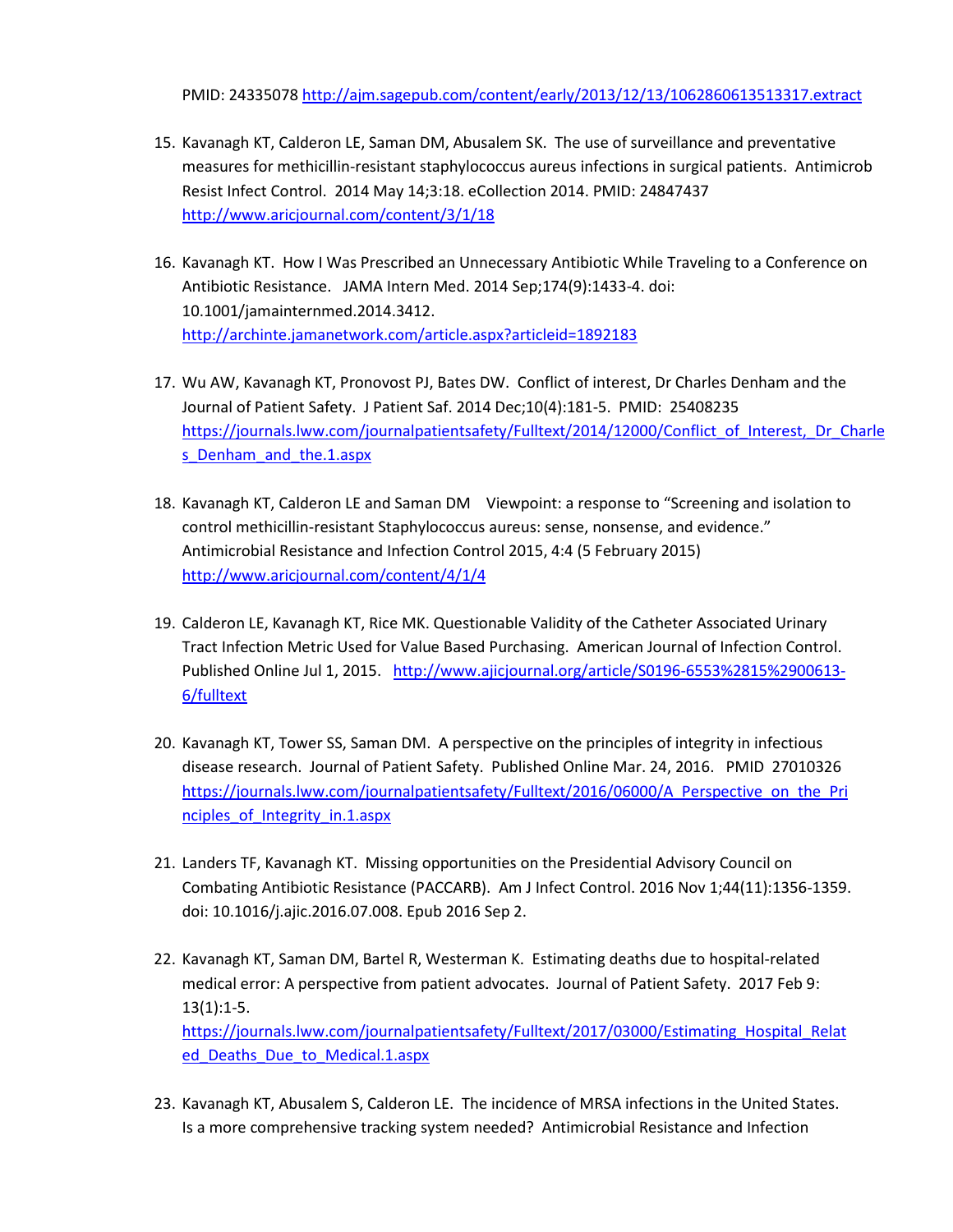Control. April 7, 2017. 6:34 DOI: 10.1186/s13756-017-0193-0 [https://rdcu.be/KRmU](http://em.rdcu.be/wf/click?upn=lMZy1lernSJ7apc5DgYM8aqe-2B6tWVskhU7I0U1uVDCQ-3D_suQTUKmeoHHtEdERkCdvmoP8n9-2BEAkvfnYE17RCqIO-2BAgUXx0q8R-2B28r9b7WvDd5G6NRQ1jvpdOsMgyTOKoMTwWEgZmYvFcnzJ3UgjH2k2VQ1F9osKB-2BJigkrHGRHyB1am4MH9l-2FkRtq6lxt3lmv8UiI0TVeHvHSNjoZmQCmrJ5Hd-2BMtwOnef3q1AozH9BAS2Xponi9NeCJTfLETsMiYCIkL-2F23sDYOdpqABML6uuzCFxZ601i4Bt5jKyx-2Fdyq9JHAj6zop4DZc-2FvU5eoayiRA-3D-3D) 

- 24. Kavanagh KT, Kraman S. An Analysis of the FDA MAUDE Database and the Search for Cobalt Toxicity in Class 3 Johnson & Johnson/DePuy Metal-on-Metal Hip Implants. Journal of Patient Safety: October 10, 2018 - Volume Publish Ahead of Print - Issue - p doi: 10.1097/PTS.0000000000000534 . https://journals.lww.com/journalpatientsafety/Abstract/2018/12000/An\_Analysis\_of\_the\_FDA MAUDE Database and the.12.aspx
- 25. Kavanagh KT, Abusalem S, Calderon LE. View point: gaps in the current guidelines for the prevention of Methicillin-resistant Staphylococcus aureus surgical site infections. Antimicrob Resist Infect Control. 2018 Sep 18;7:112. doi: 10.1186/s13756-018-0407-0. eCollection 2018. <https://aricjournal.biomedcentral.com/articles/10.1186/s13756-018-0407-0>
- 26. Kavanagh KT, Control of MSSA and MRSA in the United States: Protocols, policies, risk adjustment and excuses. Antimicrobial Resistance and Infection Control. DOI: 10.1186/s13756-019-0550 June 19, 2019 <https://aricjournal.biomedcentral.com/articles/10.1186/s13756-019-0550-2>
- 27. Kavanagh KT, Brown RE, Kraman SS, Calderon LE, Kavanagh SP. Reporter Occupation and Source of Adverse Device Event Reports Contained in the FDA's MAUDE Database. Patient Related Outcome Measures. DOI: 10.2147/PROM.S212991 July 1, 2019. https://www.dovepress.com/articles.php?article\_id=46767
- 28. Kavanagh KT, Dykes PC. Hospital Pressure Injury Metrics, an Unfulfilled Need of Paramount Importance. Journal of Patient Safety. March 12, 2020. doi: 10.1097/PTS.0000000000000694 [https://journals.lww.com/journalpatientsafety/Citation/9000/Hospital\\_Pressure\\_Injury\\_Metrics](https://journals.lww.com/journalpatientsafety/Citation/9000/Hospital_Pressure_Injury_Metrics,_an_Unfulfilled.99204.aspx) [,\\_an\\_Unfulfilled.99204.aspx](https://journals.lww.com/journalpatientsafety/Citation/9000/Hospital_Pressure_Injury_Metrics,_an_Unfulfilled.99204.aspx)
- 29. Kavanagh KT, Pare J, Pontus, C. COVID-19: Through the Eyes through the Front Line, an International Perspective. Antimicrobial Resistance and Infection Control. Nov. 7, 2020. 179, <https://aricjournal.biomedcentral.com/articles/10.1186/s13756-020-00850-2>
- 30. Kavanagh KT, Pare J, Pontus C, Cormier LE. COVID-19 Lessons Learned: A Global Perspective. Antimicrobial Resistance and Infection Control. Aug. 26, 2021. <https://aricjournal.biomedcentral.com/articles/10.1186/s13756-021-00992-x>

## **Letters-To-Editor in Peer Reviewed Journals:**

- 1. Kavanagh KT. The supply of rural physicians. JAMA. 10;269(6):744-5, 1993. PMID: 8423648
- 2. Kavanagh KT. In response to "Assessing nursing staffing ratios: variability in workload intensity". Policy Polit Nurs Pract. 2007 Aug;8(3):182. PMID: 18178924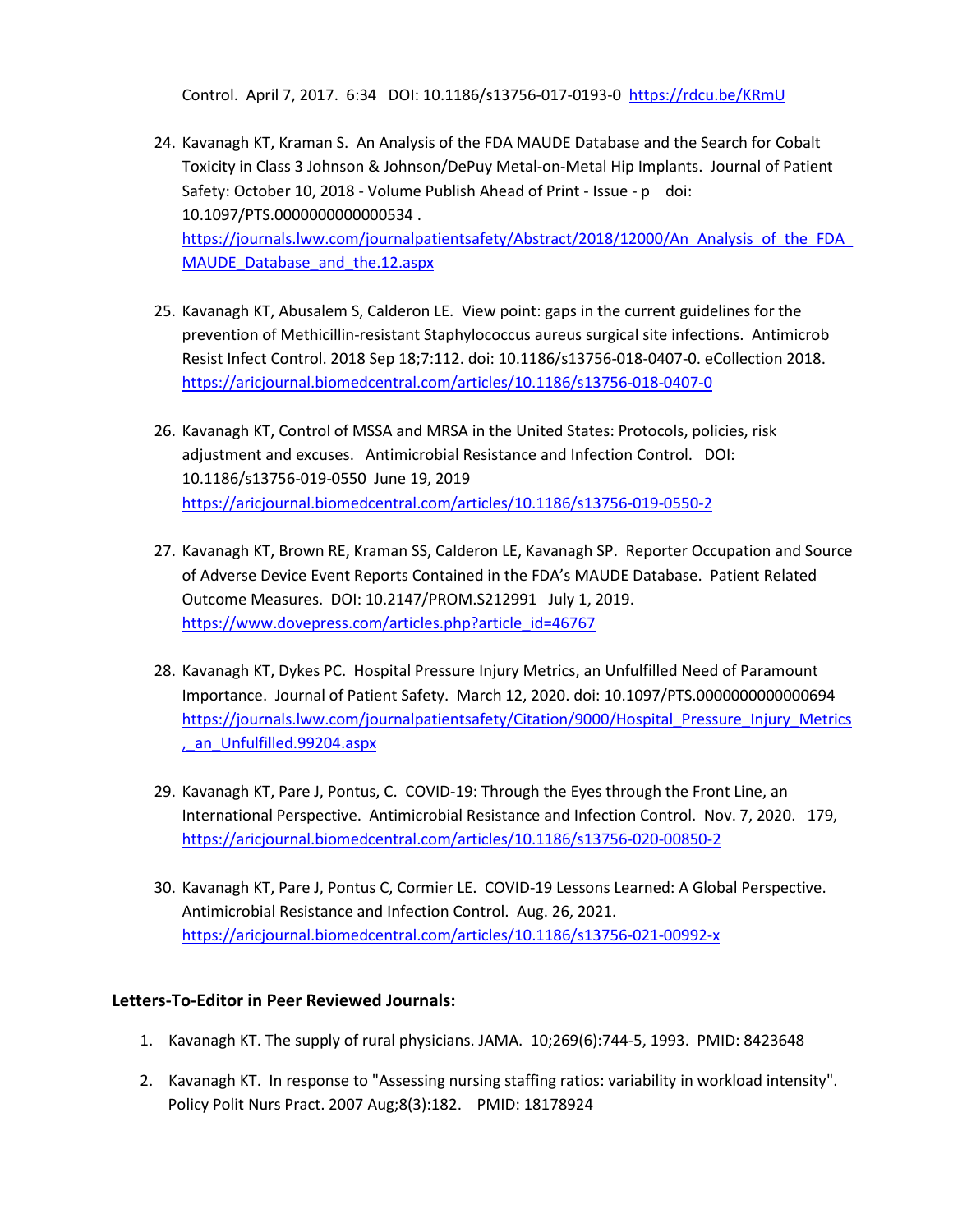- 3. Kavanagh K, Abusalem S. Mounting evidence supports universal surveillance for MRSA in preoperative patients. J Am Col Surg. 2011 Aug;213(2):335-6. PMID: 21787990
- 4. Kavanagh KT. A comment on: Jha AK, Joynt KE, Orav EJ, Epstein AM. The Long-Term Effect of Premier Pay for Performance on Patient Outcomes. N Engl J Med. 2012 Apr 26;366(17):1606-15. Epub 2012 Mar 28. PMID: 22455751; N Engl J Med. July 26, 2012; 367:381-383. PMID: 22830476
- 5. Kavanagh KT. A comment on: Lee GM, Kleinman K, Soumerai SB, Tse A, Cole D, Fridkin SK, Horan T, Platt R, Gay C, Kassler W, Goldmann DA, Jernigan J, Jha AK. Effect of nonpayment for preventable infections in U.S. hospitals. N Engl J Med. 2012 Oct 11;367(15):1428-37. New England Journal of Medicine. 2013; Jan. 368:191-192. PMID: 23301747
- 6. Saman DM, Kavanagh KT. Response to Patient Satisfaction as a Possible Indicator of Quality Surgical Care. JAMA Surgery. JAMA Surg. 2013 Oct 1;148(10):985. doi: 10.1001/jamasurg.2013.3408. PMID: 24132396
- 7. Kavanagh KT, Saman DM, Yu Y. Reply to "Planned Analyses of the REDUCE MRSA Trial". Antimicrob Agents Chemother. 2014 Apr;58(4):2486-7. doi: 10.1128/AAC.02821-13. PMID: 24643844 [http://www.healthwatchusa.org/HWUSA-Publications/PDF-Downloads/20140318-](http://www.healthwatchusa.org/HWUSA-Publications/PDF-Downloads/20140318-Antimicrob_Agents_Chemother-2014-Kavanagh-2486-7.pdf) [Antimicrob\\_Agents\\_Chemother-2014-Kavanagh-2486-7.pdf](http://www.healthwatchusa.org/HWUSA-Publications/PDF-Downloads/20140318-Antimicrob_Agents_Chemother-2014-Kavanagh-2486-7.pdf)
- 8. Kavanagh KT. Letter to the editor regarding: The effectiveness of Medicare's non-payment of hospital-acquired conditions policy. Health Policy. Aug 27, 2014. PMID: 25201486 DOI: <http://dx.doi.org/10.1016/j.healthpol.2014.08.006> [http://www.healthwatchusa.org/HWUSA-Publications/PDF-Downloads/20140829-JHP-HAC-](http://www.healthwatchusa.org/HWUSA-Publications/PDF-Downloads/20140829-JHP-HAC-Letter.pdf)[Letter.pdf](http://www.healthwatchusa.org/HWUSA-Publications/PDF-Downloads/20140829-JHP-HAC-Letter.pdf)
- 9. Kavanagh KT, Calderon LE, Rice M. Author's Response to Letter Regarding: "Questionable validity of the catheter-associated urinary tract infection metric used for value-based purchasing". AJIC. Accepted Dec, 8, 2015, Published Online Jan. 29, 2016. DOI: 10.1016/j.ajic.2015.12.002 PMID: 26827094<http://www.ajicjournal.org/article/S0196-6553%2815%2901229-8/pdf>
- 10. Kavanagh KT, Saman DM. Comment Regarding: Electronic hand hygiene monitoring as a tool for reducing health care–associated methicillin-resistant Staphylococcus aureus infection. Journal of Patient Safety. [Am J Infect Control.](https://www.ncbi.nlm.nih.gov/pubmed/27908436) 2016 Dec 1;44(12):1761-1762. doi: 10.1016/j.ajic.2016.08.021. [http://www.ajicjournal.org/article/S0196-6553\(16\)30904-X/abstract](http://www.ajicjournal.org/article/S0196-6553(16)30904-X/abstract) .

(Non-peer Reviewed PubMed Commons Comment) Kavanagh KT, Saman DM. Comment on PMID: 27908437: Response to Letter Regarding Manuscript: "Electronic Hand Hygiene Monitoring as a Tool for Reducing Nosocomial Methicillin-resistant Staphylococcus aureus Infection" In: PubMed Commons [Internet]. Bethesda (MD): National Library of Medicine; 2016 Dec. 16. Available from: [https://www.ncbi.nlm.nih.gov/pubmed/27908437#cm27908437\\_34333](https://www.ncbi.nlm.nih.gov/pubmed/27908437#cm27908437_34333) 

## **Poster Presentations**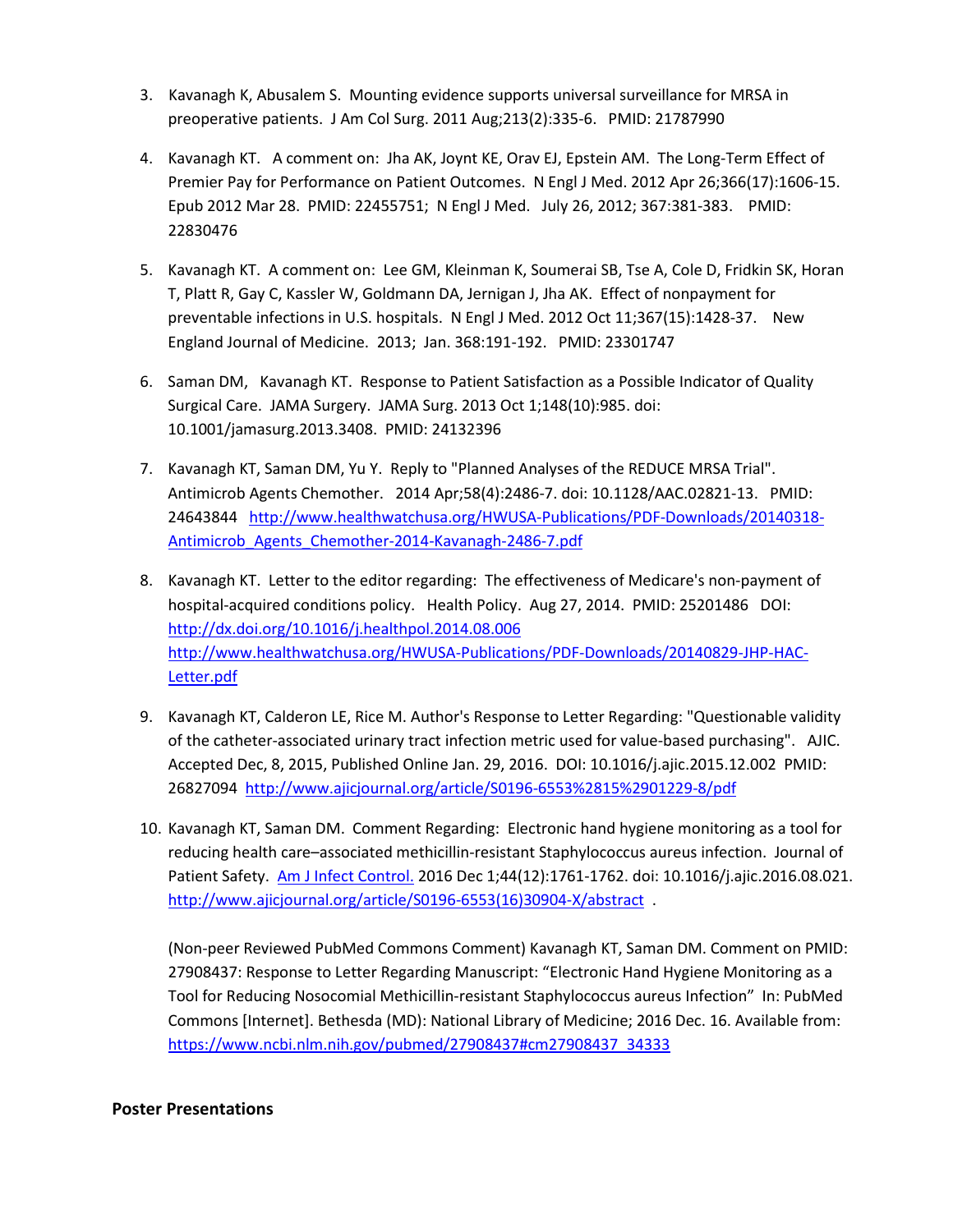1. Kavanagh KT and Saman DM. Meaningful Definition of the Standardized Infection Ratio. The 2012 HAI Data Summit. US Dept. of Health and Human Services. Kansas City, MO. May 31, 2012

### **Recent Op-Eds in Major State and National Newspapers:**

- 1. Kavanagh KT. State Reporting on Hospital Infections, Lax, Dangerous Lexington Herald Leader, Lexington, Kentucky, Jan. 21, 2011. [http://www.kentucky.com/opinion/op](http://www.kentucky.com/opinion/op-ed/article44075886.html)[ed/article44075886.html](http://www.kentucky.com/opinion/op-ed/article44075886.html)
- 2. Kavanagh KT. Revising Health Care Reform Courier Journal, Louisville, Kentucky, Jan. 21, 2011.
- 3. Kavanagh KT. UK Wrong To Downplay Loss of Nursing Honor Herald Leader, Lexington, Kentucky, Mar. 21, 2011. <http://www.kentucky.com/opinion/op-ed/article44085474.html>
- 4. Kavanagh KT. Tracking of Hospital Acquired Infections Courier Journal, Louisville, Kentucky, Apr. 20, 2011 .
- 5. Saman DM, Kavanagh KT. Public, patients have right to know hospitals' infection rates Herald Leader, Lexington Kentucky, July 11, 2011. [http://www.kentucky.com/opinion/op](http://www.kentucky.com/opinion/op-ed/article44115336.html)[ed/article44115336.html](http://www.kentucky.com/opinion/op-ed/article44115336.html)
- 6. Kavanagh KT. Investigate staffing, infection rates at UK hospital Herald Leader, Lexington, Kentucky, September 4<sup>th</sup>, 2011. <http://www.kentucky.com/opinion/op-ed/article44124081.html>
- 7. Saman DM, Kavanagh KT. Outpatient Antibiotic Utilization Highest in West Virginia and Kentucky. The Center for Disease Dynamics, Economics & Policy. Nov. 17, 2011. [http://www.cddep.org/blog/posts/outpatient\\_antibiotic\\_utilization\\_highest\\_west\\_virginia\\_and\\_k](http://www.cddep.org/blog/posts/outpatient_antibiotic_utilization_highest_west_virginia_and_kentucky) [entucky](http://www.cddep.org/blog/posts/outpatient_antibiotic_utilization_highest_west_virginia_and_kentucky)
- 8. Kavanagh KT. One in Seven Hospitalizations Results in Harm: Hospital performance tied to Board Engagement. Medical News. Nov 2011. [http://www.healthwatchusa.org/HWUSA-](http://www.healthwatchusa.org/HWUSA-Publications/PDF-Downloads/20111120-Hospital-Boards-26-27.pdf)[Publications/PDF-Downloads/20111120-Hospital-Boards-26-27.pdf](http://www.healthwatchusa.org/HWUSA-Publications/PDF-Downloads/20111120-Hospital-Boards-26-27.pdf)
- 9. Kavanagh KT. Don't tell culture a plague on healthcare. Herald Leader, Lexington, Kentucky, December 5, 2011.<http://www.kentucky.com/opinion/op-ed/article44141691.html>
- 10. Kavanagh KT, Saman DM. Hospital Infections are Under Reported. Courier Journal, Louisville, Kentucky, January 31, 2012. [http://www.courier](http://www.courier-journal.com/apps/pbcs.dll/article?AID=2012302010056)[journal.com/apps/pbcs.dll/article?AID=2012302010056](http://www.courier-journal.com/apps/pbcs.dll/article?AID=2012302010056)
- 11. Kavanagh KT, Bukulmez H. More doctors controlled by hospitals mean restricted care. Herald Leader, Lexington, Kentucky, March 1, 2012. [http://www.kentucky.com/opinion/op](http://www.kentucky.com/opinion/op-ed/article44157999.html)[ed/article44157999.html](http://www.kentucky.com/opinion/op-ed/article44157999.html)
- 12. Kavanagh KT, Saman DM. Patients dissatisfied with unnecessary, expensive care. Herald Leader, Lexington, Kentucky, June 25, 2012 [http://www.kentucky.com/opinion/op](http://www.kentucky.com/opinion/op-ed/article44365779.html)[ed/article44365779.html](http://www.kentucky.com/opinion/op-ed/article44365779.html)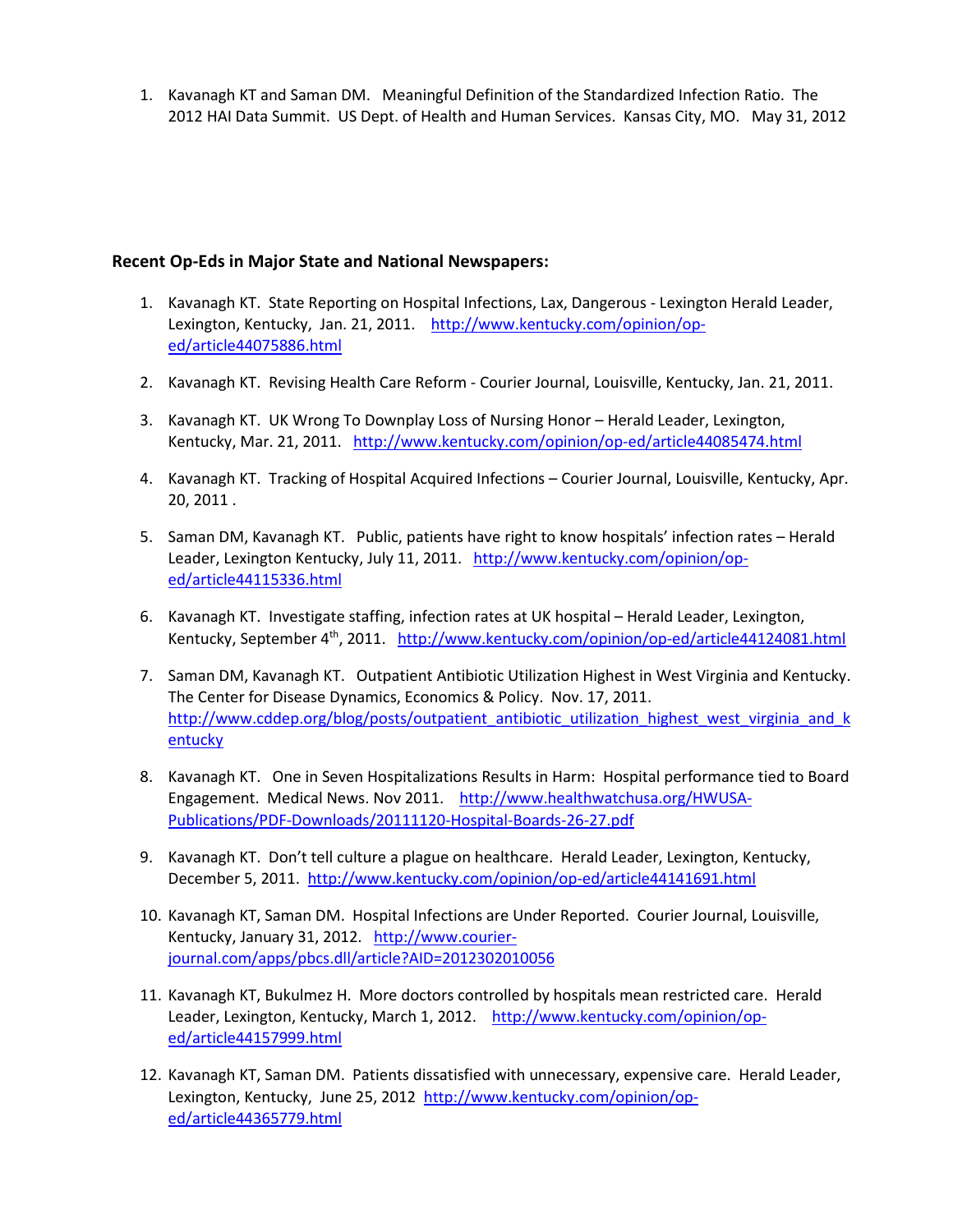- 13. Kavanagh KT. Assessing changes in reform. August 27, 2012 Courier Journal. <http://www.healthwatchusa.org/HWUSA-Publications/HW-USA-editorials.htm>
- 14. Kavanagh KT. The changing role of the physician. American College of Surgeons, Surgical News. Oct 23, 2012. [http://www.acssurgerynews.com/opinions/editorials/single-article/the-changing](http://www.acssurgerynews.com/opinions/editorials/single-article/the-changing-role-of-the-physician/9dbaf6056dcb9a966c5beef8cb438de6.html)[role-of-the-physician/9dbaf6056dcb9a966c5beef8cb438de6.html](http://www.acssurgerynews.com/opinions/editorials/single-article/the-changing-role-of-the-physician/9dbaf6056dcb9a966c5beef8cb438de6.html)
- 15. Kavanagh KT, Saman DM. Consumers must scrutinize details of hospital rankings. Herald Leader, Lexington, Kentucky, Nov. 7, 2012. [http://www.kentucky.com/opinion/op](http://www.kentucky.com/opinion/op-ed/article44388219.html)[ed/article44388219.html](http://www.kentucky.com/opinion/op-ed/article44388219.html)
- 16. Kavanagh KT. Two Takes: Should Hospitals Be Allowed to Charge Facility Fees? US News & World Report. Jan 11, 2013. Hospital Facility Fees Raise Out-of-Pocket Costs for Medicare Patients. US News & World Report. Jan 28, 2013. [http://www.usnews.com/opinion/articles/2013/01/28/hospital-facility-fees-raise](http://www.usnews.com/opinion/articles/2013/01/28/hospital-facility-fees-raise-out-of-pocket-costs-for-medicare-patients)[out-of-pocket-costs-for-medicare-patients](http://www.usnews.com/opinion/articles/2013/01/28/hospital-facility-fees-raise-out-of-pocket-costs-for-medicare-patients)
- 17. Kavanagh KT. More Scrutiny on spread of Infections; Health Care Industry Resists Surveillance. Lexington Herald Leader. Feb. 11, 2013. [http://www.kentucky.com/opinion/op](http://www.kentucky.com/opinion/op-ed/article44402895.html)[ed/article44402895.html](http://www.kentucky.com/opinion/op-ed/article44402895.html)
- 18. Kavanagh KT. Costs soar when doctors work for hospitals Lexington Herald Leader. Apr. 22, 2013. <http://www.kentucky.com/opinion/op-ed/article44420115.html>
- 19. Kavanagh KT. Tough Diagnosis: Hospital rankings. Lexington Herald Leader. May 12, 2013. <http://www.kentucky.com/opinion/op-ed/article44423742.html>
- 20. Kavanagh KT, Saman DM. Better monitoring needed in a post-antibiotic era. Lexington Herald Leader. July 11, 2013. http://www.kentucky.com/opinion/op-ed/article44433474.html
- 21. Kavanagh KT. Disclosure key to curbing medical errors. UK board should demand it. Lexington Herald Leader. Aug. 11, 2013.<http://www.kentucky.com/opinion/op-ed/article44438388.html>
- 22. Kavanagh KT. Surcharge on smokers under Ky. health reform is unfair, shortsighted. Lexington Herald Leader. Sep. 5, 2013. <http://www.kentucky.com/opinion/op-ed/article44442471.html>
- 23. Kavanagh KT. Mandate reporting of Ky. health-care related infections. Lexington Herald Leader. Mar. 13, 2014. <http://www.kentucky.com/opinion/op-ed/article44476251.html>
- 24. Kavanagh KT. Dr. Kevin Kavanagh: Overuse of antibiotics aids attacks of deadly bacteria. Lexington Herald Leader. May 9, 2014. [http://www.kentucky.com/opinion/op](http://www.kentucky.com/opinion/op-ed/article44488443.html)[ed/article44488443.html](http://www.kentucky.com/opinion/op-ed/article44488443.html)
- 25. Kavanagh KT. VA lesson: Defend and deny bad health policy. Lexington Herald Leader. Jun. 22, 2014. <http://www.kentucky.com/opinion/op-ed/article44494533.html>
- 26. Kavanagh KT. Use hospital rankings to stay out of harm's way. Lexington Herald Leader. Aug. 9, 2014. <http://www.kentucky.com/opinion/op-ed/article44502048.html>
- 27. Kavanagh KT. Beshear moving to protect Kentuckians from health-care associated infections Lexington Herald Leader. Sept 15, 2014. [http://www.kentucky.com/opinion/op](http://www.kentucky.com/opinion/op-ed/article44510355.html)[ed/article44510355.html](http://www.kentucky.com/opinion/op-ed/article44510355.html)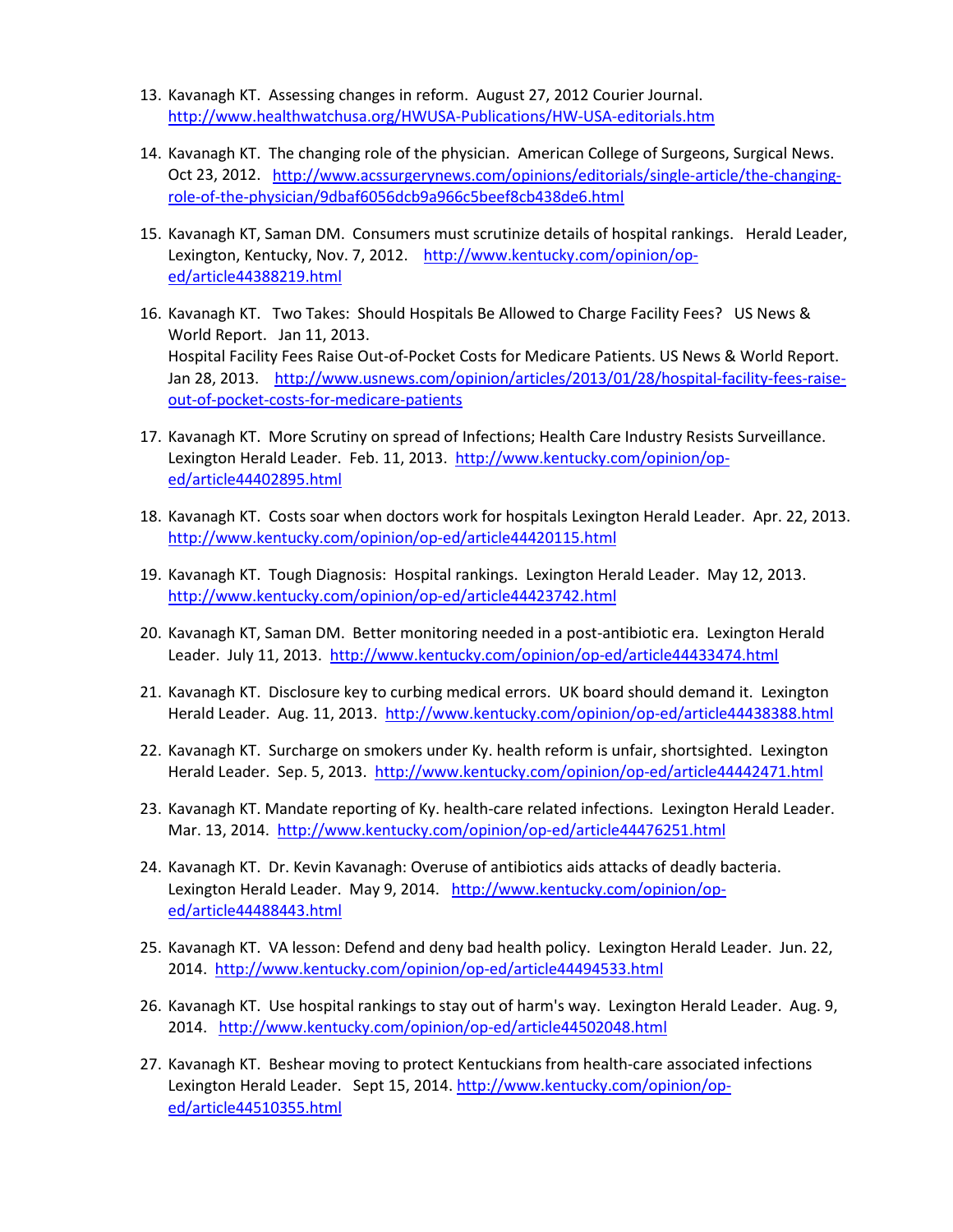- 28. Kavanagh KT. How Ebola reveals scary gaps in U.S. health care. Lexington Herald Leader. Oct 12, 2014. <http://www.kentucky.com/opinion/op-ed/article44515170.html>
- 29. Kavanagh KT. Legislative panel must support more hospital reporting of infection outbreaks Lexington Herald Leader. Jan. 13, 2015. [http://www.kentucky.com/opinion/op](http://www.kentucky.com/opinion/op-ed/article44546508.html)[ed/article44546508.html](http://www.kentucky.com/opinion/op-ed/article44546508.html)
- 30. Kavanagh KT. Ky. voices: Health-care non-profits may not be what they seem Herald Leader. Mar. 27, 2015. <http://www.kentucky.com/opinion/op-ed/article130669754.html>
- 31. Kavanagh KT. Single-payer health care may emerge as best option. Lexington Herald Leader. May 16, 2015. <http://www.kentucky.com/opinion/op-ed/article44599770.html>
- 32. Kavanagh KT. Dr. Kevin Kavanagh says hospitals should act as KY falls on key infection ranking. Lexington Herald Leader. June 18, 2015 [http://www.kentucky.com/2015/06/17/3905753/ky](http://www.kentucky.com/2015/06/17/3905753/ky-voices-dr-kevin-kavanagh-says.html)[voices-dr-kevin-kavanagh-says.html](http://www.kentucky.com/2015/06/17/3905753/ky-voices-dr-kevin-kavanagh-says.html)
- 33. Kavanagh KT. Without more monitoring, medical devices will keep harming patients. Lexington Herald Leader. Aug. 13, 2015.<http://www.kentucky.com/opinion/op-ed/article44615532.html>
- 34. Kavanagh KT. Needed: Greater Surveillance, New Norms in the Fight Against Antibiotic Resistance Center for Disease Dynamics, Economics and Policy. Oct. 8, 2015. http://cddep.org/blog/posts/needed\_new\_norms\_antibiotic\_resistance\_surveillance\_stewardship
- 35. Kavanagh KT. Buyer beware: No return, redo in hospital care. Lexington Herald Leader. Jan. 15, 2016. <http://www.kentucky.com/opinion/op-ed/article54997560.html>
- 36. Kavanagh KT. Non-profit hospitals an oxymoron. Lexington Herald Leader. May 20, 2016. <http://www.kentucky.com/opinion/op-ed/article78950937.html>
- 37. Kavanagh KT. U.S. health reform now needs reforming. Lexington Herald Leader. Aug. 20, 2016. <http://www.kentucky.com/opinion/op-ed/article96764732.html>
- 38. Kavanagh KT. Choosing a hospital? Read this first. Lexington Herald Leader. Feb. 2, 2017. <http://www.kentucky.com/opinion/op-ed/article130669754.html>
- 39. Kavanagh TK. Hospitals, doctors must come clean when patients are harmed. Lexington Herald Leader. Online Mar. 5, 2017, Print Mar. 8, 2017. [http://www.kentucky.com/opinion/op](http://www.kentucky.com/opinion/op-ed/article142832794.html)[ed/article142832794.html](http://www.kentucky.com/opinion/op-ed/article142832794.html)
- 40. Kavanagh TK. Shoddy research, deadly results. Lexington Herald Leader. July 29, 2017. <http://www.kentucky.com/opinion/op-ed/article163753803.html>
- 41. Kavanagh KT. Kentucky doctor says Medicare-style plan could curb costs, empower consumers. (Print Title: "The fix: Revive competition to cut health costs"). Lexington Herald Leader. Oct. 20, 2017. (Print Oct. 24, 2017) <http://www.kentucky.com/opinion/op-ed/article180025376.html>
- 42. Kavanagh KT. Survival tips in the age of drug-resistant bacteria. Lexington Herald Leader. Dec. 30, 2017. (Print Jan. 13, 2018) <http://www.kentucky.com/opinion/op-ed/article192221884.html>
- 43. Kavanagh KT. 'Roseanne' reflects how much opioid use is now engrained. Lexington Herald Leader. April 13, 2018. (Print April 15, 2018). [http://www.kentucky.com/opinion/op](http://www.kentucky.com/opinion/op-ed/article208884404.html)[ed/article208884404.html](http://www.kentucky.com/opinion/op-ed/article208884404.html)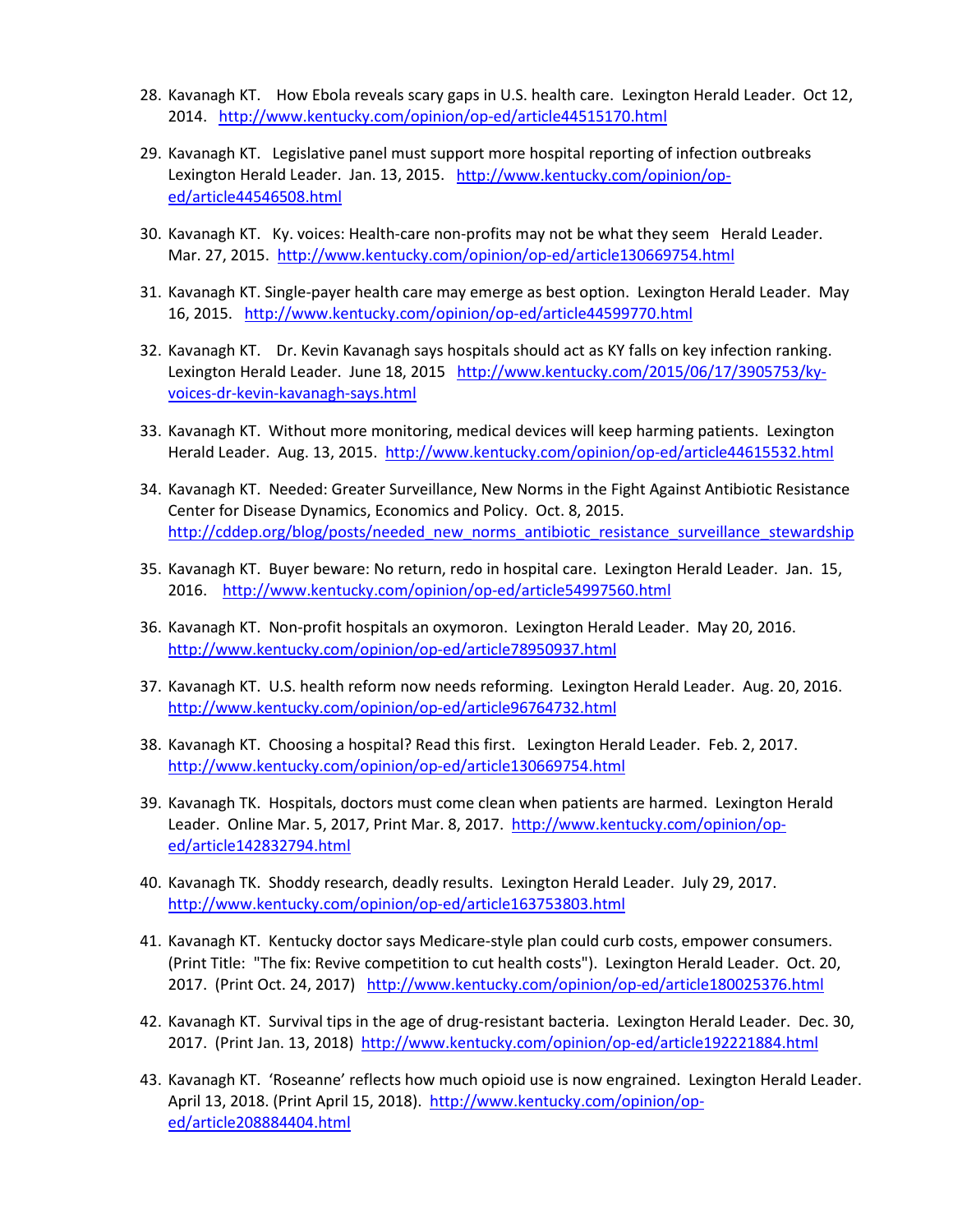- 44. Kavanagh KT. How to choose a hospital (spoiler: it's not getting any easier). Lexington Herald Leader. June 1, 2018. https://www.kentucky.com/opinion/op-ed/article212390399.html
- 45. Kavanagh KT. Politics is protecting pathogens, not patients. Lexington Herald Leader. Sept. 21, 2018. <https://www.kentucky.com/opinion/op-ed/article218837460.html>
- 46. Kavanagh KT. Patients have few remedies for spiraling health-care costs, but here are a few tips. Lexington Herald Leader. Online Dec. 27, 2018 [https://www.kentucky.com/opinion/op](https://www.kentucky.com/opinion/op-ed/article222240450.html)[ed/article222240450.html](https://www.kentucky.com/opinion/op-ed/article222240450.html)
- 47. Kavanagh KT. Patients now have more information about hospital prices, but will need patience to sort it out. Lexington Herald Leader. Online Feb. 25, 2019, Print Mar. 4, 2019. <https://www.kentucky.com/opinion/op-ed/article226598099.html>
- 48. Kavanagh KT. News on hospital infections in Kentucky, nationally is not good. What needs to change? Lexington Herald Leader. Online Mar. 8, 2019, Print Mar. 10, 2019. <https://www.kentucky.com/opinion/op-ed/article227301724.html>
- 49. Kavanagh KT. Collective ignorance and government timidity are public health threats. Los Angeles Times. May 16, 2019. [https://www.latimes.com/opinion/op-ed/la-oe-kavanagh-epidemics-health](https://www.latimes.com/opinion/op-ed/la-oe-kavanagh-epidemics-health-public-policy-20190516-story.html)[public-policy-20190516-story.html](https://www.latimes.com/opinion/op-ed/la-oe-kavanagh-epidemics-health-public-policy-20190516-story.html)
- 50. Kavanagh KT. From plague to parrot fever, history shows inequity of medical care. Don't let it continue. Lexington Herald Leader. July 10, 2019. <https://www.kentucky.com/opinion/article232140957.html>
- 51. Kavanagh KT. Data for Action, Not Complacency, is Needed to Stop Dangerous Pathogens. The Center For Disease Dynamics, Economics & Policy. July 22, 2019 [https://cddep.org/blog/posts/data-for-action-not-complacency-is-needed-to-stop-dangerous](https://cddep.org/blog/posts/data-for-action-not-complacency-is-needed-to-stop-dangerous-pathogens/)[pathogens/](https://cddep.org/blog/posts/data-for-action-not-complacency-is-needed-to-stop-dangerous-pathogens/)
- 52. Kavanagh KT. Healthcare may not be a right but it is a necessity for society. Lexington Herald Leader. Nov. 18, 2019 (print). https://www.kentucky.com/opinion/op-ed/article237405224.html
- 53. Kavanagh KT. Amid disgrace of U.S. nursing homes lurks epidemic of drug-resistant bacteria. Lexington Herald Leader. Jan. 16, 2020. [https://www.kentucky.com/opinion/op](https://www.kentucky.com/opinion/op-ed/article239272058.html)[ed/article239272058.html](https://www.kentucky.com/opinion/op-ed/article239272058.html)
- 54. Kavanagh KT. A Conversation With Kevin Kavanagh, MD: Infection Preventionists Are Underutilized and Underappreciated (Expanded and Updated). Infection Control Today. Jan. 21, 2020. [https://www.infectioncontroltoday.com/sterile-processing/conversation-kevin-kavanagh-md](https://www.infectioncontroltoday.com/sterile-processing/conversation-kevin-kavanagh-md-infection-preventionists-are-underutilized-and-underappreciated)[infection-preventionists-are-underutilized-and-underappreciated](https://www.infectioncontroltoday.com/sterile-processing/conversation-kevin-kavanagh-md-infection-preventionists-are-underutilized-and-underappreciated)
- 55. Kavanagh KT. Coronavirus is the biggest challenge our healthcare system has faced. Is Kentucky prepared? Lexington Herald Leader. Feb. 27, 2020. [https://www.kentucky.com/opinion/op](https://www.kentucky.com/opinion/op-ed/article240697331.html)[ed/article240697331.html](https://www.kentucky.com/opinion/op-ed/article240697331.html)
- 56. Kavanagh KT. The Untimely Reporting of Drug-Resistant Outbreaks in the United States. CDDEP. Mar. 3, 2020.<https://cddep.org/blog/posts/the-untimely-reporting-of-drug-resistant-outbreaks/>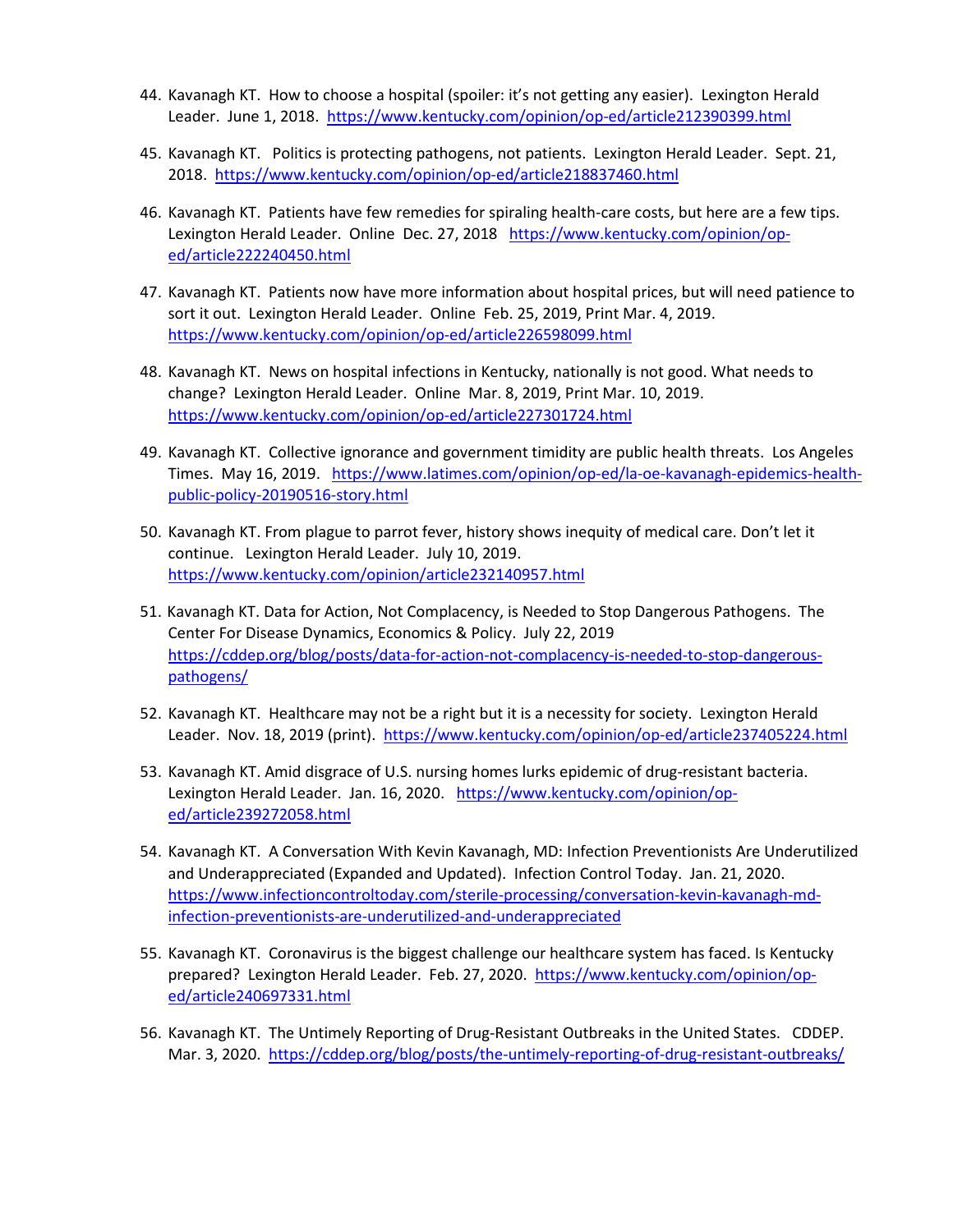- 57. Kavanagh KT. The United States has squandered resources it needs to fight coronavirus. The Lexington Herald Leader. March 24, 2020. [https://www.kentucky.com/opinion/op](https://www.kentucky.com/opinion/op-ed/article241422756.html)[ed/article241422756.html](https://www.kentucky.com/opinion/op-ed/article241422756.html)
- 58. Kavanagh KT. There's No Excuse for Lean Healthcare Systems Especially during COVID-19. Med Page Today. April 21, 2020.<https://www.medpagetoday.com/infectiousdisease/covid19/86061>
- 59. Kavanagh KT. Healthcare system's basic infrastructure left it unprepared for COVID-19. Lexington Herald Leader. April 27, 2020. https://www.kentucky.com/opinion/op-ed/article242268966.html
- 60. Kavanagh KT. Opinion: If we don't come together as a nation, the coronavirus will win the battle. Courier Journal. June 6, 2020. [https://www.courier](https://www.courier-journal.com/story/opinion/2020/06/16/coronavirus-kentucky-we-must-come-together-lose-battle/3191282001/)[journal.com/story/opinion/2020/06/16/coronavirus-kentucky-we-must-come-together-lose](https://www.courier-journal.com/story/opinion/2020/06/16/coronavirus-kentucky-we-must-come-together-lose-battle/3191282001/)[battle/3191282001/](https://www.courier-journal.com/story/opinion/2020/06/16/coronavirus-kentucky-we-must-come-together-lose-battle/3191282001/)
- 61. Kavanagh KT. On COVID-19, the U.S. is turning into a dangerous cult of bad information. Lexington Herald Leader. July 8, 2020. <https://www.kentucky.com/opinion/op-ed/article244032807.html>
- 62. Kavanagh KT. Our nation needs to learn how to live safely with the coronavirus. Courier Journal. Aug. 26, 2020. [https://www.courier-journal.com/story/opinion/2020/08/26/covid-19-pandemic](https://www.courier-journal.com/story/opinion/2020/08/26/covid-19-pandemic-how-live-safer-we-go-through/3402655001/)[how-live-safer-we-go-through/3402655001/](https://www.courier-journal.com/story/opinion/2020/08/26/covid-19-pandemic-how-live-safer-we-go-through/3402655001/)
- 63. Kavanagh KT. To successfully deal with COVID-19, we need to transform our way of life. Courier Journal. Nov. 5, 2020. [https://www.courier-journal.com/story/opinion/2020/11/05/to-deal-with](https://www.courier-journal.com/story/opinion/2020/11/05/to-deal-with-covid-19-we-must-transform-our-lives/6093570002/)[covid-19-we-must-transform-our-lives/6093570002/](https://www.courier-journal.com/story/opinion/2020/11/05/to-deal-with-covid-19-we-must-transform-our-lives/6093570002/)
- 64. Kavanagh KT. We can see a light at the end of the COVID tunnel, but we still have to be diligent. Lexington Herald Leader. Nov. 24, 2020. [https://www.kentucky.com/opinion/op](https://www.kentucky.com/opinion/op-ed/article247262694.html)[ed/article247262694.html](https://www.kentucky.com/opinion/op-ed/article247262694.html)
- 65. Kavanagh KT. In Battling COVID-19, Government Needs to Engage, Not Fight With Religious Communities. Courier Journal. Dec. 4, 2020. [https://www.courier](https://www.courier-journal.com/story/opinion/2020/12/04/kentucky-covid-19-government-should-work-churches-against-virus/6469881002/)[journal.com/story/opinion/2020/12/04/kentucky-covid-19-government-should-work-churches](https://www.courier-journal.com/story/opinion/2020/12/04/kentucky-covid-19-government-should-work-churches-against-virus/6469881002/)[against-virus/6469881002/](https://www.courier-journal.com/story/opinion/2020/12/04/kentucky-covid-19-government-should-work-churches-against-virus/6469881002/)
- 66. Kavanagh KT. With the coronavirus mutating and vaccinations behind schedule, here's what we must do now. Courier Journal. Jan. 8, 2021. USA Today. Jan 9, 2021. [https://www.usatoday.com/story/opinion/2021/01/09/coronavirus-vaccination-covid-19-britian](https://www.usatoday.com/story/opinion/2021/01/09/coronavirus-vaccination-covid-19-britian-schedule-column/6594484002/)[schedule-column/6594484002/](https://www.usatoday.com/story/opinion/2021/01/09/coronavirus-vaccination-covid-19-britian-schedule-column/6594484002/)
- 67. Kavanagh KT. Dangerous COVID-19 variants lurk, but there are signs of hope. Courier Journal. Jan. 29. 2021. [https://www.courier-journal.com/story/opinion/2021/01/28/dangerous-covid-19](https://www.courier-journal.com/story/opinion/2021/01/28/dangerous-covid-19-variants-lurk-but-there-signs-hope/4262830001/) [variants-lurk-but-there-signs-hope/4262830001/](https://www.courier-journal.com/story/opinion/2021/01/28/dangerous-covid-19-variants-lurk-but-there-signs-hope/4262830001/)
- 68. Kavanagh KT. Schools can be reopened safely amid COVID, but only if we take overdue steps. Courier Journal. Feb. 19, 2021. [https://www.courier](https://www.courier-journal.com/story/opinion/2021/02/19/louisville-school-reopenings-covid-19-orders-in-person-learning/6799161002/)[journal.com/story/opinion/2021/02/19/louisville-school-reopenings-covid-19-orders-in-person](https://www.courier-journal.com/story/opinion/2021/02/19/louisville-school-reopenings-covid-19-orders-in-person-learning/6799161002/)[learning/6799161002/](https://www.courier-journal.com/story/opinion/2021/02/19/louisville-school-reopenings-covid-19-orders-in-person-learning/6799161002/)
- 69. Kavanagh KT. The COVID-19 pandemic has shown the dangers of distorting science for political ends. Courier Journal. Mar. 4, 2021. [https://www.courier-](https://www.courier-journal.com/story/opinion/2021/03/04/coronavirus-pandemic-has-taught-us-danger-distorting-science/6905786002/)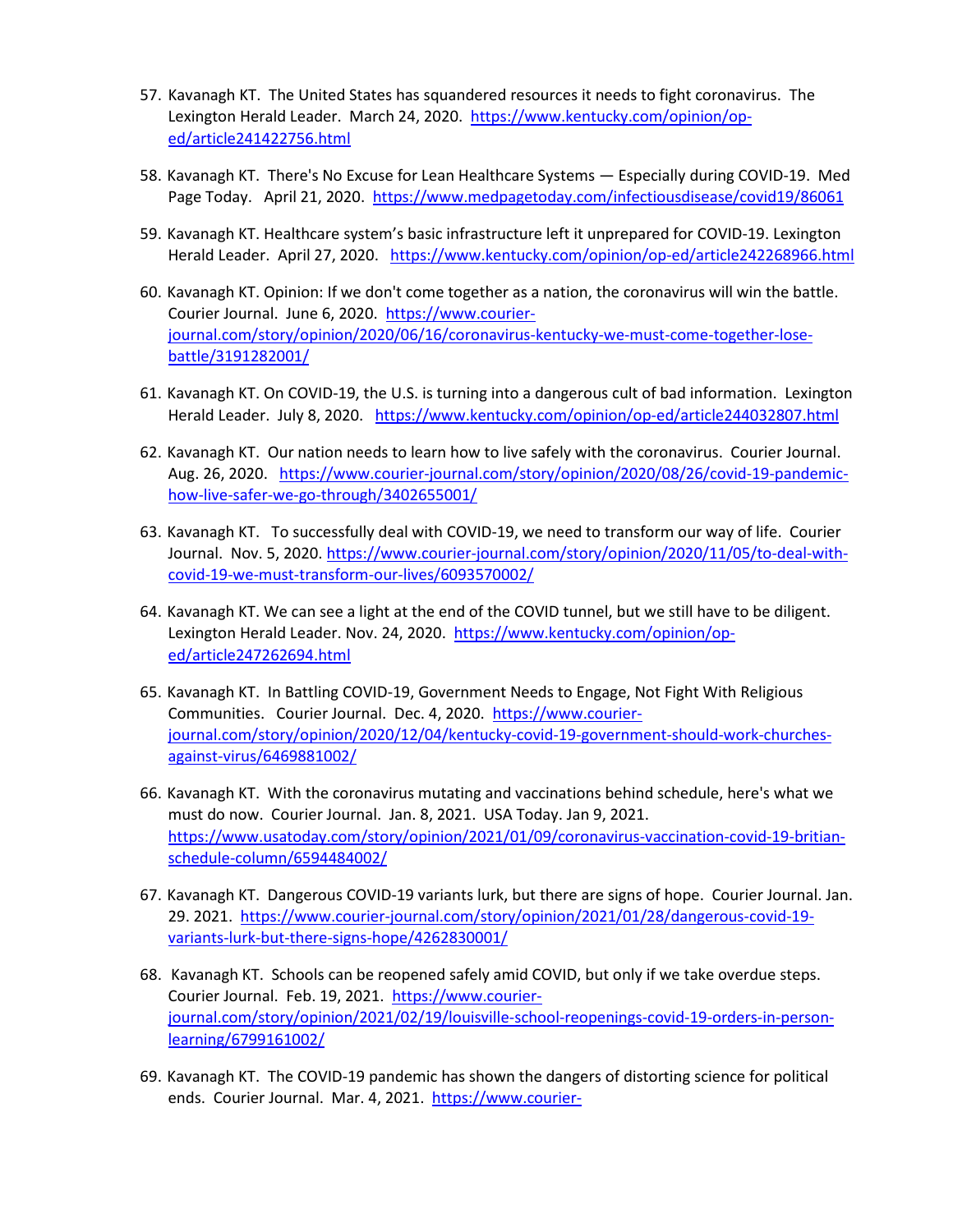[journal.com/story/opinion/2021/03/04/coronavirus-pandemic-has-taught-us-danger-distorting](https://www.courier-journal.com/story/opinion/2021/03/04/coronavirus-pandemic-has-taught-us-danger-distorting-science/6905786002/)[science/6905786002/](https://www.courier-journal.com/story/opinion/2021/03/04/coronavirus-pandemic-has-taught-us-danger-distorting-science/6905786002/) 

- 70. Kavanagh KT. 'We are so close.' Let's not play Russian roulette with our nursing homes and COVID. Lexington Herald Leader. Mar. 20, 2021. [https://www.kentucky.com/opinion/op](https://www.kentucky.com/opinion/op-ed/article250011619.html)[ed/article250011619.html](https://www.kentucky.com/opinion/op-ed/article250011619.html)
- 71. Kavanagh KT. What stands in the way of ending COVID-19? Only variants and anti-vaxxers. Mar. 25, 2021. [https://www.courier-journal.com/story/opinion/2021/03/25/covid-variants-and-anti](https://www.courier-journal.com/story/opinion/2021/03/25/covid-variants-and-anti-vaxxers-stand-in-way-ending-pandemic/4797700001/)[vaxxers-stand-in-way-ending-pandemic/4797700001/](https://www.courier-journal.com/story/opinion/2021/03/25/covid-variants-and-anti-vaxxers-stand-in-way-ending-pandemic/4797700001/)
- 72. Kavanagh KT. With young people and sports, COVID-19 must be our main opponent. Courier Journal. Apr. 15, 2021. [https://www.courier-journal.com/story/opinion/2021/04/15/covid-19-and](https://www.courier-journal.com/story/opinion/2021/04/15/covid-19-and-youth-sports-virus-must-our-main-opponent/7187850002/)[youth-sports-virus-must-our-main-opponent/7187850002/](https://www.courier-journal.com/story/opinion/2021/04/15/covid-19-and-youth-sports-virus-must-our-main-opponent/7187850002/)
- 73. Kavanagh KT. COVID-19: Here are the four most common myths and how to keep yourself and others safe. Courier Journal, Apr. 29, 2021. [https://www.courier](https://www.courier-journal.com/story/opinion/2021/04/29/covid-19-four-most-common-myths-and-how-stay-safe/7390791002/)[journal.com/story/opinion/2021/04/29/covid-19-four-most-common-myths-and-how-stay](https://www.courier-journal.com/story/opinion/2021/04/29/covid-19-four-most-common-myths-and-how-stay-safe/7390791002/)[safe/7390791002/](https://www.courier-journal.com/story/opinion/2021/04/29/covid-19-four-most-common-myths-and-how-stay-safe/7390791002/)
- 74. Kavanagh KT. Kavanagh KT. Why the COVID-19 6-foot rule isn't enough and how to return to a more normal life. Courier Journal. May 13, 2021. [https://www.courier](https://www.courier-journal.com/story/opinion/2021/05/13/covid-social-distancing-isnt-enough-heres-how-to-reopen-safely/5030062001/)[journal.com/story/opinion/2021/05/13/covid-social-distancing-isnt-enough-heres-how-to-reopen](https://www.courier-journal.com/story/opinion/2021/05/13/covid-social-distancing-isnt-enough-heres-how-to-reopen-safely/5030062001/)[safely/5030062001/](https://www.courier-journal.com/story/opinion/2021/05/13/covid-social-distancing-isnt-enough-heres-how-to-reopen-safely/5030062001/)
- 75. Kavanagh KT. Rand Paul's statement about the COVID vaccine can be summed up in one word: Reprehensible. Courier Journal. May 25, 2021. [https://www.courier](https://www.courier-journal.com/story/opinion/2021/05/25/rand-pauls-statement-covid-19-vaccine-reprehensible/7415947002/)[journal.com/story/opinion/2021/05/25/rand-pauls-statement-covid-19-vaccine](https://www.courier-journal.com/story/opinion/2021/05/25/rand-pauls-statement-covid-19-vaccine-reprehensible/7415947002/)[reprehensible/7415947002/](https://www.courier-journal.com/story/opinion/2021/05/25/rand-pauls-statement-covid-19-vaccine-reprehensible/7415947002/)
- 76. Kavanagh KT. With COVID-19 variants lurking, we must prepare for the worst. Courier Journal. June 3, 2021. [https://www.courier-journal.com/story/opinion/2021/06/03/with-covid-immune](https://www.courier-journal.com/story/opinion/2021/06/03/with-covid-immune-escape-variants-lurking-prepare-for-worst/7507261002/)[escape-variants-lurking-prepare-for-worst/7507261002/](https://www.courier-journal.com/story/opinion/2021/06/03/with-covid-immune-escape-variants-lurking-prepare-for-worst/7507261002/)
- 77. Kavanagh KT. We can't will away COVID-19, and the delta variant is spreading rapidly. Get vaccinated. Courier Journal. July 8, 2021. [https://www.courier](https://www.courier-journal.com/story/opinion/2021/07/08/covid-19-delta-variant-spreading-rapidly-get-vaccinated/7883587002/)[journal.com/story/opinion/2021/07/08/covid-19-delta-variant-spreading-rapidly-get](https://www.courier-journal.com/story/opinion/2021/07/08/covid-19-delta-variant-spreading-rapidly-get-vaccinated/7883587002/)[vaccinated/7883587002/](https://www.courier-journal.com/story/opinion/2021/07/08/covid-19-delta-variant-spreading-rapidly-get-vaccinated/7883587002/)
- 78. Kavanagh KT. Why we need a worldwide perspective about wearing masks, especially when traveling. Courier Journal. July 19, 2021. [https://www.courier](https://www.courier-journal.com/story/opinion/2021/07/19/traveling-and-covid-19-why-we-need-federal-mask-mandate/7984984002/)[journal.com/story/opinion/2021/07/19/traveling-and-covid-19-why-we-need-federal-mask](https://www.courier-journal.com/story/opinion/2021/07/19/traveling-and-covid-19-why-we-need-federal-mask-mandate/7984984002/)[mandate/7984984002/](https://www.courier-journal.com/story/opinion/2021/07/19/traveling-and-covid-19-why-we-need-federal-mask-mandate/7984984002/)
- 79. Kavanagh KT. The delta variant is the biggest public health threat we have faced. Here's how to beat it. Courier Journal. Aug. 4, 2021. [https://www.courier-journal.com/story/opinion/2021/08/04/delta](https://www.courier-journal.com/story/opinion/2021/08/04/delta-variant-biggest-public-health-threat-we-have-faced/5424054001/)[variant-biggest-public-health-threat-we-have-faced/5424054001/](https://www.courier-journal.com/story/opinion/2021/08/04/delta-variant-biggest-public-health-threat-we-have-faced/5424054001/)
- 80. Kavanagh KT. COVID-19 is ravaging our unprotected children. Opening schools now is dangerous. Courier Journal. Aug. 10, 2021. [https://www.courier-journal.com/story/opinion/2021/08/10/how](https://www.courier-journal.com/story/opinion/2021/08/10/how-to-makes-schools-safer-for-children-amid-covid-19/5543678001/)[to-makes-schools-safer-for-children-amid-covid-19/5543678001/](https://www.courier-journal.com/story/opinion/2021/08/10/how-to-makes-schools-safer-for-children-amid-covid-19/5543678001/)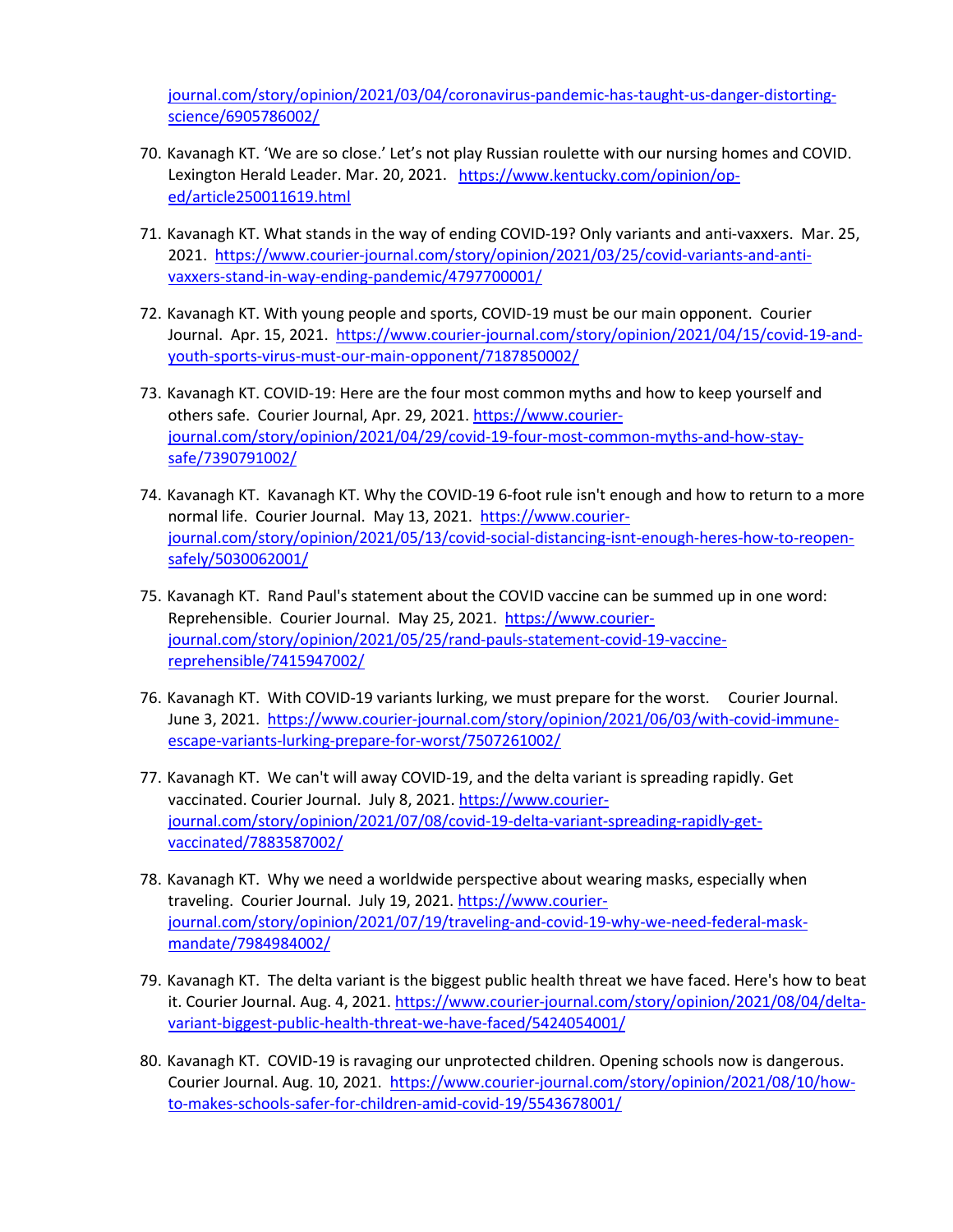- 81. Kavanagh KT. How the CDC's missteps left Americans vulnerable to COVID-19's delta variant. Courier Journal. Aug. 26, 2021. [https://www.courier-journal.com/story/opinion/2021/08/26/covid-](https://www.courier-journal.com/story/opinion/2021/08/26/covid-19-delta-variant-how-cdc-missteps-left-us-vulnerable/8244233002/)[19-delta-variant-how-cdc-missteps-left-us-vulnerable/8244233002/](https://www.courier-journal.com/story/opinion/2021/08/26/covid-19-delta-variant-how-cdc-missteps-left-us-vulnerable/8244233002/)
- 82. Kavanagh KT. The only way for us to fight COVID-19 is with a 'layered' approach. Here's what you can do. Courier Journal. Sept. 8, 2021. [https://www.courier](https://www.courier-journal.com/story/opinion/2021/09/08/we-must-wear-masks-get-covid-19-vaccines-embrace-boosters/5712515001/)[journal.com/story/opinion/2021/09/08/we-must-wear-masks-get-covid-19-vaccines-embrace](https://www.courier-journal.com/story/opinion/2021/09/08/we-must-wear-masks-get-covid-19-vaccines-embrace-boosters/5712515001/)[boosters/5712515001/](https://www.courier-journal.com/story/opinion/2021/09/08/we-must-wear-masks-get-covid-19-vaccines-embrace-boosters/5712515001/)
- 83. Kavanagh KT. Kentucky's failure to unite against COVID-19 is like 'making a pact with the devil' Courier Journal Sept. 17, 2021. [https://www.courier](https://www.courier-journal.com/story/opinion/2021/09/17/kentuckys-failure-to-fight-covid-like-making-pact-with-devil/8339673002/)[journal.com/story/opinion/2021/09/17/kentuckys-failure-to-fight-covid-like-making-pact-with](https://www.courier-journal.com/story/opinion/2021/09/17/kentuckys-failure-to-fight-covid-like-making-pact-with-devil/8339673002/)[devil/8339673002/](https://www.courier-journal.com/story/opinion/2021/09/17/kentuckys-failure-to-fight-covid-like-making-pact-with-devil/8339673002/)
- 84. Kavanagh KT. Your 'right' not to vaccinate delayed my cancer treatment. Courier Journal. Oct. 23, 2021. [https://www.courier-journal.com/story/opinion/2021/10/25/you-not-vaccinating-stole](https://www.courier-journal.com/story/opinion/2021/10/25/you-not-vaccinating-stole-precious-time-my-fight-against-cancer/8528842002/)[precious-time-my-fight-against-cancer/8528842002/](https://www.courier-journal.com/story/opinion/2021/10/25/you-not-vaccinating-stole-precious-time-my-fight-against-cancer/8528842002/)
- 85. Kavanagh KT. Why we must listen to science and get vaccinated to beat COVID-19 | Opinion. Courier Journal. Dec. 1, 2021. [https://www.courier-journal.com/story/opinion/2021/12/01/facts](https://www.courier-journal.com/story/opinion/2021/12/01/facts-covid-19-and-why-vaccinations-work/8717665002/)[covid-19-and-why-vaccinations-work/8717665002/](https://www.courier-journal.com/story/opinion/2021/12/01/facts-covid-19-and-why-vaccinations-work/8717665002/)
- 86. Kavanagh KT. Kentucky's nursing shortage not about supply but retention in tough working conditions. Lexington Herald Leader. Dec. 16, 2021. [https://www.kentucky.com/opinion/op](https://www.kentucky.com/opinion/op-ed/article256656052.html)[ed/article256656052.html](https://www.kentucky.com/opinion/op-ed/article256656052.html)
- 87. Kavanagh KT. Why the Biden administration needs to take decisive action on COVID-19. Courier Journal. Dec. 27, 2021. [https://www.courier-journal.com/story/opinion/2021/12/27/omicron](https://www.courier-journal.com/story/opinion/2021/12/27/omicron-should-spur-biden-administration-take-decisive-action-opinion/9005223002/)[should-spur-biden-administration-take-decisive-action-opinion/9005223002/](https://www.courier-journal.com/story/opinion/2021/12/27/omicron-should-spur-biden-administration-take-decisive-action-opinion/9005223002/)
- 88. Kavanagh KT. Disinformation is still hurting in Kentucky's battle against COVID-19. Lexington Herald Leader. Feb. 11, 2022.<https://www.kentucky.com/opinion/op-ed/article258253965.html>
- 89. Kavanagh KT. Kentucky COVID-19 bills are based on campaign talking points, not reality: Opinion. Courier Journal. Mar. 6, 2022. [https://www.courier-journal.com/story/opinion/2022/03/06/covid-](https://www.courier-journal.com/story/opinion/2022/03/06/covid-19-bills-based-campaign-talking-points-not-reality-opinion/6880879001/)[19-bills-based-campaign-talking-points-not-reality-opinion/6880879001/](https://www.courier-journal.com/story/opinion/2022/03/06/covid-19-bills-based-campaign-talking-points-not-reality-opinion/6880879001/)
- 90. Kavanagh KT. What the US must learn from its handling of the COVID-19 pandemic: Opinion. Courier Journal. Apr. 7, 2022. [https://www.courier-journal.com/story/opinion/2022/04/07/what](https://www.courier-journal.com/story/opinion/2022/04/07/what-us-must-learn-from-its-handling-of-pandemic/9474089002/)[us-must-learn-from-its-handling-of-pandemic/9474089002/](https://www.courier-journal.com/story/opinion/2022/04/07/what-us-must-learn-from-its-handling-of-pandemic/9474089002/)
- 91. Kavanagh KT. We may not have to wear masks, but COVID is still lurking out there. Lexington Herald Leader. Apr. 30, 2022. https://www.kentucky.com/opinion/op-ed/article260898327.html
- 92. Kavanagh KT. Does COVID make you dumber? Here's how you lose IQ points when you're infected. Courier Journal. May 31, 2022. [https://www.courier-journal.com/story/opinion/2022/05/31/covid](https://www.courier-journal.com/story/opinion/2022/05/31/covid-making-you-dumb-heres-how-you-lose-iq-points-when-infected/9998980002/)[making-you-dumb-heres-how-you-lose-iq-points-when-infected/9998980002/](https://www.courier-journal.com/story/opinion/2022/05/31/covid-making-you-dumb-heres-how-you-lose-iq-points-when-infected/9998980002/)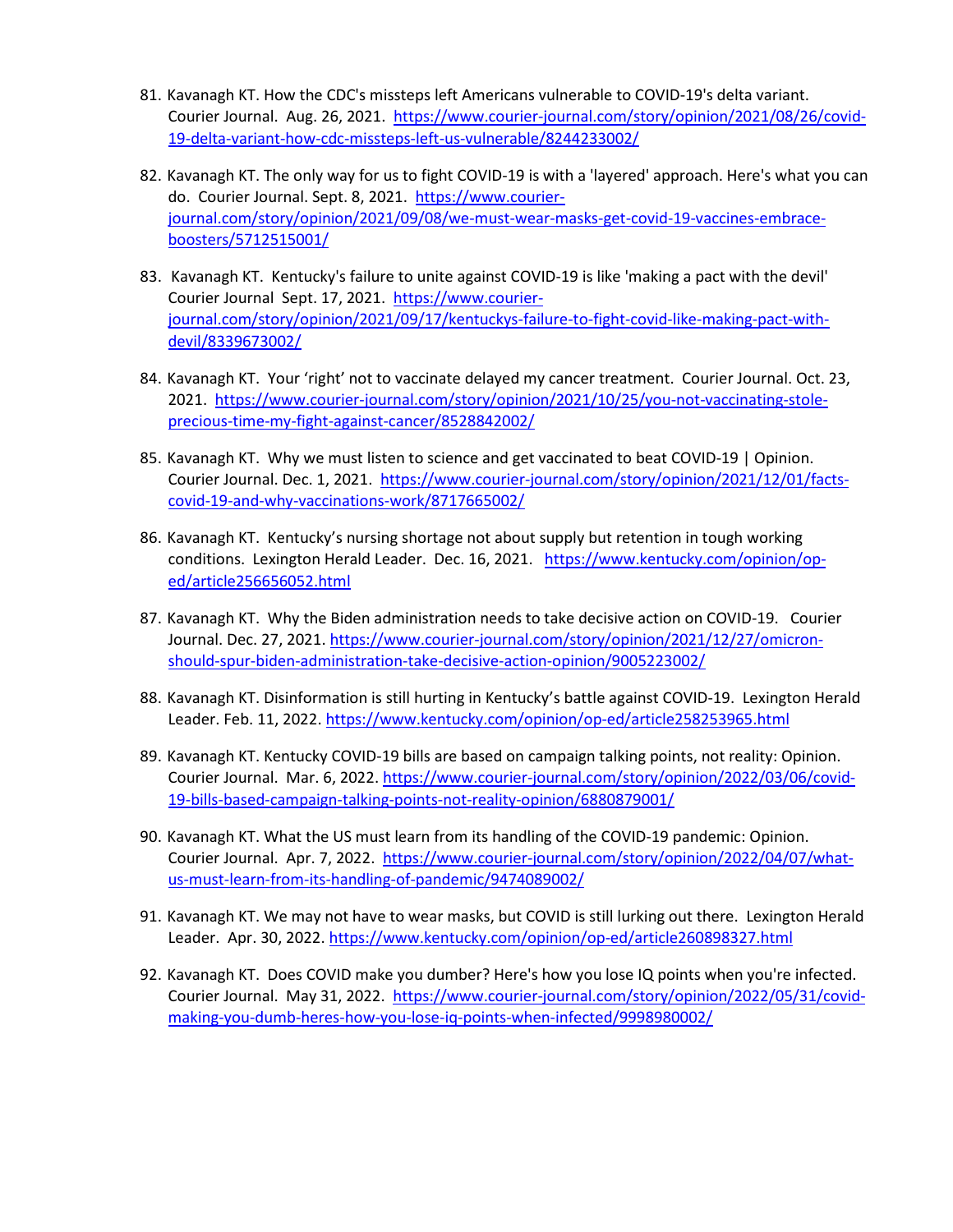#### **Infection Control Today Contributions**

1. Kavanagh KT (Interview). A Conversation With Kevin Kavanagh, MD: Infection Preventionists Are Underutilized and Underappreciated. Infection Control Today (written Interview). Dec. 14, 2019. [https://www.infectioncontroltoday.com/hand-hygiene/conversation-kevin-kavanagh-md-infection](https://www.infectioncontroltoday.com/hand-hygiene/conversation-kevin-kavanagh-md-infection-preventionists-are-underutilized-and-underappreciated)[preventionists-are-underutilized-and-underappreciated](https://www.infectioncontroltoday.com/hand-hygiene/conversation-kevin-kavanagh-md-infection-preventionists-are-underutilized-and-underappreciated)

[https://www.infectioncontroltoday.com/view/conversation-kevin-kavanagh-md-infection](https://www.infectioncontroltoday.com/view/conversation-kevin-kavanagh-md-infection-preventionists-are-underutilized-and-0)[preventionists-are-underutilized-and-0](https://www.infectioncontroltoday.com/view/conversation-kevin-kavanagh-md-infection-preventionists-are-underutilized-and-0) 

- 2. Kavanagh KT. Infection Preventionists, Hospital Administrators Will Be on Frontlines of Coming COVID-19 Epidemic. Infection Control Today. Feb. 27, 2020. [https://www.infectioncontroltoday.com/view/infection-preventionists-hospital-administrators-will](https://www.infectioncontroltoday.com/view/infection-preventionists-hospital-administrators-will-be-frontlines-coming-covid-19-epidemic)[be-frontlines-coming-covid-19-epidemic](https://www.infectioncontroltoday.com/view/infection-preventionists-hospital-administrators-will-be-frontlines-coming-covid-19-epidemic)
- 3. Kavanagh KT. We're Losing the Fight Against COVID-19 So Far. Infection Control Today. Mar. 9, 2020 (Online). [https://www.infectioncontroltoday.com/view/viewpoint-were-losing-fight-against](https://www.infectioncontroltoday.com/view/viewpoint-were-losing-fight-against-covid-19-so-far)[covid-19-so-far](https://www.infectioncontroltoday.com/view/viewpoint-were-losing-fight-against-covid-19-so-far)
- 4. Kavanagh KT. Viewpoint: US Woefully Unprepared for COVID-19 Pandemic. Infection Control Today. Mar. 11, 2020 (Online)[. https://www.infectioncontroltoday.com/view/viewpoint-us](https://www.infectioncontroltoday.com/view/viewpoint-us-woefully-unprepared-covid-19-pandemic)[woefully-unprepared-covid-19-pandemic](https://www.infectioncontroltoday.com/view/viewpoint-us-woefully-unprepared-covid-19-pandemic)
- 5. Kavanagh KT. COVID-19: IPs, Other Healthcare Workers at Greater Jeopardy Than Thought. Infection Control Today. Mar. 17, 2020 (Online). [https://www.infectioncontroltoday.com/view/covid-19-ips-other-healthcare-workers-greater](https://www.infectioncontroltoday.com/view/covid-19-ips-other-healthcare-workers-greater-jeopardy-thought)[jeopardy-thought](https://www.infectioncontroltoday.com/view/covid-19-ips-other-healthcare-workers-greater-jeopardy-thought)
- 6. Kavanagh KT. COVID-19: IPs, We'll Know We've Won the War Against COVID-19 When... Infection Control Today. Mar. 20, 2020 (Online)[. https://www.infectioncontroltoday.com/view/well-know](https://www.infectioncontroltoday.com/view/well-know-weve-won-war-against-covid-19-when)[weve-won-war-against-covid-19-when](https://www.infectioncontroltoday.com/view/well-know-weve-won-war-against-covid-19-when)
- 7. Kavanagh KT. Have you ever wondered why hypertension appears so common in COVID-19 patients? Infection Control Today. March 26, 2020. [https://www.infectioncontroltoday.com/view/evidence-continues-link-ace-inhibitors-severe-covid-](https://www.infectioncontroltoday.com/view/evidence-continues-link-ace-inhibitors-severe-covid-19-symptoms)[19-symptoms](https://www.infectioncontroltoday.com/view/evidence-continues-link-ace-inhibitors-severe-covid-19-symptoms)
- 8. Kavanagh KT. As COVID-19 Knocks on Nursing Homes' Doors, Full-Time Infection Preventionists Needed More Than Ever. Infection Control Today. March 27, 2020. <http://www.healthwatchusa.org/HWUSA-Publications/Op-Eds/20200327-NursingHomes-ICT.pdf>
- 9. Kavanagh KT. Churches Could be the Deadliest Places in the COVID-19 Pandemic. Infection Control Today. April 3, 2020. [https://www.infectioncontroltoday.com/view/churches-could-be-deadliest](https://www.infectioncontroltoday.com/view/churches-could-be-deadliest-places-covid-19-pandemic)[places-covid-19-pandemic](https://www.infectioncontroltoday.com/view/churches-could-be-deadliest-places-covid-19-pandemic)
- 10. Kavanagh KT. Authorities are split on what to do if a person is already on ACE Inhibitors and ARBs. Infection Control Today. April 7, 2020. [https://www.infectioncontroltoday.com/view/viewpoint](https://www.infectioncontroltoday.com/view/viewpoint-what-do-about-ace-inhibitors-during-covid-19-pandemic)[what-do-about-ace-inhibitors-during-covid-19-pandemic](https://www.infectioncontroltoday.com/view/viewpoint-what-do-about-ace-inhibitors-during-covid-19-pandemic)
- 11. Kavanagh KT. Viewpoint: As COVID-19 Spreads, Where's All the Money Hospitals Have Made? Infection Control Today (redacted version). April 10, 2020: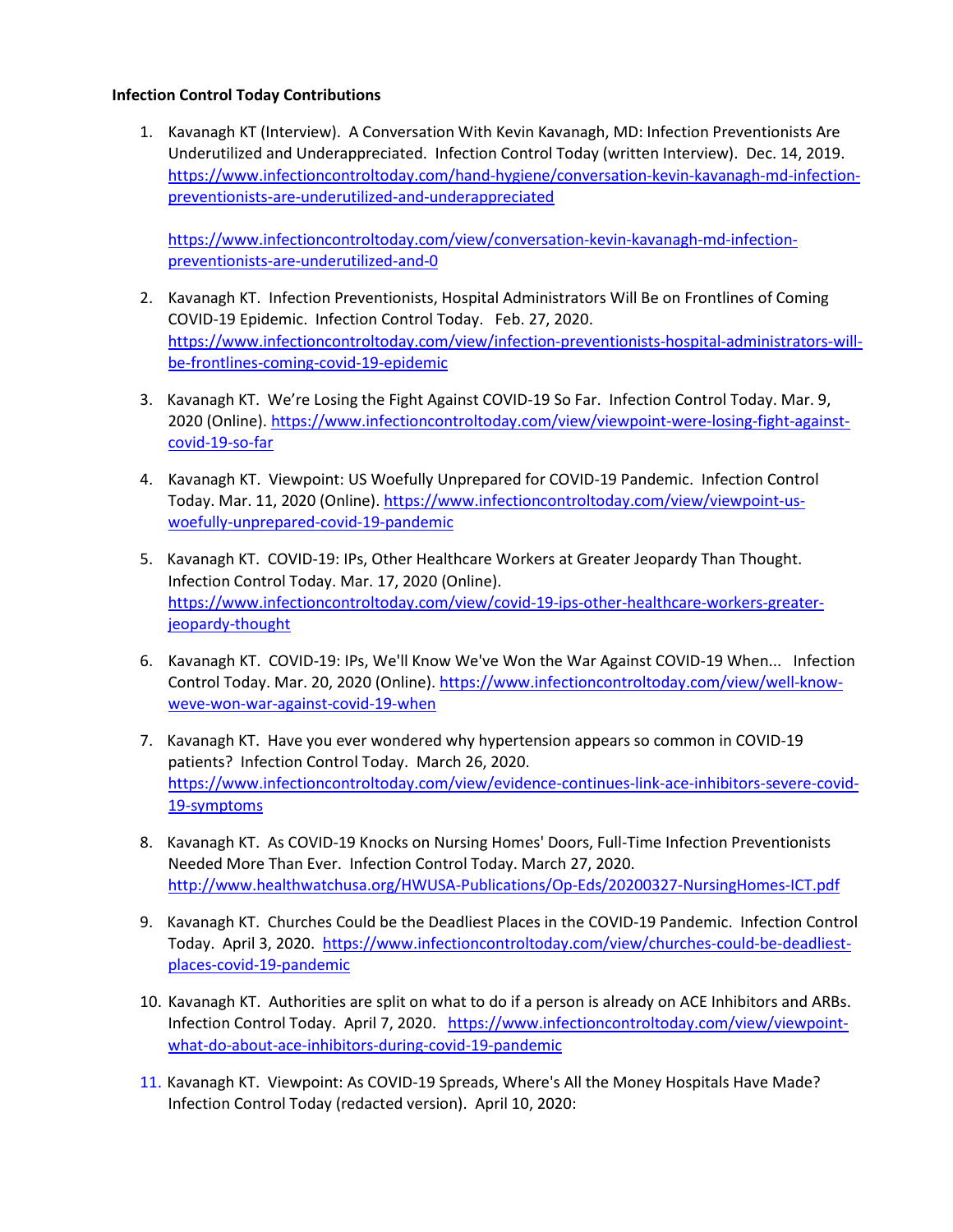[https://www.infectioncontroltoday.com/view/viewpoint-covid-19-spreads-where'-all-money](https://www.infectioncontroltoday.com/view/viewpoint-covid-19-spreads-where)[hospitals-have-made](https://www.infectioncontroltoday.com/view/viewpoint-covid-19-spreads-where)

- 12. Kavanagh KT. Viewpoint: CDC's Changing Guidance Underscores How COVID-19 Keeps Winning. Infection Control Today. April 15, 2020[. https://www.infectioncontroltoday.com/view/viewpoint](https://www.infectioncontroltoday.com/view/viewpoint-cdcs-changing-guidance-underscores-how-covid-19-keeps-winning)[cdcs-changing-guidance-underscores-how-covid-19-keeps-winning](https://www.infectioncontroltoday.com/view/viewpoint-cdcs-changing-guidance-underscores-how-covid-19-keeps-winning)
- 13. Kavanagh KT, Calderon LE. Lessons of the Hydroxychloroquine Debacle: Solid COVID-19 Research Matters. Infection Control Today. April 26, 2020. [https://www.infectioncontroltoday.com/view/lessons-hydroxychloroquine-debacle-solid-covid-19](https://www.infectioncontroltoday.com/view/lessons-hydroxychloroquine-debacle-solid-covid-19-research-matters) [research-matters](https://www.infectioncontroltoday.com/view/lessons-hydroxychloroquine-debacle-solid-covid-19-research-matters)
- 14. Kavanagh KT. Viewpoint: Have You Heard About the Herd? It's a COVID-19 Fallacy. Infection Control Today. April 29, 2020. [https://www.infectioncontroltoday.com/view/viewpoint-have-you-heard](https://www.infectioncontroltoday.com/view/viewpoint-have-you-heard-about-herd-its-covid-19-fallacy)[about-herd-its-covid-19-fallacy](https://www.infectioncontroltoday.com/view/viewpoint-have-you-heard-about-herd-its-covid-19-fallacy)
- 15. Kavanagh KT. Viewpoint: COVID-19 Modeling: Lies, Damn Lies and Statistics. Infection Control Today. May 6, 2020. [https://www.infectioncontroltoday.com/view/viewpoint-covid-19-modeling](https://www.infectioncontroltoday.com/view/viewpoint-covid-19-modeling-lies-damn-lies-and-statistics)[lies-damn-lies-and-statistics](https://www.infectioncontroltoday.com/view/viewpoint-covid-19-modeling-lies-damn-lies-and-statistics)
- 16. Kavanagh KT. When COVID-19 Knocks on Nursing Homes' Doors, Systemic Problems Welcome It. Infection Control Today. May 7, 2020. [https://www.infectioncontroltoday.com/view/when-covid-](https://www.infectioncontroltoday.com/view/when-covid-19-knocks-nursing-homes-doors-systemic-problems-welcome-it)[19-knocks-nursing-homes-doors-systemic-problems-welcome-it](https://www.infectioncontroltoday.com/view/when-covid-19-knocks-nursing-homes-doors-systemic-problems-welcome-it)
- 17. Kavanagh KT. Why the Public Should Wear Masks During the COVID-19 Pandemic. May 27, 2020. [https://www.infectioncontroltoday.com/view/why-public-should-wear-masks-during-covid-19](https://www.infectioncontroltoday.com/view/why-public-should-wear-masks-during-covid-19-pandemic) [pandemic](https://www.infectioncontroltoday.com/view/why-public-should-wear-masks-during-covid-19-pandemic)
- 18. Kavanagh KT (Interview). Reopening After COVID-19 Needs to be Done Carefully. Infection Control Today. May 28, 2020. [https://www.infectioncontroltoday.com/view/qa-reopening-after-covid-19](https://www.infectioncontroltoday.com/view/qa-reopening-after-covid-19-proceed-caution) [proceed-caution](https://www.infectioncontroltoday.com/view/qa-reopening-after-covid-19-proceed-caution)
- 19. Kavanagh KT. COVID-19 Experience Suggests Need for National Reporting System for Dangerous Pathogens. Infection Control Today. June 8, 2020. [https://www.infectioncontroltoday.com/view/covid-19-experience-suggests-need-national](https://www.infectioncontroltoday.com/view/covid-19-experience-suggests-need-national-reporting-system-dangerous-pathogens)[reporting-system-dangerous-pathogens](https://www.infectioncontroltoday.com/view/covid-19-experience-suggests-need-national-reporting-system-dangerous-pathogens)
- 20. Kavanagh KT. Viewpoint: Despite Happy Talk, We're Far From Out of the COVID Woods. Infection Control Today. June 22, 2020. [https://www.infectioncontroltoday.com/view/viewpoint-despite](https://www.infectioncontroltoday.com/view/viewpoint-despite-happy-talk-we-re-far-from-out-of-the-covid-woods)[happy-talk-we-re-far-from-out-of-the-covid-woods](https://www.infectioncontroltoday.com/view/viewpoint-despite-happy-talk-we-re-far-from-out-of-the-covid-woods)
- 21. Kavanagh KT. New Study: Hydroxychloroquine Works in Monkeys, Not Humans. Infection Control Today. Aug. 3, 2020. [https://www.infectioncontroltoday.com/view/new-study](https://www.infectioncontroltoday.com/view/new-study-hydroxychloroquine-works-in-monkeys-not-humans)[hydroxychloroquine-works-in-monkeys-not-humans](https://www.infectioncontroltoday.com/view/new-study-hydroxychloroquine-works-in-monkeys-not-humans)
- 22. Kavanagh KT. Infection Preventionists Might be Needed in Schools. Infection Control Today. Aug. 10, 2020. [https://www.infectioncontroltoday.com/view/infection-preventionists-might-be-needed](https://www.infectioncontroltoday.com/view/infection-preventionists-might-be-needed-in-schools)[in-schools](https://www.infectioncontroltoday.com/view/infection-preventionists-might-be-needed-in-schools)
- 23. Kavanagh KT. The 2020 Flu: Dud or Devastation, It is Up To You. Infection Control Today. Aug. 18, 2020. [https://www.infectioncontroltoday.com/view/the-2020-flu-dud-or-devastation-it-is-up-to](https://www.infectioncontroltoday.com/view/the-2020-flu-dud-or-devastation-it-is-up-to-you)[you](https://www.infectioncontroltoday.com/view/the-2020-flu-dud-or-devastation-it-is-up-to-you)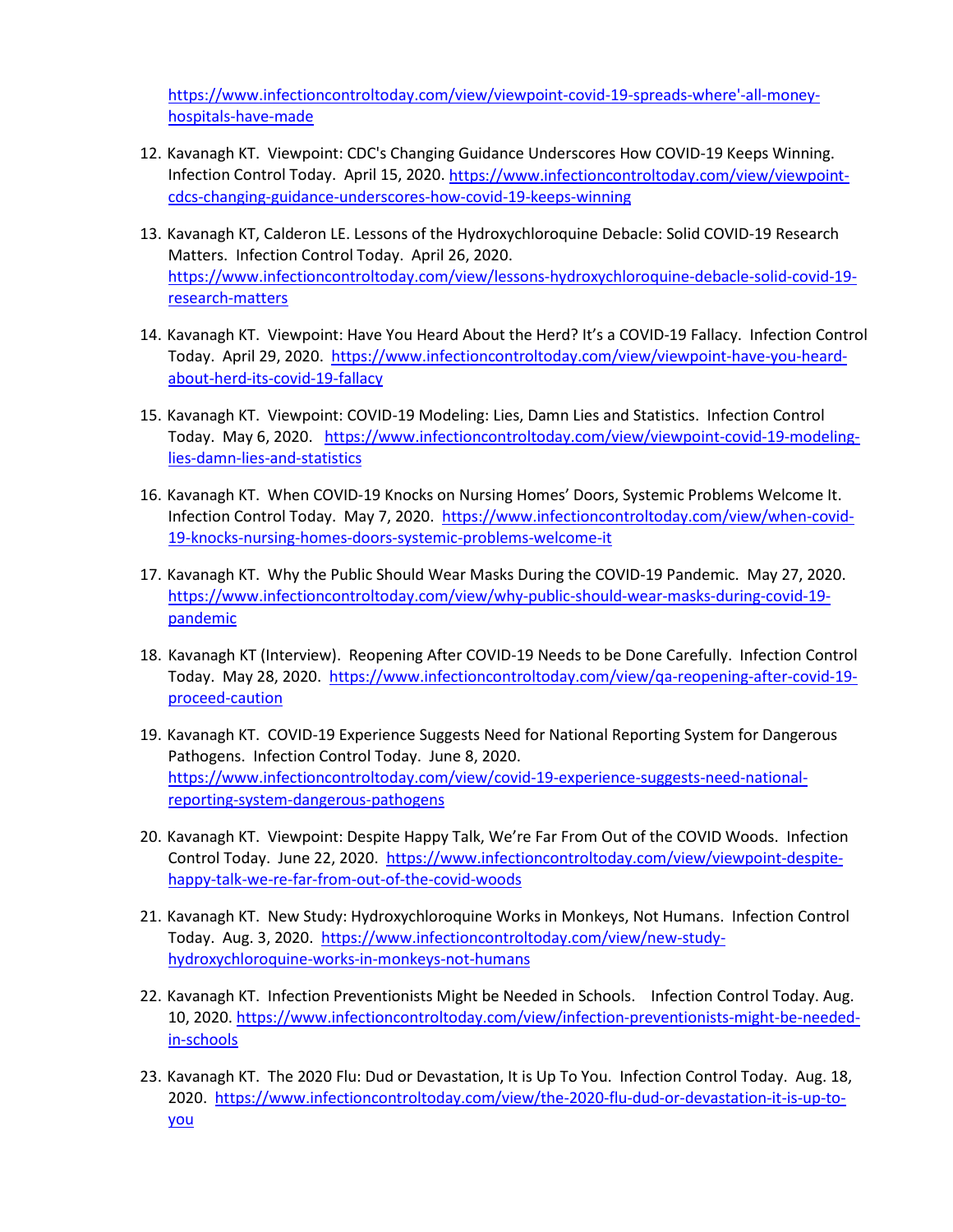- 24. Kavanagh KT (Interview). Q&A: Flu Data Show Potency of Anti-COVID Tactics Like Masking, Hand Hygiene. Infection Control Today. Aug. 18, 2020. [https://www.infectioncontroltoday.com/view/q](https://www.infectioncontroltoday.com/view/q-and-a-flu-data-show-potency-of-anti-covid-tactics-like-masking-hand-hygiene)[and-a-flu-data-show-potency-of-anti-covid-tactics-like-masking-hand-hygiene](https://www.infectioncontroltoday.com/view/q-and-a-flu-data-show-potency-of-anti-covid-tactics-like-masking-hand-hygiene)
- 25. Kavanagh KT. Infection Preventionist Guide to Dealing with COVID Misinformation. Infection Control Today. Sept. 7, 2020. [https://www.infectioncontroltoday.com/view/viewpoint-infection](https://www.infectioncontroltoday.com/view/viewpoint-infection-preventionist-guide-to-dealing-with-covid-misinformation)[preventionist-guide-to-dealing-with-covid-misinformation](https://www.infectioncontroltoday.com/view/viewpoint-infection-preventionist-guide-to-dealing-with-covid-misinformation)
- 26. Kavanagh KT. Is COVID-19 Primarily a Heart and Vascular Disease? Infection Control Today. Sept. 8, 2020. [https://www.infectioncontroltoday.com/view/is-covid-19-primarily-a-heart-and-vascular](https://www.infectioncontroltoday.com/view/is-covid-19-primarily-a-heart-and-vascular-diseases)[diseases](https://www.infectioncontroltoday.com/view/is-covid-19-primarily-a-heart-and-vascular-diseases)
- 27. Kavanagh KT. Taking Aim at Antibiotic-Resistant Bacteria During COVID A review of the Fall 2020 PACCARB Meeting. Infection Control Today. Sept. 16, 2020. [https://www.infectioncontroltoday.com/view/taking-aim-at-antibiotic-resistant-bacteria-during](https://www.infectioncontroltoday.com/view/taking-aim-at-antibiotic-resistant-bacteria-during-covid)[covid](https://www.infectioncontroltoday.com/view/taking-aim-at-antibiotic-resistant-bacteria-during-covid)
- 28. Kavanagh KT. Eli Lilly Neutralizing Antibodies: Breakthrough for COVID-19 Treatment? Infection Control Today. Sept. 17, 2020. [http://www.healthwatchusa.org/HWUSA-Publications/PDF-](http://www.healthwatchusa.org/HWUSA-Publications/PDF-Downloads/20200921-ICT-Immune-Serum.pdf)[Downloads/20200921-ICT-Immune-Serum.pdf](http://www.healthwatchusa.org/HWUSA-Publications/PDF-Downloads/20200921-ICT-Immune-Serum.pdf)  Update[: http://www.healthwatchusa.org/HWUSA-Publications/PDF-Downloads/20201008-](http://www.healthwatchusa.org/HWUSA-Publications/PDF-Downloads/20201008-PublishedUpdate-ImmuneSerum.pdf) [PublishedUpdate-ImmuneSerum.pdf](http://www.healthwatchusa.org/HWUSA-Publications/PDF-Downloads/20201008-PublishedUpdate-ImmuneSerum.pdf) (Article updated again on Nov. 10, 2020 by ICT editorial staff).
- 29. Kavanagh KT. Trick or Treat … or COVID-19? Yes it is Airborne. Infection Control Today. Sept. 28, 2020. <https://www.infectioncontroltoday.com/view/trick-or-treat-or-covid-19->
- 30. Kavanagh KT. School Daze: COVID-19 Spreads Fear, Confusion:. Infection Control Today. October 2020. [https://cdn.sanity.io/files/0vv8moc6/infenctioncontrol/5f2ddf41a688625d1f8afd54dcb8e87d7cb5c](https://cdn.sanity.io/files/0vv8moc6/infenctioncontrol/5f2ddf41a688625d1f8afd54dcb8e87d7cb5cbfa.pdf) [bfa.pdf](https://cdn.sanity.io/files/0vv8moc6/infenctioncontrol/5f2ddf41a688625d1f8afd54dcb8e87d7cb5cbfa.pdf)
- 31. Kavanagh KT (Interview). Q&A: Are Infection Preventionists Being Misinformed? Infection Control Today. Oct. 9, 2020. [https://www.infectioncontroltoday.com/view/q-a-are-infection-preventionists](https://www.infectioncontroltoday.com/view/q-a-are-infection-preventionists-being-misinformed-)[being-misinformed-](https://www.infectioncontroltoday.com/view/q-a-are-infection-preventionists-being-misinformed-)
- 32. Kavanagh KT. Viewpoint: The "Not So" Great Barrington Declaration. Infection Control Today. Oct. 15, 2020. [https://www.infectioncontroltoday.com/view/viewpoint-the-not-so-great-barrington](https://www.infectioncontroltoday.com/view/viewpoint-the-not-so-great-barrington-declaration)[declaration](https://www.infectioncontroltoday.com/view/viewpoint-the-not-so-great-barrington-declaration)
- 33. Kavanagh KT. FDA Panel Reviews Many Challenges Facing a COVID Vaccine -- Vaccines: Safety & Efficacy. Infection Control Today. Oct. 25, 2020.[https://www.infectioncontroltoday.com/view/fda](https://www.infectioncontroltoday.com/view/fda-panel-reviews-many-challenges-facing-a-covid-vaccine)[panel-reviews-many-challenges-facing-a-covid-vaccine](https://www.infectioncontroltoday.com/view/fda-panel-reviews-many-challenges-facing-a-covid-vaccine)
- 34. Kavanagh KT (Interview). COVID Vaccine: What Infection Preventionists Need to Know. Infection Control Today. Oct. 30. 2020. [https://www.infectioncontroltoday.com/view/covid-vaccine-what](https://www.infectioncontroltoday.com/view/covid-vaccine-what-infection-preventionists-need-to-know)[infection-preventionists-need-to-know](https://www.infectioncontroltoday.com/view/covid-vaccine-what-infection-preventionists-need-to-know)
- 35. Kavanagh KT. Viewpoint: Quackery Might Stall Progress Against COVID-19. Infection Control Today. Nov. 7, 2020. [https://www.infectioncontroltoday.com/view/viewpoint-quackery-might-stall](https://www.infectioncontroltoday.com/view/viewpoint-quackery-might-stall-progress-against-covid-19)[progress-against-covid-19](https://www.infectioncontroltoday.com/view/viewpoint-quackery-might-stall-progress-against-covid-19)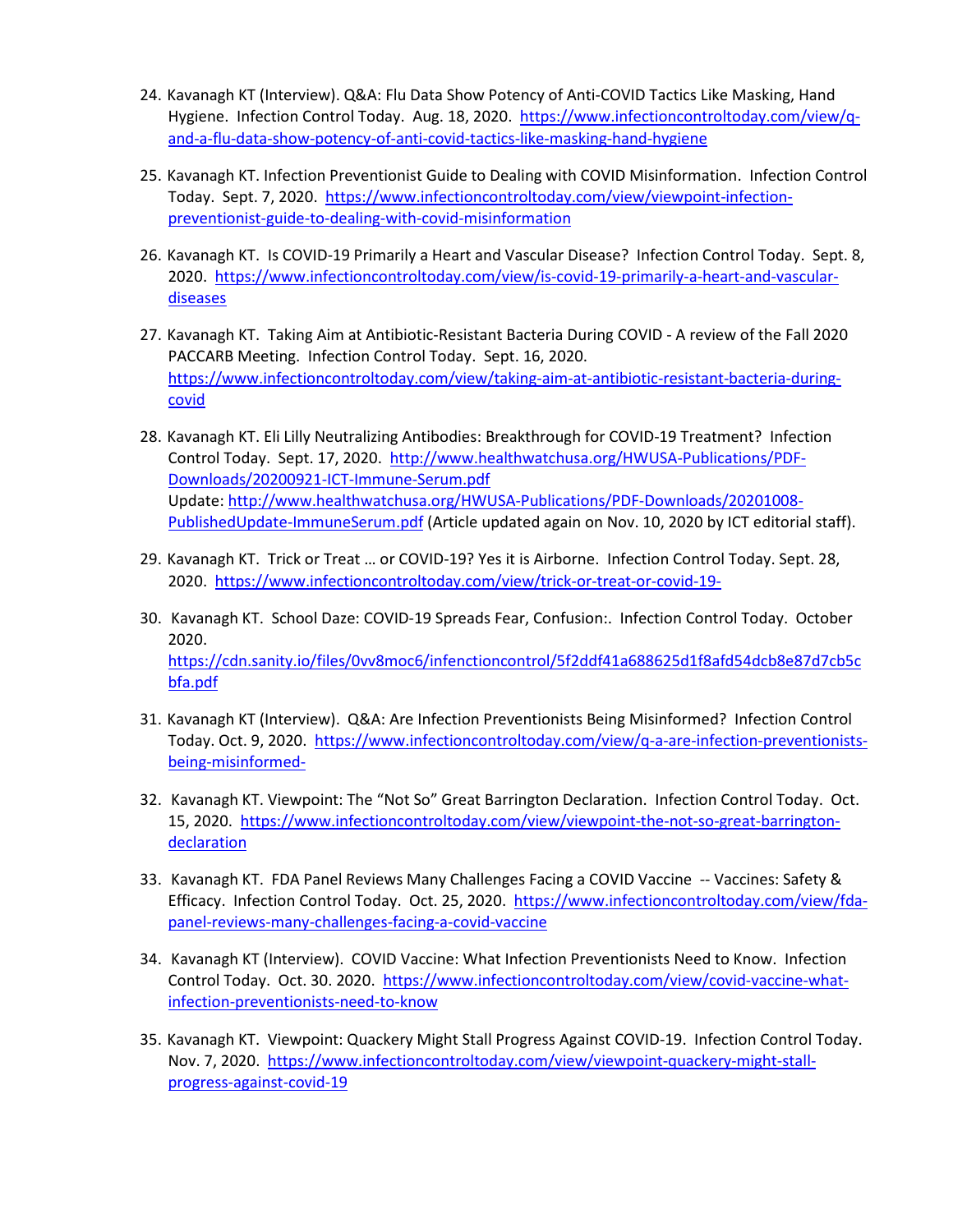- 36. Kavanagh KT. Viewpoint: Healthcare Workers Not Being Protected from COVID. Infection Control Today. Nov. 15, 2020. [https://www.infectioncontroltoday.com/view/viewpoint-healthcare](https://www.infectioncontroltoday.com/view/viewpoint-healthcare-workers-not-being-protected-from-covid)[workers-not-being-protected-from-covid](https://www.infectioncontroltoday.com/view/viewpoint-healthcare-workers-not-being-protected-from-covid)
- 37. Kavanagh KT (Interview). Healthcare Workers Hit by COVID Need Workers Comp. Infection Control Today. Nov. 15, 2020. [https://www.infectioncontroltoday.com/view/healthcare-workers-stricken](https://www.infectioncontroltoday.com/view/healthcare-workers-stricken-by-covid-need-workers-comp)[by-covid-need-workers-comp](https://www.infectioncontroltoday.com/view/healthcare-workers-stricken-by-covid-need-workers-comp)
- 38. Kavanagh KT (Interview). Q&A: 'Arguing' Before the Supreme Court. Infection Control Today. Dec. 1, 2020.<https://www.infectioncontroltoday.com/view/q-a-arguing-before-the-supreme-court>
- 39. Kavanagh KT COVID-19 Vaccine? Hurry Up and Wait. Infection Control Today. Dec. 10, 2020. <https://www.infectioncontroltoday.com/view/covid-19-vaccine-hurry-up-and-wait>
- 40. Kavanagh KT. Viewpoint: Monitoring Systems Track COVID Vaccine Reactions. Infection Control Today. Dec 15, 2020. [https://www.infectioncontroltoday.com/view/viewpoint-monitoring](https://www.infectioncontroltoday.com/view/viewpoint-monitoring-systems-track-covid-vaccine-reactions)[systems-track-covid-vaccine-reactions](https://www.infectioncontroltoday.com/view/viewpoint-monitoring-systems-track-covid-vaccine-reactions)
- 41. Kavanagh KT. Vaccines Should Work Against New COVID-19 Strain. Infection Control Today. Dec. 22, 2020. [https://www.infectioncontroltoday.com/view/vaccines-should-work-against-new-covid-](https://www.infectioncontroltoday.com/view/vaccines-should-work-against-new-covid-19-strain)[19-strain](https://www.infectioncontroltoday.com/view/vaccines-should-work-against-new-covid-19-strain)
- 42. Kavanagh KT. COVID-19 Variants Make Infection Prevention Harder. COVID-19 Variants Make Infection Prevention Harder. Infection Control Today. Jan. 4, 2021. <https://www.infectioncontroltoday.com/view/covid-19-variants-make-infection-prevention-harder>
- 43. Kavanagh KT. As Vaccine Rollout Stalls, Move Monoclonal Antibodies Into COVID Fight. Infection Control Today. Jan 17, 2021. [https://www.infectioncontroltoday.com/view/as-vaccine-rollout](https://www.infectioncontroltoday.com/view/as-vaccine-rollout-stalls-move-monoclonal-antibodies-into-covid-fight)[stalls-move-monoclonal-antibodies-into-covid-fight](https://www.infectioncontroltoday.com/view/as-vaccine-rollout-stalls-move-monoclonal-antibodies-into-covid-fight)
- 44. Kavanagh KT. Problem: COVID-19 Hospital-Acquired Infections. Infection Control Today. Jan 20, 2021. <https://www.infectioncontroltoday.com/view/problem-covid-19-hospital-acquired-infections>
- 45. Kavanagh KT. Beginning of the End? Some Hopeful COVID Developments. Infection Control Today. Feb. 3, 2021. [https://www.infectioncontroltoday.com/view/beginning-of-the-end-some-hopeful](https://www.infectioncontroltoday.com/view/beginning-of-the-end-some-hopeful-covid-developments)[covid-developments](https://www.infectioncontroltoday.com/view/beginning-of-the-end-some-hopeful-covid-developments)
- 46. Kavanagh KT. Viewpoint: CDC's School Reopening Plan Gets an 'F'. Infection Control Today. Feb. 15, 2021. [https://www.infectioncontroltoday.com/view/viewpoint-cdc-s-school-reopening-plan-gets](https://www.infectioncontroltoday.com/view/viewpoint-cdc-s-school-reopening-plan-gets-an-f-)[an-f-](https://www.infectioncontroltoday.com/view/viewpoint-cdc-s-school-reopening-plan-gets-an-f-)
- 47. Kavanagh KT. Rush to Reopen Buys COVID-19 More Time. Infection Control Today. Mar. 4, 2021. <https://www.infectioncontroltoday.com/view/rush-to-reopen-buys-covid-19-more-time>
- 48. Kavanagh KT. Viewpoint: Nursing Home Guidance Endangers Elderly Infection Control Today. Mar. 17, 2021. [https://www.infectioncontroltoday.com/view/kentucky-nursing-home-outbreak](https://www.infectioncontroltoday.com/view/kentucky-nursing-home-outbreak-argues-against-relaxed-visiting-rules)[argues-against-relaxed-visiting-rules](https://www.infectioncontroltoday.com/view/kentucky-nursing-home-outbreak-argues-against-relaxed-visiting-rules)
- 49. Kavanagh KT. Viewpoint: South African Variant Could Spur a New U.S. Surge. Infection Control Today. Mar. 19, 2021. [https://www.infectioncontroltoday.com/view/viewpoint-south-african](https://www.infectioncontroltoday.com/view/viewpoint-south-african-variant-could-spur-a-new-u-s-surge)[variant-could-spur-a-new-u-s-surge](https://www.infectioncontroltoday.com/view/viewpoint-south-african-variant-could-spur-a-new-u-s-surge)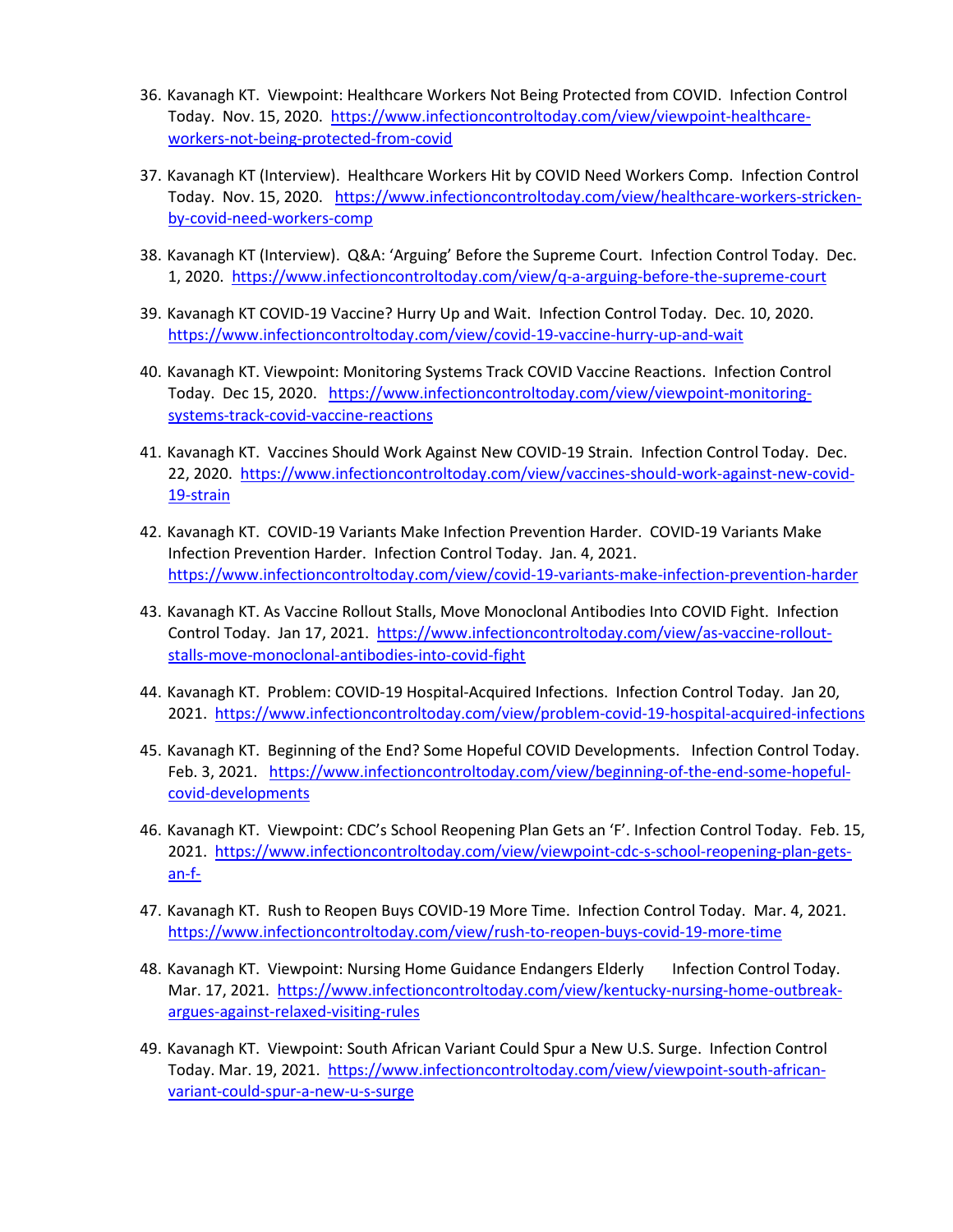- 50. Kavanagh KT. COVID-19 Variants Make Road to Normal a Bit Rocky. Infection Control Today. Apr. 8, 2021. References [https://www.infectioncontroltoday.com/view/covid-19-variants-make-road-to](https://www.infectioncontroltoday.com/view/covid-19-variants-make-road-to-normal-a-bit-rocky)[normal-a-bit-rocky](https://www.infectioncontroltoday.com/view/covid-19-variants-make-road-to-normal-a-bit-rocky)
- 51. Kavanagh KT. Viewpoint: Health Care Professionals—Get Vaccinated or Get Out. Infection Control Today. Apr. 22, 2021. [https://www.infectioncontroltoday.com/view/iewpoint-health-care](https://www.infectioncontroltoday.com/view/iewpoint-health-care-professionals-get-vaccinated-or-get-out)[professionals-get-vaccinated-or-get-out](https://www.infectioncontroltoday.com/view/iewpoint-health-care-professionals-get-vaccinated-or-get-out)
- 52. Kavanagh KT. Infection Preventionists Must Ward Off a COVID Comeback. Infection Control Today. May 4, 2021. [https://www.infectioncontroltoday.com/view/infection-preventionists-must-ward](https://www.infectioncontroltoday.com/view/infection-preventionists-must-ward-off-a-covid-comeback)[off-a-covid-comeback](https://www.infectioncontroltoday.com/view/infection-preventionists-must-ward-off-a-covid-comeback)
- 53. Kavanagh KT. Viewpoint: CDC Might Help COVID-19 Make a Comeback in U.S. Infection Control Today. May 18, 2021. [https://www.infectioncontroltoday.com/view/viewpoint-cdc-might-help](https://www.infectioncontroltoday.com/view/viewpoint-cdc-might-help-covid-19-make-a-comeback-in-u-s-)[covid-19-make-a-comeback-in-u-s-](https://www.infectioncontroltoday.com/view/viewpoint-cdc-might-help-covid-19-make-a-comeback-in-u-s-)
- 54. Kavanagh KT. Not Quite Over Yet: COVID-19 Variants on Rise in the U.S. Infection Control Today. June 7, 2021[. https://www.infectioncontroltoday.com/view/not-quite-over-yet-covid-19-variants](https://www.infectioncontroltoday.com/view/not-quite-over-yet-covid-19-variants-on-rise-in-the-u-s-)[on-rise-in-the-u-s-](https://www.infectioncontroltoday.com/view/not-quite-over-yet-covid-19-variants-on-rise-in-the-u-s-)
- 55. Kavanagh KT. Cormier LE. We Might Ignore the Delta Variant, but It's Not Ignoring the U.S. Infection Control Today. June 21, 2021. [https://www.infectioncontroltoday.com/view/we-might-ignore-the](https://www.infectioncontroltoday.com/view/we-might-ignore-the-delta-variant-but-it-s-not-ignoring-the-u-s-)[delta-variant-but-it-s-not-ignoring-the-u-s-](https://www.infectioncontroltoday.com/view/we-might-ignore-the-delta-variant-but-it-s-not-ignoring-the-u-s-)
- 56. Kavanagh KT. Stage May be Set for Next COVID-19 Surge. Infection Control Today. July 13, 2021. <https://www.infectioncontroltoday.com/view/stage-may-be-set-for-next-covid-19-surge>
- 57. Kavanagh KT. Viewpoint: CDC Continues to Bumble COVID-19 Response. Infection Control Today. July 20, 2021. [https://www.infectioncontroltoday.com/view/cdc-arguably-continues-to-bumble](https://www.infectioncontroltoday.com/view/cdc-arguably-continues-to-bumble-covid-19-response)[covid-19-response](https://www.infectioncontroltoday.com/view/cdc-arguably-continues-to-bumble-covid-19-response)
- 58. Kavanagh KT. Latest Data Point to a Need for COVID-19 Booster Shots. Infection Control Today. July 29, 2021. [https://www.infectioncontroltoday.com/view/latest-data-point-to-a-need-for](https://www.infectioncontroltoday.com/view/latest-data-point-to-a-need-for-covid-19-booster-shots)[covid-19-booster-shots](https://www.infectioncontroltoday.com/view/latest-data-point-to-a-need-for-covid-19-booster-shots)
- 59. Kavanagh KT. COVID-19 Booster Shots for Older Americans Might be Needed. Infection Control Today. Aug. 2, 2021. [https://www.infectioncontroltoday.com/view/covid-19-booster-shots-for](https://www.infectioncontroltoday.com/view/covid-19-booster-shots-for-older-americans-might-be-needed)[older-americans-might-be-needed](https://www.infectioncontroltoday.com/view/covid-19-booster-shots-for-older-americans-might-be-needed)
- 60. Kavanagh KT. Lambda Variant, COVID-19 Animal Hosts Present Deadly Mix. Infection Control Today. Aug. 5, 2021. [https://www.infectioncontroltoday.com/view/lambda-variant-covid-19](https://www.infectioncontroltoday.com/view/lambda-variant-covid-19-animal-hosts-present-deadly-mix) [animal-hosts-present-deadly-mix](https://www.infectioncontroltoday.com/view/lambda-variant-covid-19-animal-hosts-present-deadly-mix)
- 61. Kavanagh KT. Get Vaccinated Even If You've Gotten COVID-19, Study Suggests. Infection Control Today. Aug 8, 2021. [https://www.infectioncontroltoday.com/view/get-vaccinated-even-if-you-ve](https://www.infectioncontroltoday.com/view/get-vaccinated-even-if-you-ve-gotten-covid-19-study-suggests)[gotten-covid-19-study-suggests](https://www.infectioncontroltoday.com/view/get-vaccinated-even-if-you-ve-gotten-covid-19-study-suggests)
- 62. Kavanagh KT. Messaging Muddle: Pushing Vaccination as COVID Vaccines' Effectiveness Wanes. Infection Control Today. Aug. 12, 2021. [https://www.infectioncontroltoday.com/view/messaging-muddle-pushing-vaccination-as-covid](https://www.infectioncontroltoday.com/view/messaging-muddle-pushing-vaccination-as-covid-vaccines-effectiveness-wanes)[vaccines-effectiveness-wanes](https://www.infectioncontroltoday.com/view/messaging-muddle-pushing-vaccination-as-covid-vaccines-effectiveness-wanes)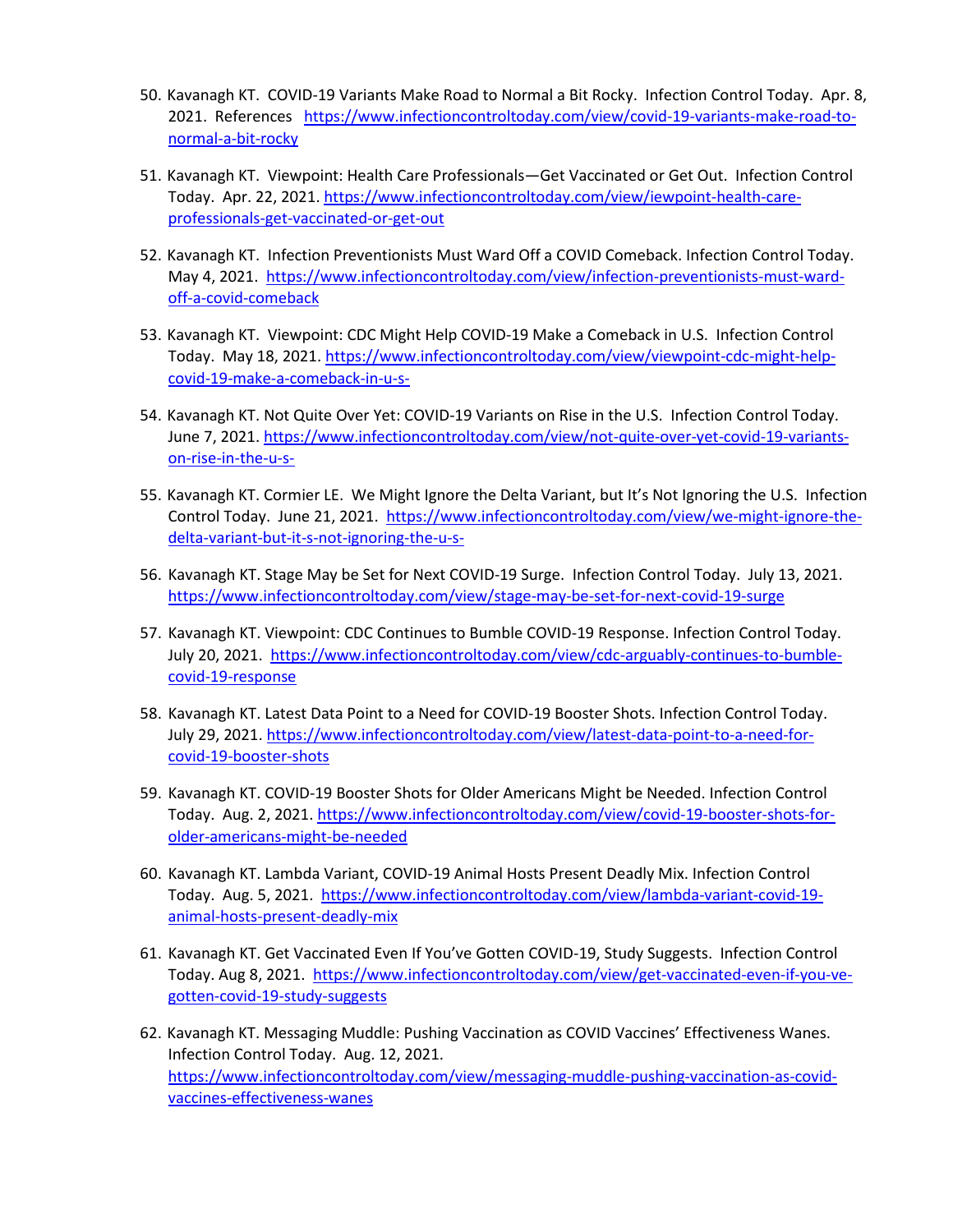- 63. Kavanagh KT. Take a Stand Now to Stop COVID-19 Variants. Infection Control Today. Aug 17, 2021<https://www.infectioncontroltoday.com/view/take-a-stand-now-to-stop-covid-19-variants>
- 64. Kavanagh KT. Viewpoint: Expanding Booster Shots to US Adults Needed to Happen. Infection Control Today. Aug. 18, 2021. [https://www.infectioncontroltoday.com/view/viewpoint](https://www.infectioncontroltoday.com/view/viewpoint-expanding-booster-shots-to-us-adults-needed-to-happen)[expanding-booster-shots-to-us-adults-needed-to-happen](https://www.infectioncontroltoday.com/view/viewpoint-expanding-booster-shots-to-us-adults-needed-to-happen)
- 65. Kavanagh KT. Viewpoint: Should US Adopt an Elimination Strategy Against COVID-19? Infection Control Today. Aug. 25, 2021. [https://www.infectioncontroltoday.com/view/should-us-adopt-an](https://www.infectioncontroltoday.com/view/should-us-adopt-an-elimination-strategy-against-covid-19-)[elimination-strategy-against-covid-19-](https://www.infectioncontroltoday.com/view/should-us-adopt-an-elimination-strategy-against-covid-19-)
- 66. Kavanagh KT. Viewpoint: We're Reopening Schools Too Quickly. Infection Control Today. Sept. 10, 2021. [https://www.infectioncontroltoday.com/view/viewpoint-we-re-reopening-schools-too](https://www.infectioncontroltoday.com/view/viewpoint-we-re-reopening-schools-too-quickly)[quickly](https://www.infectioncontroltoday.com/view/viewpoint-we-re-reopening-schools-too-quickly)
- 67. Kavanagh KT. FDA Panel Sidesteps Decision for Broad Distribution of Booster Shots. Infection Control Today. Sept. 18, 2021. [https://www.infectioncontroltoday.com/view/fda-panel](https://www.infectioncontroltoday.com/view/fda-panel-sidesteps-decision-for-broad-distribution-of-booster-shots)[sidesteps-decision-for-broad-distribution-of-booster-shots](https://www.infectioncontroltoday.com/view/fda-panel-sidesteps-decision-for-broad-distribution-of-booster-shots)
- 68. Kavanagh KT. Viewpoint: On COVID Boosters, CDC Panel Must Recover Ball That FDA Panel Fumbled. Infection Control Today. Sept. 20, 2021. [https://www.infectioncontroltoday.com/view/viewpoint-on-covid-boosters-cdc-panel-must](https://www.infectioncontroltoday.com/view/viewpoint-on-covid-boosters-cdc-panel-must-recover-ball-that-fda-panel-fumbled)[recover-ball-that-fda-panel-fumbled](https://www.infectioncontroltoday.com/view/viewpoint-on-covid-boosters-cdc-panel-must-recover-ball-that-fda-panel-fumbled)
- 69. Kavanagh KT. Viewpoint: Politics, Bad Science Taints Decisions About COVID-19. Infection Control Today. Sept. 24, 2021[. https://www.infectioncontroltoday.com/view/viewpoint-politics-bad](https://www.infectioncontroltoday.com/view/viewpoint-politics-bad-science-taints-decisions-about-covid-19)[science-taints-decisions-about-covid-19](https://www.infectioncontroltoday.com/view/viewpoint-politics-bad-science-taints-decisions-about-covid-19)
- 70. Kavanagh KT. Viewpoint: Here's Why COVID-19 Is Much Worse Than Flu. Infection Control Today. Sept. 27, 2021. [https://www.infectioncontroltoday.com/view/viewpoint-here-s-why-covid-19-is](https://www.infectioncontroltoday.com/view/viewpoint-here-s-why-covid-19-is-much-worse-than-flu)[much-worse-than-flu](https://www.infectioncontroltoday.com/view/viewpoint-here-s-why-covid-19-is-much-worse-than-flu)
- 71. Kavanagh KT. Viewpoint: Those Who Underestimate Omicron Aren't Doing the Math. Infection Control Today. Jan. 3, 2022. [https://www.infectioncontroltoday.com/view/viewpoint-those-who](https://www.infectioncontroltoday.com/view/viewpoint-those-who-underestimate-omicron-aren-t-doing-the-math)[underestimate-omicron-aren-t-doing-the-math](https://www.infectioncontroltoday.com/view/viewpoint-those-who-underestimate-omicron-aren-t-doing-the-math)
- 72. Kavanagh KT. Omicron More Infectious in Younger People, People of African Ethnicity, Study States. Infection Control Today. Dec. 23, 2021. [https://www.infectioncontroltoday.com/view/omicron-more-infectious-in-younger-people](https://www.infectioncontroltoday.com/view/omicron-more-infectious-in-younger-people-people-of-african-ethnicity-study-states)[people-of-african-ethnicity-study-states](https://www.infectioncontroltoday.com/view/omicron-more-infectious-in-younger-people-people-of-african-ethnicity-study-states)
- 73. Kavanagh KT. Countries Around the Globe Deluged by Delta, as Omicron Threat Grows. Infection Control Today. Dec. 20, 2021. [https://www.infectioncontroltoday.com/view/countries-around](https://www.infectioncontroltoday.com/view/countries-around-the-globe-deluged-by-delta-as-omicron-threat-grows)[the-globe-deluged-by-delta-as-omicron-threat-grows](https://www.infectioncontroltoday.com/view/countries-around-the-globe-deluged-by-delta-as-omicron-threat-grows)
- 74. Kavanagh KT. Omicron's Mild Symptoms Can't Mask Danger It Poses. Infection Control Today. Dec. 14, 2021. https://www.infectioncontroltoday.com/view/omicron-s-mild-symptoms-can-tmask-danger-it-poses
- 75. Kavanagh KT. Omicron Proving to Be Nothing to Sneeze At. Infection Control Today. Dec. 11, 2021. <https://www.infectioncontroltoday.com/view/omicron-proving-to-be-nothing-to-sneeze-at>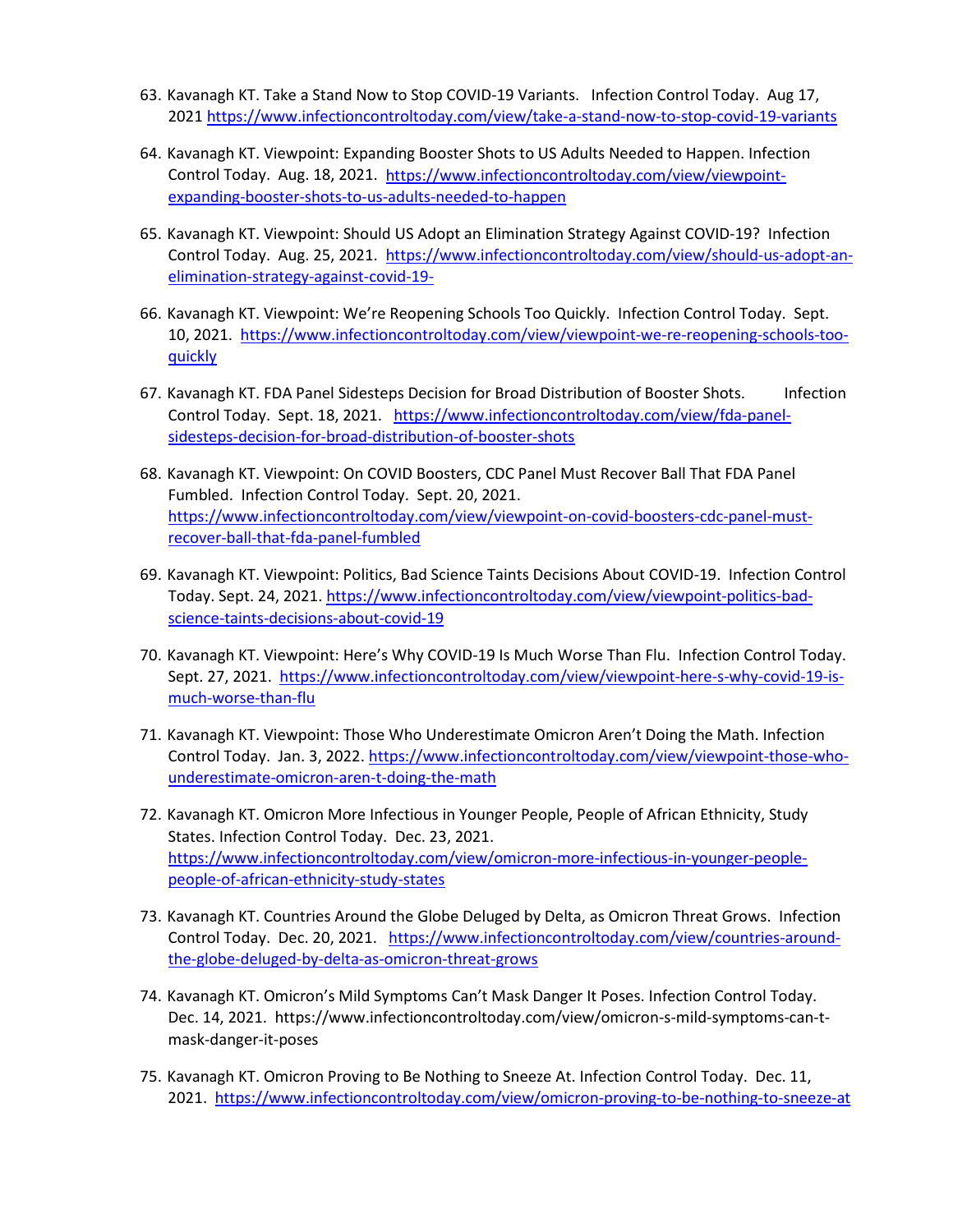- 76. Kavanagh KT. Viewpoint: What Doesn't Kill You Mutates and Tries Again. Infection Control Today. Dec. 8, 2021. [https://www.infectioncontroltoday.com/view/viewpoint-what-doesn-t-kill-you](https://www.infectioncontroltoday.com/view/viewpoint-what-doesn-t-kill-you-mutates-and-tries-again)[mutates-and-tries-again](https://www.infectioncontroltoday.com/view/viewpoint-what-doesn-t-kill-you-mutates-and-tries-again)
- 77. Kavanagh KT. COVID-19 Omicron May Be More Infectious, Deadlier Than Delta. Infection Control Today. Nov. 29, 2021. [https://www.infectioncontroltoday.com/view/covid-19-omicron-may-be](https://www.infectioncontroltoday.com/view/covid-19-omicron-may-be-more-infectious-deadlier-than-delta)[more-infectious-deadlier-than-delta](https://www.infectioncontroltoday.com/view/covid-19-omicron-may-be-more-infectious-deadlier-than-delta)
- 78. Kavanagh KT. Smallpox Scare Offers Lessons About COVID-19 Vaccine Uptake. Infection Control Today. Nov. 17, 2021. [https://www.infectioncontroltoday.com/view/smallpox-scare-offers](https://www.infectioncontroltoday.com/view/smallpox-scare-offers-lessons-about-covid-19-vaccine-uptake)[lessons-about-covid-19-vaccine-uptake](https://www.infectioncontroltoday.com/view/smallpox-scare-offers-lessons-about-covid-19-vaccine-uptake)
- 79. Kavanagh KT. Confused Messaging About Boosters Might Cause 5th Wave of COVID. Infection Control Today. Nov. 15, 2021. [https://www.infectioncontroltoday.com/view/confused-messaging](https://www.infectioncontroltoday.com/view/confused-messaging-about-boosters-might-cause-5th-wave-of-covid)[about-boosters-might-cause-5th-wave-of-covid](https://www.infectioncontroltoday.com/view/confused-messaging-about-boosters-might-cause-5th-wave-of-covid)
- 80. Kavanagh KT. Natural Immunity vs. Super Immunity: Only a COVID-19 Vaccination Away. Infection Control Today. Nov. 2, 2021. [https://www.infectioncontroltoday.com/view/covid-19-booster](https://www.infectioncontroltoday.com/view/covid-19-booster-policy-in-flux-from-super-immunity-to-3-dose-discussions)[policy-in-flux-from-super-immunity-to-3-dose-discussions](https://www.infectioncontroltoday.com/view/covid-19-booster-policy-in-flux-from-super-immunity-to-3-dose-discussions)
- 81. Kavanagh KT. COVID-19: Numbers Look Good, but Keep Guard Up. Infection Control Today. Oct. 27, 2021. [https://www.infectioncontroltoday.com/view/covid-19-numbers-look-good-but-keep](https://www.infectioncontroltoday.com/view/covid-19-numbers-look-good-but-keep-guard-up)[guard-up](https://www.infectioncontroltoday.com/view/covid-19-numbers-look-good-but-keep-guard-up)
- 82. Kavanagh KT. COVID-19 Boosters Need to be Encouraged. Infection Control Today. Oct. 25, 2021. <https://www.infectioncontroltoday.com/view/covid-19-boosters-need-to-be-encouraged>
- 83. Natural Immunity vs. Super Immunity: Only a COVID-19 Vaccination Away. Infection Control Today. Nov. 2, 2021. [https://www.infectioncontroltoday.com/view/covid-19-booster-policy-in](https://www.infectioncontroltoday.com/view/covid-19-booster-policy-in-flux-from-super-immunity-to-3-dose-discussions)[flux-from-super-immunity-to-3-dose-discussions](https://www.infectioncontroltoday.com/view/covid-19-booster-policy-in-flux-from-super-immunity-to-3-dose-discussions)
- 84. Confused Messaging About Boosters Might Cause 5th Wave of COVID. Infection Control Today. Nov. 15, 2021. [https://www.infectioncontroltoday.com/view/confused-messaging-about](https://www.infectioncontroltoday.com/view/confused-messaging-about-boosters-might-cause-5th-wave-of-covid)[boosters-might-cause-5th-wave-of-covid](https://www.infectioncontroltoday.com/view/confused-messaging-about-boosters-might-cause-5th-wave-of-covid)
- 85. Kavanagh KT. Smallpox Scare Offers Lessons About COVID-19 Vaccine Uptake. Infection Control Today. Nov. 17, 2021. [https://www.infectioncontroltoday.com/view/smallpox-scare-offers](https://www.infectioncontroltoday.com/view/smallpox-scare-offers-lessons-about-covid-19-vaccine-uptake)[lessons-about-covid-19-vaccine-uptake](https://www.infectioncontroltoday.com/view/smallpox-scare-offers-lessons-about-covid-19-vaccine-uptake)
- 86. Kavanagh KT. COVID-19 Omicron May Be More Infectious, Deadlier Than Delta. Nov. 29, 2021. [https://www.infectioncontroltoday.com/view/covid-19-omicron-may-be-more-infectious](https://www.infectioncontroltoday.com/view/covid-19-omicron-may-be-more-infectious-deadlier-than-delta)[deadlier-than-delta](https://www.infectioncontroltoday.com/view/covid-19-omicron-may-be-more-infectious-deadlier-than-delta)
- 87. Kavanagh KT. Viewpoint: What Doesn't Kill You Mutates and Tries Again. Infection Control Today. Dec. 8, 2021. [https://www.infectioncontroltoday.com/view/viewpoint-what-doesn-t-kill-you](https://www.infectioncontroltoday.com/view/viewpoint-what-doesn-t-kill-you-mutates-and-tries-again)[mutates-and-tries-again](https://www.infectioncontroltoday.com/view/viewpoint-what-doesn-t-kill-you-mutates-and-tries-again)
- 88. Kavanagh KT. Omicron Proving to Be Nothing to Sneeze At. Infection Control Today. Dec. 11, 2021. <https://www.infectioncontroltoday.com/view/omicron-proving-to-be-nothing-to-sneeze-at>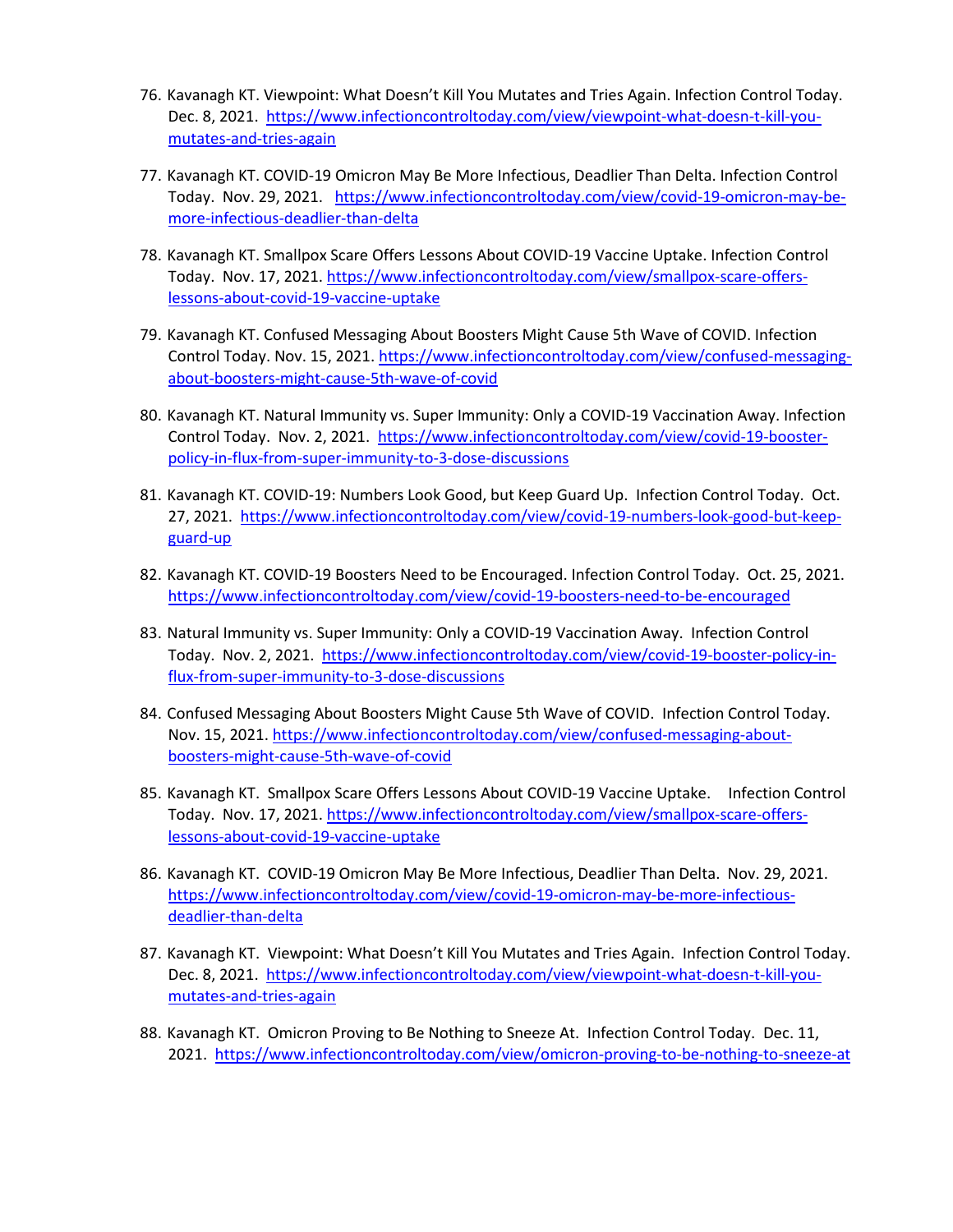- 89. Kavanagh KT. Omicron's Mild Symptoms Can't Mask Danger It Poses. Infection Control Today. Dec. 14, 2021. [https://www.infectioncontroltoday.com/view/omicron-s-mild-symptoms-can-t](https://www.infectioncontroltoday.com/view/omicron-s-mild-symptoms-can-t-mask-danger-it-poses)[mask-danger-it-poses](https://www.infectioncontroltoday.com/view/omicron-s-mild-symptoms-can-t-mask-danger-it-poses)
- 90. Kavanagh KT. Countries Around the Globe Deluged by Delta, as Omicron Threat Grows. Infection Control Today. Dec. 20, 2021. [https://www.infectioncontroltoday.com/view/countries-around](https://www.infectioncontroltoday.com/view/countries-around-the-globe-deluged-by-delta-as-omicron-threat-grows)[the-globe-deluged-by-delta-as-omicron-threat-grows](https://www.infectioncontroltoday.com/view/countries-around-the-globe-deluged-by-delta-as-omicron-threat-grows)
- 91. Kavanagh KT. Omicron More Infectious in Younger People, People of African Ethnicity, Study States. Infection Control Today. Dec. 23, 2021. [https://www.infectioncontroltoday.com/view/omicron-more-infectious-in-younger-people](https://www.infectioncontroltoday.com/view/omicron-more-infectious-in-younger-people-people-of-african-ethnicity-study-states)[people-of-african-ethnicity-study-states](https://www.infectioncontroltoday.com/view/omicron-more-infectious-in-younger-people-people-of-african-ethnicity-study-states)
- 92. Kavanagh KT. Viewpoint: Those Who Underestimate Omicron Aren't Doing the Math. Infection Control Today. Jan. 3, 2022. [https://www.infectioncontroltoday.com/view/viewpoint-those-who](https://www.infectioncontroltoday.com/view/viewpoint-those-who-underestimate-omicron-aren-t-doing-the-math)[underestimate-omicron-aren-t-doing-the-math](https://www.infectioncontroltoday.com/view/viewpoint-those-who-underestimate-omicron-aren-t-doing-the-math)
- 93. Kavanagh KT. Even 'Mild' COVID-19 Can Make You the Sickest You've Ever Been. Infection Control Today. Jan. 4, 2022[. https://www.infectioncontroltoday.com/view/even-mild-covid-19-can-make](https://www.infectioncontroltoday.com/view/even-mild-covid-19-can-make-you-the-sickest-you-ve-ever-been)[you-the-sickest-you-ve-ever-been](https://www.infectioncontroltoday.com/view/even-mild-covid-19-can-make-you-the-sickest-you-ve-ever-been)
- 94. Kavanagh KT. Viewpoint: Time to Consider Penalties for COVID-19 Unvaccinated. Infection Control Today. Jan. 9, 2022. [https://www.infectioncontroltoday.com/view/viewpoint-time-to-consider](https://www.infectioncontroltoday.com/view/viewpoint-time-to-consider-penalties-for-covid-19-unvaccinated)[penalties-for-covid-19-unvaccinated](https://www.infectioncontroltoday.com/view/viewpoint-time-to-consider-penalties-for-covid-19-unvaccinated)
- 95. Kavanagh KT. Animal Farms: COVID-19 Doesn't Need Humans to Survive. Infection Control Today. Jan. 20, 2022. [https://www.infectioncontroltoday.com/view/animal-farm-covid-19-doesn-t-need](https://www.infectioncontroltoday.com/view/animal-farm-covid-19-doesn-t-need-humans-to-grow)[humans-to-grow](https://www.infectioncontroltoday.com/view/animal-farm-covid-19-doesn-t-need-humans-to-grow)
- 96. Kavanagh KT. Viewpoint: COVID-19 Forever Cancels the Old Normal. Infection Control Today. Jan. 24, 2022. [https://www.infectioncontroltoday.com/view/viewpoint-covid-19-forever-cancels](https://www.infectioncontroltoday.com/view/viewpoint-covid-19-forever-cancels-the-old-normal)[the-old-normal](https://www.infectioncontroltoday.com/view/viewpoint-covid-19-forever-cancels-the-old-normal)
- 97. Kavanagh KT. Those Who Believe in Herd Immunity Cannot Do the Math. Infection Control Today. Feb. 7, 2022. [https://www.infectioncontroltoday.com/view/viewpoint-how-to-improve-u-s](https://www.infectioncontroltoday.com/view/viewpoint-how-to-improve-u-s-dismal-covid-19-response)[dismal-covid-19-response](https://www.infectioncontroltoday.com/view/viewpoint-how-to-improve-u-s-dismal-covid-19-response)
- 98. Kavanagh KT. COVID-19 Boosters: New MMWR Report Explores Waning Immunity. Infection Control Today. Feb. 18, 2022[. https://www.infectioncontroltoday.com/view/covid-19-boosters](https://www.infectioncontroltoday.com/view/covid-19-boosters-new-mmwr-report-explores-waning-immunity)[new-mmwr-report-explores-waning-immunity](https://www.infectioncontroltoday.com/view/covid-19-boosters-new-mmwr-report-explores-waning-immunity)
- 99. Kavanagh KT. Perspective: Relaxing Mask Guidance Must Be Done 'Carefully' Infection Control Today. Feb. 25, 2022[. https://www.infectioncontroltoday.com/view/perspective-relaxing-mask](https://www.infectioncontroltoday.com/view/perspective-relaxing-mask-guidance-must-be-done-carefully)[guidance-must-be-done-carefully](https://www.infectioncontroltoday.com/view/perspective-relaxing-mask-guidance-must-be-done-carefully)
- 100. Kavanagh KT. Mutated SARS-CoV-2 Detected in White-Tailed Deer in Ontario. Infection Control Today. Mar. 1, 2022. https://www.infectioncontroltoday.com/view/mutated-sars-cov-2 detected-white-tailed-deer-ontario
- 101. Kavanagh KT. COVID-19 Brain Changes: New Evidence Details Long-Term Effects of Infection. Infection Control Today. Mar. 9, 2021. [https://www.infectioncontroltoday.com/view/covid-19](https://www.infectioncontroltoday.com/view/covid-19-brain-changes-new-evidence-details-long-term-effects-infection) [brain-changes-new-evidence-details-long-term-effects-infection](https://www.infectioncontroltoday.com/view/covid-19-brain-changes-new-evidence-details-long-term-effects-infection)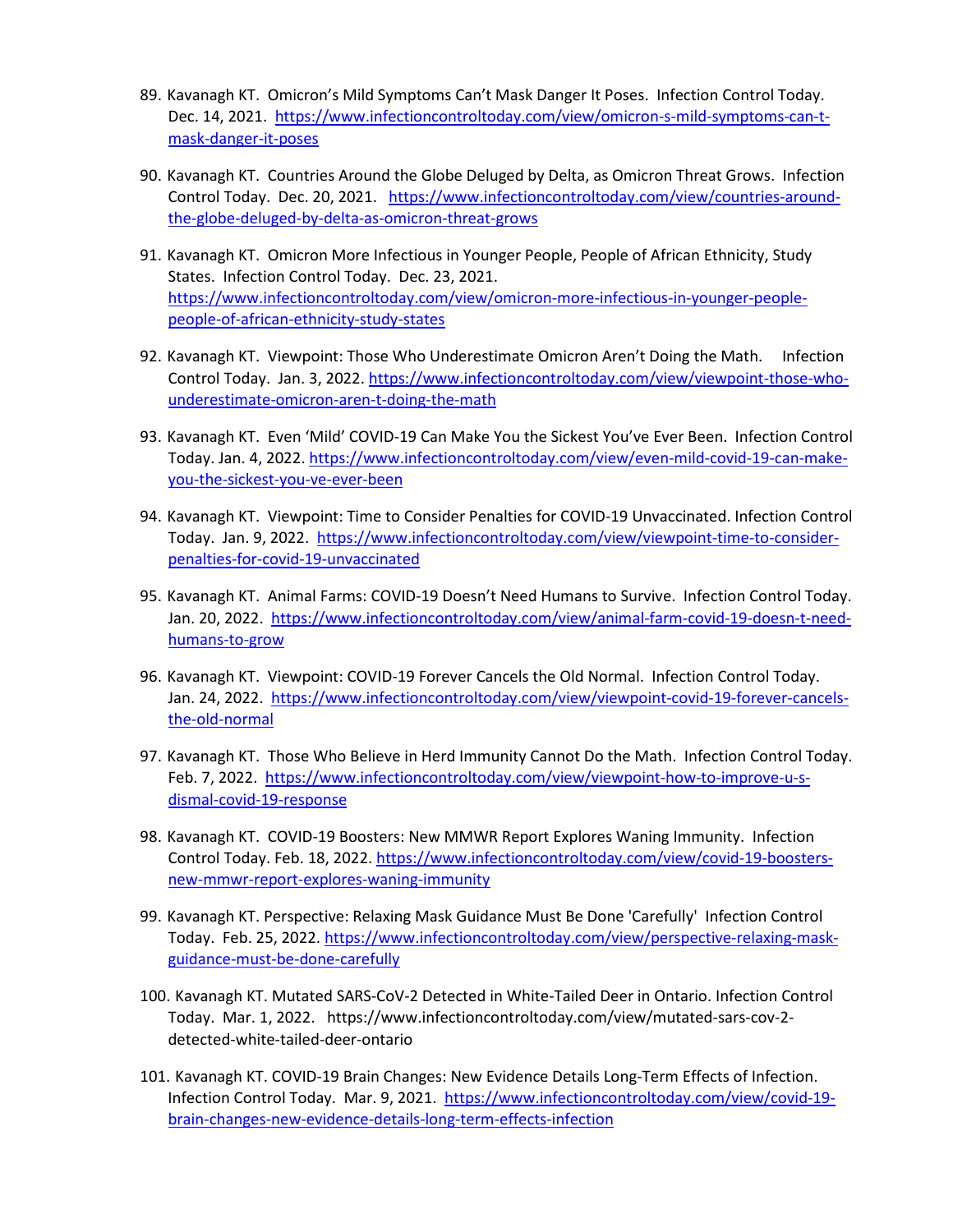- 102. Kavanagh KT. Evidence Shows Students Need to Wear Masks in Schools Despite Disinformation. Infection Control Today. Mar. 14, 2022. [https://www.infectioncontroltoday.com/view/evidence](https://www.infectioncontroltoday.com/view/evidence-shows-students-need-wear-masks-schools-despite-disinformation)[shows-students-need-wear-masks-schools-despite-disinformation](https://www.infectioncontroltoday.com/view/evidence-shows-students-need-wear-masks-schools-despite-disinformation)
- 103. Kavanagh KT. How Does the US Response to COVID-19 Compare With the Rest of the World? Infection Control Today. Mar. 22, 2022[. https://www.infectioncontroltoday.com/view/how-does](https://www.infectioncontroltoday.com/view/how-does-us-response-covid-19-compare-rest-world-)[us-response-covid-19-compare-rest-world-](https://www.infectioncontroltoday.com/view/how-does-us-response-covid-19-compare-rest-world-)
- 104. Kavanagh KT. Viewpoint: New UK Data Show BA.2 Variant Produces More Frequent Hospitalizations Than Omicron. Infection Control Today. Apr. 6, 2022. [https://www.infectioncontroltoday.com/view/viewpoint-new-uk-data-show-ba-2-variant](https://www.infectioncontroltoday.com/view/viewpoint-new-uk-data-show-ba-2-variant-produces-more-frequent-hospitalizations-than-omicron)[produces-more-frequent-hospitalizations-than-omicron](https://www.infectioncontroltoday.com/view/viewpoint-new-uk-data-show-ba-2-variant-produces-more-frequent-hospitalizations-than-omicron)
- 105. Kavanagh KT. AB.4 and BA.5 Variants, Pandemic Fatigue, and Waning Immunity: A Toxic Mix. Infection Control Today. May 9, 2022. [https://www.infectioncontroltoday.com/view/ab-4-ba-5](https://www.infectioncontroltoday.com/view/ab-4-ba-5-variants-pandemic-fatigue-waning-immunity-toxic-mix) [variants-pandemic-fatigue-waning-immunity-toxic-mix](https://www.infectioncontroltoday.com/view/ab-4-ba-5-variants-pandemic-fatigue-waning-immunity-toxic-mix)
- 106. Kavanagh KT. A Pandemic Paradigm Shift in Our Understanding of Transmission. Infection Control Today. May 25, 2022. [https://www.infectioncontroltoday.com/view/a-pandemic](https://www.infectioncontroltoday.com/view/a-pandemic-paradigm-shift-our-understanding-transmission)[paradigm-shift-our-understanding-transmission](https://www.infectioncontroltoday.com/view/a-pandemic-paradigm-shift-our-understanding-transmission)
- 107. Kavanagh KT. Monkeypox: CDC Raises Travel Alert, But How Much Threat Is it Really? Infection Control Today. June 6, 2022. [https://www.infectioncontroltoday.com/view/monkeypox-cdc](https://www.infectioncontroltoday.com/view/monkeypox-cdc-raises-travel-alert-but-how-much-threat-is-it-really-)[raises-travel-alert-but-how-much-threat-is-it-really-](https://www.infectioncontroltoday.com/view/monkeypox-cdc-raises-travel-alert-but-how-much-threat-is-it-really-)

# **Radio Shows Regarding COVID-19 (Jack Pattie, Jeff Santos & Infection Control Today):**

Over 369 Radio Segments Regarding COVID-19

- Jeff Santos Show (Total 76 on COVID-19): [https://www.youtube.com/playlist?list=PLKKV6p\\_etRmOng-t5p4Y\\_zOxwlmlQ0FWS](https://www.youtube.com/playlist?list=PLKKV6p_etRmOng-t5p4Y_zOxwlmlQ0FWS)
- Jack Pattie Show (Total of 267; Total of 250 on COVID-19): [https://www.youtube.com/playlist?list=PLKKV6p\\_etRmNP-qACkxSJ15UFFW2P5C0s](https://www.youtube.com/playlist?list=PLKKV6p_etRmNP-qACkxSJ15UFFW2P5C0s)
- Infection Control Today, Pod Cast Interviews (Total 26 on COVID-19): <http://www.healthwatchusa.org/COVID19-InfectionControlToday-Videos.htm>

#### **Blogs and Approved Comments on Major Medical Websites:**

- 1. Saman DM, Kavanagh KT. A tale of two cows: Why we have a cow map and not a healthcare acquired infection map. Centers for Disease Dynamics, Economics and Policy March 13, 2012. [http://www.cddep.org/blog/posts/tale\\_two\\_cows\\_why\\_we\\_have\\_cow\\_map\\_and\\_not\\_healthcare\\_](http://www.cddep.org/blog/posts/tale_two_cows_why_we_have_cow_map_and_not_healthcare_acquired_infection_map) acquired infection map
- 2. Kavanagh KT: The incidence of MRSA infections in the United States: Is a more comprehensive tracking system needed? On Health. BioMed Central. April 10, 2017. [http://blogs.biomedcentral.com/on-health/2017/04/10/the-incidence-of-mrsa-infections-in-the](http://blogs.biomedcentral.com/on-health/2017/04/10/the-incidence-of-mrsa-infections-in-the-united-states-is-a-more-comprehensive-tracking-system-needed/)[united-states-is-a-more-comprehensive-tracking-system-needed/](http://blogs.biomedcentral.com/on-health/2017/04/10/the-incidence-of-mrsa-infections-in-the-united-states-is-a-more-comprehensive-tracking-system-needed/)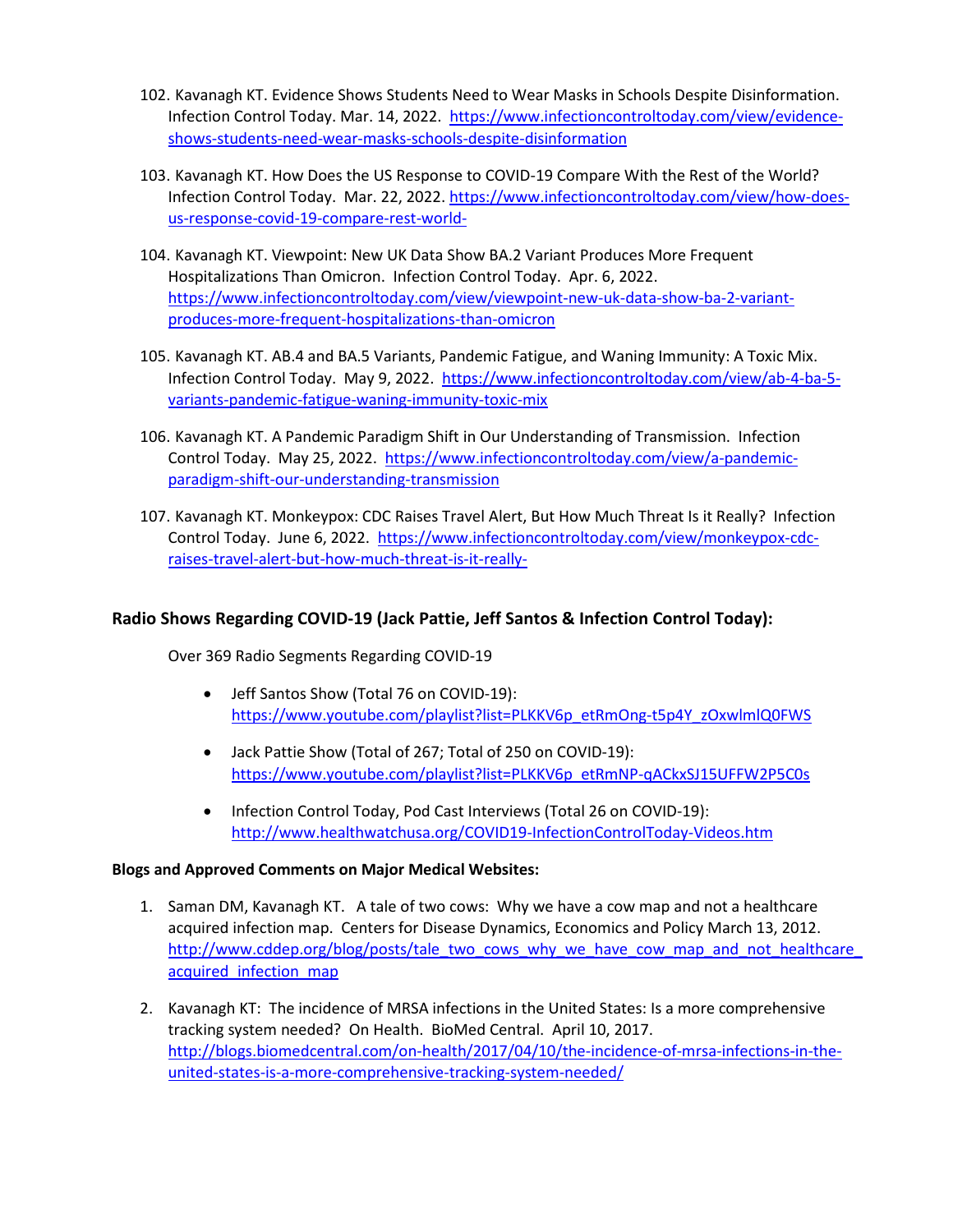- 3. Kavanagh KT, Kraman SS. Comment Regarding: Prevalence, Underlying Causes, and Preventability of Sepsis-Associated Mortality in US Acute Care Hospitals. JAMAOpenNetwork: "But when medicine makes the leap from a death caused deliberately to one caused by a preventable error we all too often use the patient's terminal condition to negate or ignore the occurrence. I feel many would question the logic behind this philosophy and that almost all would realize this is not how one achieves a high-performance delivery system which is patient centered." <https://jamanetwork.com/journals/jamanetworkopen/fullarticle/2724768>
- 4. Kavanagh KT. The changing narrative of MRSA infection control in the United States. On Health BMC Blog Network. Jun. 19, 2020. [http://blogs.biomedcentral.com/on-health/2019/06/19/the](http://blogs.biomedcentral.com/on-health/2019/06/19/the-changing-narrative-of-mrsa-infection-control-in-the-united-states/)[changing-narrative-of-mrsa-infection-control-in-the-united-states/](http://blogs.biomedcentral.com/on-health/2019/06/19/the-changing-narrative-of-mrsa-infection-control-in-the-united-states/)
- 5. Kavanagh KT. Will the COVID-19 Pandemic Transform Health Care ? Biomed Central. Nov. 11, 2020. [http://blogs.biomedcentral.com/on-health/2020/11/11/will-the-covid-19-pandemic-transform](http://blogs.biomedcentral.com/on-health/2020/11/11/will-the-covid-19-pandemic-transform-health-care/)[health-care/](http://blogs.biomedcentral.com/on-health/2020/11/11/will-the-covid-19-pandemic-transform-health-care/)
- 6. Kavanagh KT. Distortion of Science to Inhibit the Adoption of Infectious Disease Strategies. Biomed Central. Nov. 13, 2020. [https://blogs.biomedcentral.com/on-health/2020/11/13/distortion-of](https://blogs.biomedcentral.com/on-health/2020/11/13/distortion-of-science-to-inhibit-the-adoption-of-infectious-disease-strategies/)[science-to-inhibit-the-adoption-of-infectious-disease-strategies/](https://blogs.biomedcentral.com/on-health/2020/11/13/distortion-of-science-to-inhibit-the-adoption-of-infectious-disease-strategies/)

#### **Public and Community Presentations**

- 1. Kavanagh KT. MRSA Surveillance, Concerns Regarding Chlorhexidine and Bacterial Resistance. SFAR (Stakeholder' Forum in Antibiotic Resistance) Conference. Oct. 9, 2014. Philadelphia, PA <https://youtu.be/MC7ztSASvuc>
- 2. Kavanagh KT. Prevention of MRSA infections using surveillance, isolation and decolonization. Bluegrass Healthcare Coalition. Lexington, KY. Mar. 18, 2014. <https://youtu.be/w6MVNjJZxd0>
- 3. Kavanagh KT. MRSA Epidemiology, Surveillance and Chlorhexidine. Health Watch USA<sup>sm</sup> 2014 Conference. Lexington, KY. Nov 7, 2014 <https://youtu.be/dgsQatT4f8I>
- 4. Kevin Kavanagh, MD presents comments before the National Quality Forums Consensus Standards Approval Committee regarding a proposed metric for measuring Wait Listing of dialysis patients for renal transplantation. NQF CSAC meeting on March 12, 2018. Washington, DC.<https://youtu.be/-2RlK-gFKO0>
- 5. Kavanagh KT. Research Integrity in Infectious Disease. Health Watch USA 2016 Patient Safety Conference. Lexington, KY. Nov. 4, 2016 YouTube Video: https://youtu.be/m9UxOOzSA\_8
- 6. Kavanagh KT. Research Integrity in Infectious Disease. Health Watch USA<sup>sm</sup> 2016 Patient Safety Conference. Lexington, KY. Nov. 4, 2016. https://youtu.be/m9UxOOzSA\_8
- 7. Kavanagh KT. The Context of the Patient Does Not Mitigate Preventable Hospital Mortality. Consumer Union Conference. Yonkers, NY. Dec. 8, 2016. https://youtu.be/HRlfhxB-cQY
- 8. Kavanagh KT. The Need for Better Tracking and Reporting of MRSA Infections in the United States. Health Watch USA Nov. 3, 2017 Conference. <https://youtu.be/yZ4E8QLAJT0>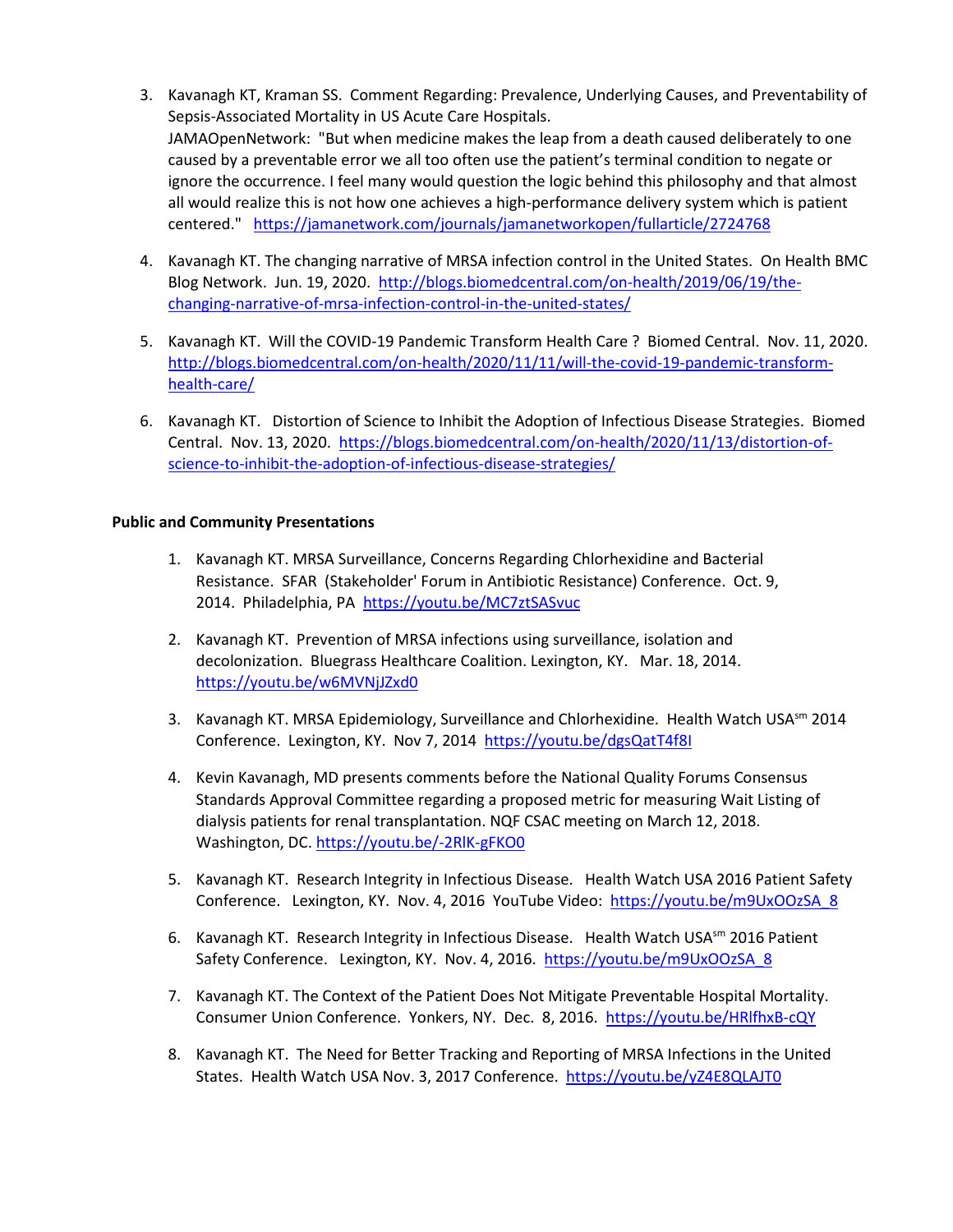- 9. Kavanagh KT. Health Watch USA $^{5m}$  Initiatives and Policy. The Leapfrog Group Health Care Ratings Summit. Washington, DC. Dec. 6-7, 2017. https://youtu.be/cmYJiKkC7HM
- 10. Kavanagh KT. Preventable Hospital Mortality. Anesthesia Patient Safety Foundation. Phoenix, AZ. Sept 5, 2018. <https://youtu.be/bndnpO-hr8Y>
- 11. Kavanagh KT. The Epidemic of Multi-Drug Resistant Organisms. It is NOT the Nurses Fault!! Kentucky Nurses Association. Lexington, KY. Nov. 2, 2018. https://youtu.be/k-fXApc3lA
- 12. Kavanagh KT. The Perfect Storm The History of the Ineffective Disease Policy. Through The Eyes of The Frontline. Health Watch USA & Massachusetts Nurses Association's, international conference regarding COVID-19. https://youtu.be/L7qShgRSLIU
- 13. Kavanagh KT. COVID-19: How We Got To Where We AreCOVID-19: The History of the Ineffective Disease Policy. Through The Eyes of The Frontline. Health Watch USA & Massachusetts Nurses Association's, international conference regarding COVID-19. <https://youtu.be/L7qShgRSLIU>
- 14. Kavanagh KT. The COVID-19 Pandemic The Virus & Infection Health Watch USA COVID-19 Continuing Education Course Through Southern Kentucky AHEC. Aug. 26, 2020. <https://youtu.be/Y4p6C0mORiM>
- 15. Kavanagh KT. COVID 19: Tracing the History of Ineffective Infectious Disease Policy. Kentucky Association for Healthcare Quality. Sept. 29, 2020, and Southern Kentucky AHEC. Sept 28, 2020. <https://youtu.be/xA7pR2bDAes>and <https://youtu.be/E6wZoBTvWCE>
- 16. Kavanagh KT. COVID-19 The Need for the Public To Embrace Public Health Strategies. To be given before the Kentucky Rural Health Association on Nov. 12, 2020. Preview of presentation: <https://youtu.be/G7OUYGWaatA>
- 17. Kavanagh KT. COVID-19: Lessons Learned in the United States. Health Watch USA & Massachusetts Nurses Association. Conference "COVID-19 Lessons Learned: A Global Perspective". June 15, 2021. https://youtu.be/eV8lBv7ADU4
- 18. Kavanagh KT. COVID-19: Comments Regarding Variants. Health Watch USA & Massachusetts Nurses Association. Conference "COVID-19 Lessons Learned: A Global Perspective". June 15, 2021. <https://youtu.be/U9Xs6JizJSE>
- 19. Kavanagh KT. COVID-19: Lessons Learned in the United States. . Health Watch USA & Massachusetts Nurses Association. Conference "COVID-19 Lessons Learned: A Global Perspective". June 15, 2021. <https://youtu.be/eV8lBv7ADU4>
- 20. Kavanagh KT. COVID-19 Lessons Learned: A Global Perspective. Southern Kentucky AHEC. Aug. 6, 2021. <https://youtu.be/dIgEAT73kcM>

#### **Public Comment Before Federal Committees**

1. Kavanagh KT. Health Watch USAsm **comments on research integrity, conflicts-of-interest, the need for firm standards**, the tying of antibiotic stewardship to funds for antibiotic development and public reporting of antibiotic provider utilization data. Presidential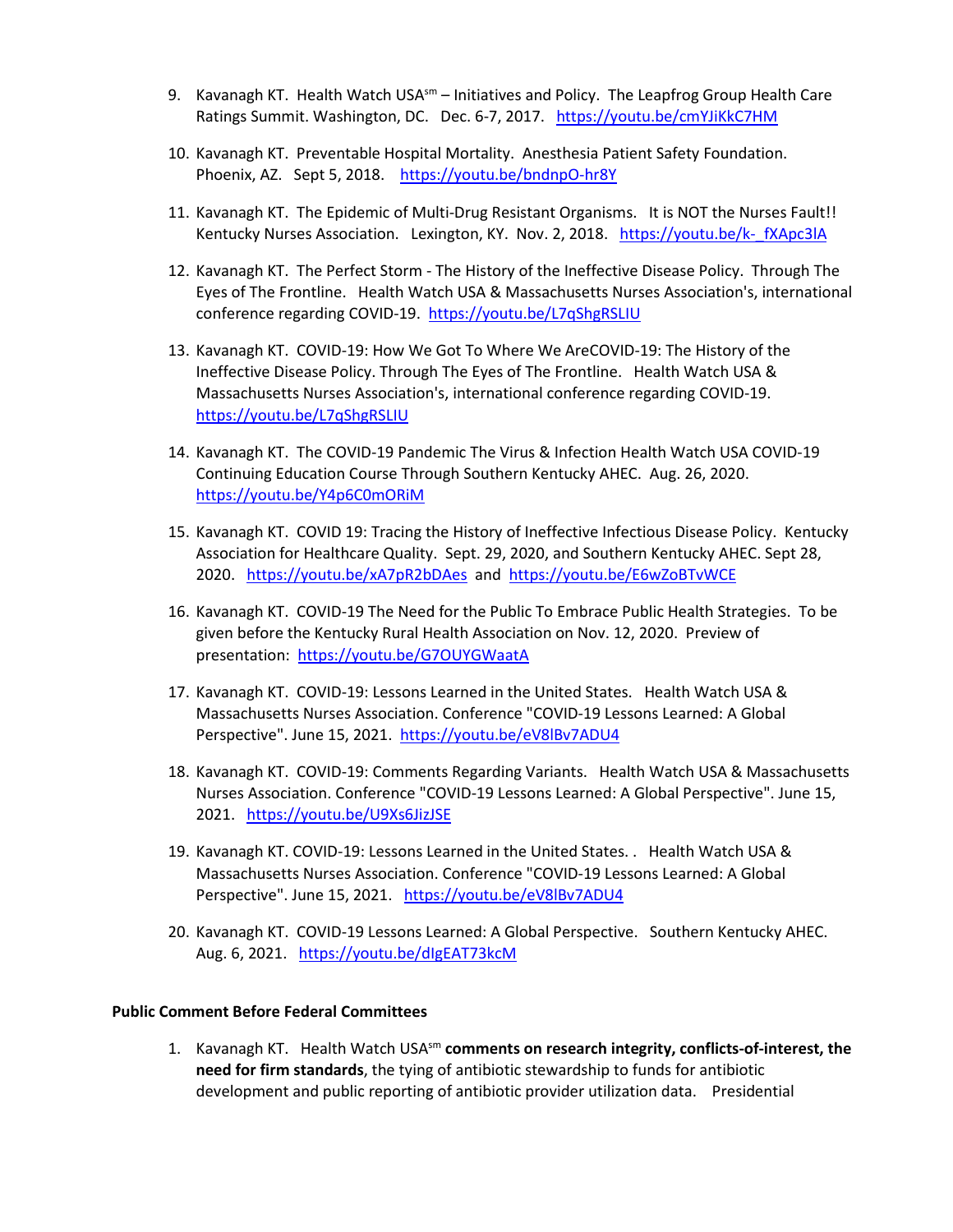Advisory Council for Combating Antibiotic Resistant Bacteria. Sep. 29, 2015. Washington DC. <https://youtu.be/b67J-X5c8gU>

- 2. Dr. Kevin Kavanagh's **comments regarding chlorhexidine, surveillance and public disclosure of conflicts of interest** in the confrontation of the antibiotic bacterial resistance epidemic. Presidential Advisory Council for Combating Antibiotic Resistant Bacteria. Mar. 30, 2016. Washington, DC.<https://youtu.be/iG1aQZftqb0>
- 3. Kavanagh KT. Health Watch USAsm **Comments on the importance of preventing patient to patient transmission**. Presidential Advisory Council for Combating Antibiotic Resistant Bacteria. Mar. 31 , 2016. Washington, DC.<https://youtu.be/-IB1qF1qP48>
- 4. Kavanagh KT. Health Watch USAsm **Comments on Importance of preventing the transmission of resistant bacteria between patients.** In addition, the importance of nursing, worker safety and carrier surveillance was stressed. Attention was also drawn to polymyxin B in topical overthe-counter antibiotics as a possible cause of resistance to colistin. Presidential Advisory Council for Combating Antibiotic Resistant Bacteria Jun. 21, 2016. Washington, DC. <https://youtu.be/t2LM9IuN7fQ>
- 5. Kavanagh KT. Health Watch USA<sup>sm</sup> Comments at the Presidential Advisory Council on **Combating Antibiotic-Resistant Bacteria**. "The committee needs to ensure that our healthcare institutions make the needed investments in prevention and patient safety, along with setting well defined standards for screening, isolation, environmental cleaning, appropriate staffing and worker safety. Sept. 19, 2016. Washington, DC. <https://youtu.be/RGlpKY1L-S4>
- 6. Kavanagh KT. Health Watch USAsm **Comments at the Presidential Advisory Council on Combating Antibiotic-Resistant Bacteria** regarding the United States missing goals for reducing MRSA and other resistant pathogens along with the need for a mandatory publicly reported comprehensive surveillance system to track multi-drug resistant organisms. Jan. 25, 2017. https://youtu.be/hbdXX3a\_OIY
- 7. Kevin T. Kavanagh, MD, MS. **Comments regarding the need for greater focusing on the control of spread of Multi-Drug Resistant Organisms.** Antibiotic stewardship programs alone are not likely to reverse the epidemic and there is no certainty that new antibiotics can be developed. The Presidential Advisory Council on Combating Antibiotic-Resistant Bacteria (PACCARB) - Sept. 26, 2018. <https://youtu.be/OnX-QH51JQ8>
- 8. Kevin T. Kavanagh, MD, MS. **Comments regarding the importance of the microbiome to overall patient health and the prevention of infectious disease.** Until we have the capability of monitoring a patient's microbiome we should at least be screening for dangerous pathogens. Presidential Advisory Council on Combating Antibiotic Resistant Bacteria. Jan. 31, 2019. <https://youtu.be/cLjN6MTkuPc>
- 9. Kevin Kavanagh, MD, Health Watch USA<sup>sm</sup> stresses the need for accurate reporting of and **increased transparency of dangerous pathogens.** Public Comment given before the CDC's HICPAC Committee. May 16, 2019. <https://youtu.be/zFGjj4D42x4>
- 10. **Resistant Bacteria the Need for Increased Vigilance and Healthcare Worker Protection:** Kevin Kavanagh, MD from Health Watch USA<sup>sm</sup> presents at Presidential Advisory Council for Combating Antibiotic Resistant Bacteria regarding the need for surveillance, to regard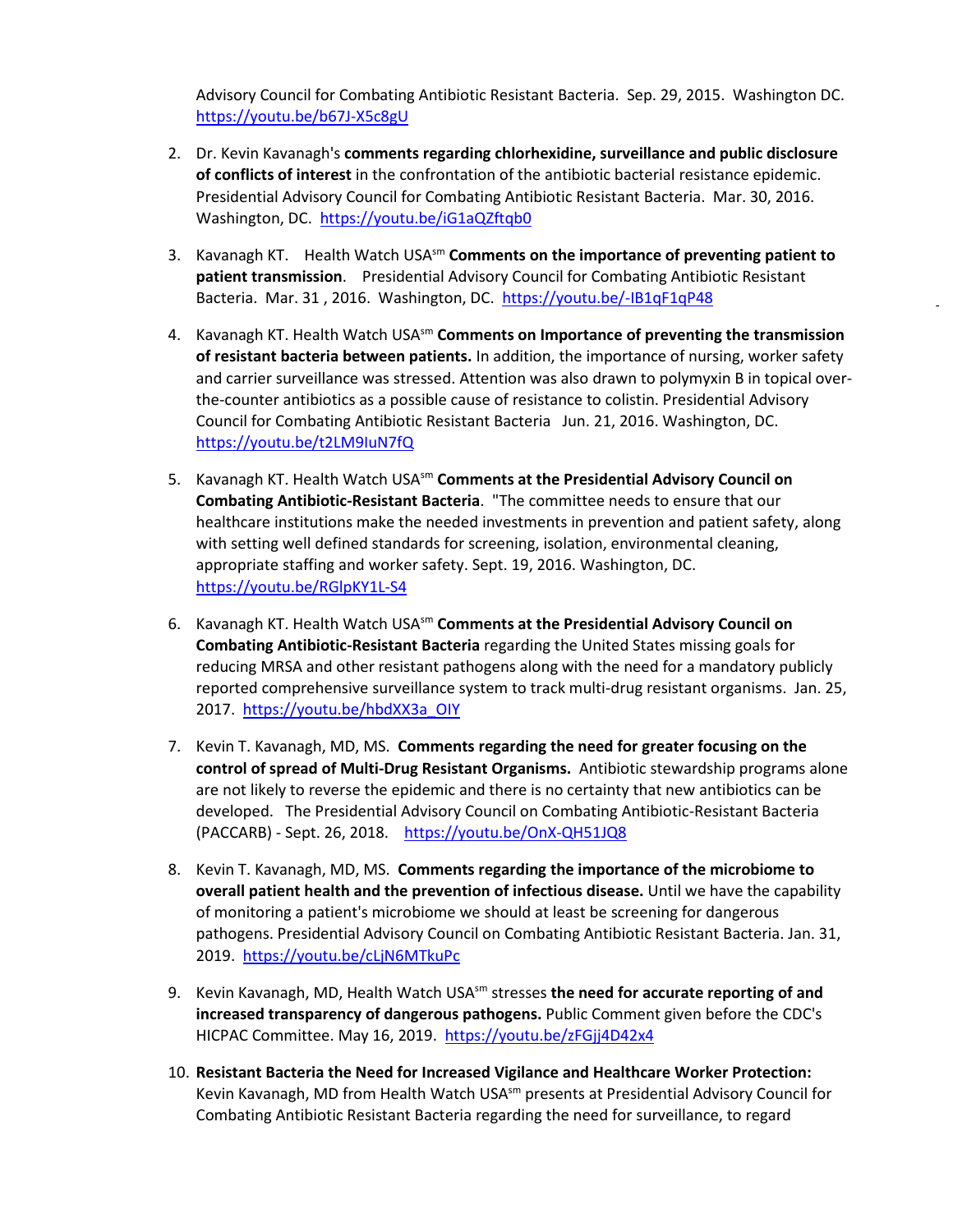dangerous pathogens seriously and to protect our healthcare workers. July 10, 2019. <https://youtu.be/aSdtHMUgVt8>

- 11. **Risk Adjustment and the Need for More Comprehensive Reporting of Deadly Infections:** Kevin Kavanagh, MD comments before the Presidential Advisory Committee on Combating Antibiotic Resistant Bacteria on the pitfalls for risk adjustment and the need for more complete and comprehensive data on infections from deadly pathogens. Health Watch USA $\text{sm}$ PACCARB Comment on July 11, 2019 https://youtu.be/kShI4jDQvyk
- 12. Kevin Kavanagh, MD, MS from Health Watch USA<sup>sm</sup> expresses concern regarding the efficacy **of enhanced barrier precautions** in preventing the spread of dangerous pathogens in nursing homes. Public Comment CDC HICPAC Meeting, Nov. 14, 2019.<https://youtu.be/dYuvzAdGJV0>
- 13. Dr. Kevin Kavanagh stresses the importance of **public disclosure of antibiotic resistant bacteria outbreaks**. And how the United States performance is not that much better than what occurred with the coronavirus (COVID-19) outbreak in China. Public comment before the Presidential Advisory Council on Combating Antibiotic Resistant Bacteria. Feb. 27, 2020. YouTube Video: [https://youtu.be/q\\_hiy2wB1wg](https://youtu.be/q_hiy2wB1wg)
- 14. **Enhanced Precautions for Nursing Homes** -- Will they be enough to stop infections? Kevin Kavanagh, MD presents public comments regarding enhanced barrier precautions for nursing homes and concerns are raised regarding their effectiveness in preventing spread of dangerous pathogens. The concept of a facility's microbiome being compatible with that of the residents' is discussed. PACCARB Meeting Feb. 26, 2020.<https://youtu.be/HIBmlDQvz54>
- 15. Dr. Kevin Kavanagh from Health Watch USAsm gives a short **public comment calling for a comprehensive publicly reported real-time national reporting system for dangerous pathogens**. He also stresses the importance of community surveillance and the need for a national NOT a "one size does not fit all" strategy. Presidential Advisory Council on Combating Antibiotic-Resistant Bacteria. Sept. 9-10, 2020. <https://youtu.be/yfJ8Yb5LiQk>
- 16. **Better Standards & Tracking To Protect Frontline Workers CDC HICPAC Public Comment**. Dr. Kevin Kavanagh from Health Watch USA $^{5m}$  discusses the need for stronger standards to stop dangerous pathogens. These standards should be based upon what is required to stop spread, rather than what we currently have or are willing to provide. In addition, it is imperative that a national reporting system, and harmonization of CDC materials and standards be implemented. Greater attention also needs to be placed on aerosolization of the SARS-CoV-2 and recommendations for air sanitization and complete air exchanges. Public Comment Before the CDC HICPAC Committee. March 4, 2021. <https://youtu.be/G-Ea1dfecAQ>

#### 17. **Heightened Action on Delta Variant is Needed - CDC HICPAC Public Comment**

Dr. Kevin Kavanagh from Health Watch USA $\text{sm}$  stresses the importance of having real-time accurate reporting of the COVID-19 immune escape variants. We also need to be genomic sequencing more specimens and should be reporting state specific data to help safeguard the public. The CDC should classify the Delta variant, as a variant of concern. The CDC's main site should have easy to access and the most up to date data available in the world. Advisories regarding both the Indian Variant and the P.1 Brazilian or Gamma Variant need to be made. Public Comment Before the CDC HICPAC Committee. June 3,

2021. [http://www.healthwatchusa.org/HWUSA-Presentations-Community/PDF-](http://www.healthwatchusa.org/HWUSA-Presentations-Community/PDF-Downloads/20210603-HICPAC-Variants-2-Letter.pdf)[Downloads/20210603-HICPAC-Variants-2-Letter.pdf](http://www.healthwatchusa.org/HWUSA-Presentations-Community/PDF-Downloads/20210603-HICPAC-Variants-2-Letter.pdf) <https://youtu.be/KVYt4PyQuZw>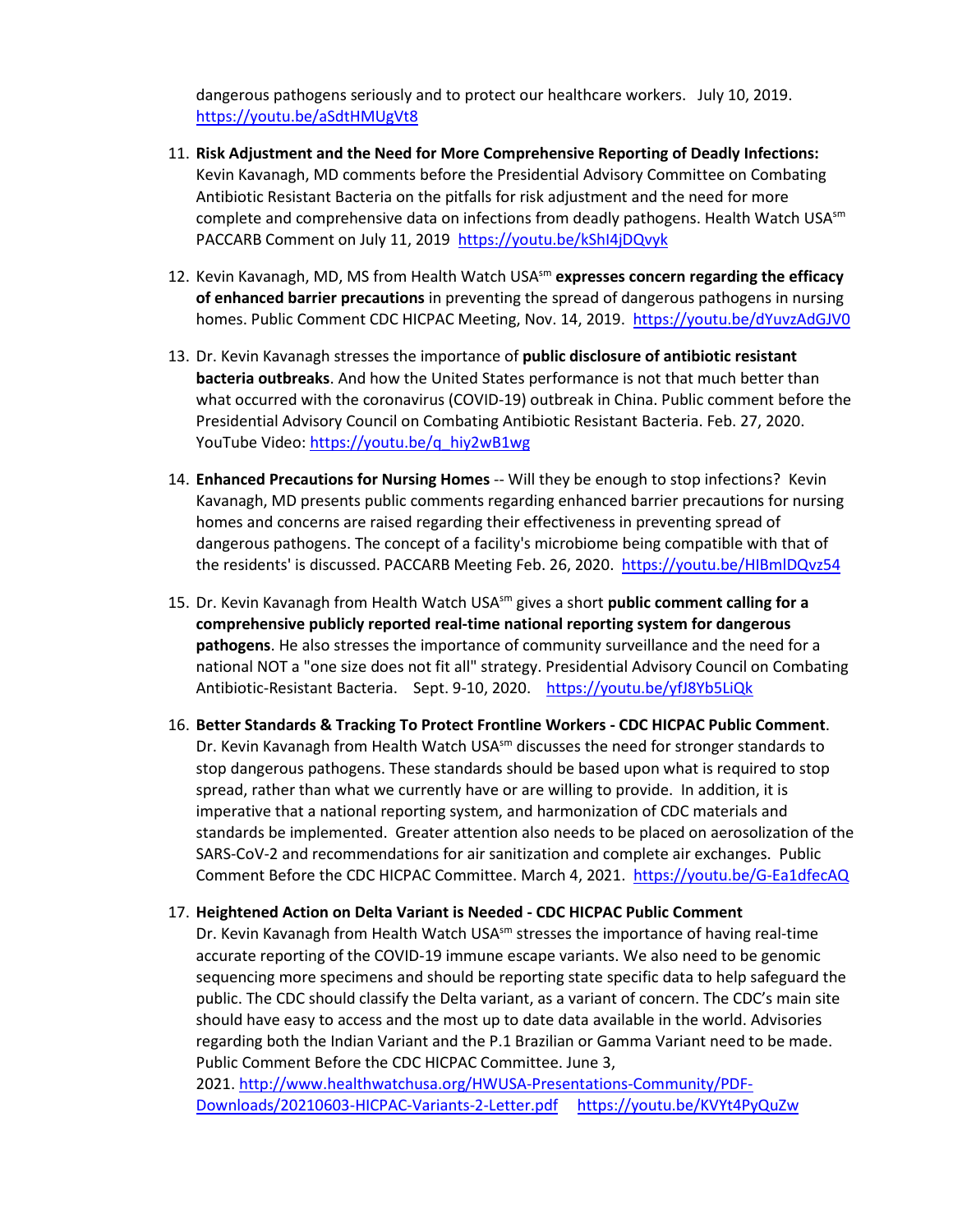## 18. **CDC's ACIP Committee Regarding Pfizer Vaccine Boosters.**

Initially, the FDA VRBPA committee focused on vaccinated individuals who are biologically high-risk of developing severe COVID-19, but finally, also recommended boosters for those at high-risk of SARS-CoV-2 exposure. However, the degree of exposure is like being pregnant you either are exposed or you are not. During a raging pandemic, action is needed NOW, we do not have the luxury of waiting for the results of randomized controlled trials. I would recommend reconsideration of offering Pfizer boosters to all who are 16 years of age or older; or at least offering boosters to those who are 30 years of age or older, plus all individuals who are at risk of SARS-CoV-2 exposure. As a side note, we encourage the flu vaccine to be taken by all, not just those at high risk of severe disease or disease acquisition, we need to be consistent with our messaging. Comment Before CED ACIP, Sept 23, 2021. [https://youtu.be/CELug9tZI\\_0](https://youtu.be/CELug9tZI_0) Written Comment: [http://www.healthwatchusa.org/HWUSA-Presentations-Community/PDF-](http://www.healthwatchusa.org/HWUSA-Presentations-Community/PDF-Downloads/20210922-The_CDC_ACIP_Written-Comment-3.pdf)[Downloads/20210922-The\\_CDC\\_ACIP\\_Written-Comment-3.pdf](http://www.healthwatchusa.org/HWUSA-Presentations-Community/PDF-Downloads/20210922-The_CDC_ACIP_Written-Comment-3.pdf) 

## **Position Paper and Regulation Comments:**

- 1. **A Call for Repeal of the Provision in the Social Security Act Which Prevents the U. S. Dept of Health and Human Services from making public hospital accreditation surveys.** View letter to Senator Harken signed by over 50 patient advocates: [http://www.healthwatchusa.org/HWUSA-](http://www.healthwatchusa.org/HWUSA-Initiatives/PDF-Downloads/20110910-Senator_Tom_Harkin-Post-2.pdf)[Initiatives/PDF-Downloads/20110910-Senator\\_Tom\\_Harkin-Post-2.pdf](http://www.healthwatchusa.org/HWUSA-Initiatives/PDF-Downloads/20110910-Senator_Tom_Harkin-Post-2.pdf) View letter to Senator McConnell signed by over 20 business healthcare purchasing alliances: [http://www.healthwatchusa.org/HWUSA-Initiatives/PDF-](http://www.healthwatchusa.org/HWUSA-Initiatives/PDF-Downloads/20111118NS_Senator_Mitch_McConnell.pdf)[Downloads/20111118NS\\_Senator\\_Mitch\\_McConnell.pdf](http://www.healthwatchusa.org/HWUSA-Initiatives/PDF-Downloads/20111118NS_Senator_Mitch_McConnell.pdf)
- 2. **Commentary on AHRQ DRAFT Report on MRSA Surveillance:** [http://www.healthwatchusa.org/HWUSA-Initiatives/PDF-Downloads/20120325-4L-MRSA-](http://www.healthwatchusa.org/HWUSA-Initiatives/PDF-Downloads/20120325-4L-MRSA-CommentLetter-Final.pdf)[CommentLetter-Final.pdf](http://www.healthwatchusa.org/HWUSA-Initiatives/PDF-Downloads/20120325-4L-MRSA-CommentLetter-Final.pdf)
- 3. **Commentary on Governance and Quality Assurance of Accountable Care Organizations (ACO):** Comment on the 2011 Accountable Care Organization's Proposed Regulations - Apr. 2011: [http://www.healthwatchusa.org/HWUSA-Initiatives/PDF-Downloads/ACO-](http://www.healthwatchusa.org/HWUSA-Initiatives/PDF-Downloads/ACO-Berwick-11b.pdf)[Berwick-11b.pdf](http://www.healthwatchusa.org/HWUSA-Initiatives/PDF-Downloads/ACO-Berwick-11b.pdf)
- 4. **Leveling the Medicare and Medicaid reimbursement difference between different locations of service.** Comment on 42 CFR, Parts 405, 410, 412, Federal Register Friday July 19, 2013. [http://www.healthwatchusa.org/publications/2013-Documents/20130806b-Comment](http://www.healthwatchusa.org/publications/2013-Documents/20130806b-Comment-on-42-CFR-Parts-405.pdf)[on-42-CFR-Parts-405.pdf](http://www.healthwatchusa.org/publications/2013-Documents/20130806b-Comment-on-42-CFR-Parts-405.pdf)
- 5. **Support of the Hospital-Acquired Condition (HAC) Reduction Program** proposed rule in the Federal Register, 79 FR 27977. June 26, 2014. [http://www.healthwatchusa.org/HWUSA-](http://www.healthwatchusa.org/HWUSA-Initiatives/PDF-Downloads/20140627-HAC-Comments.pdf)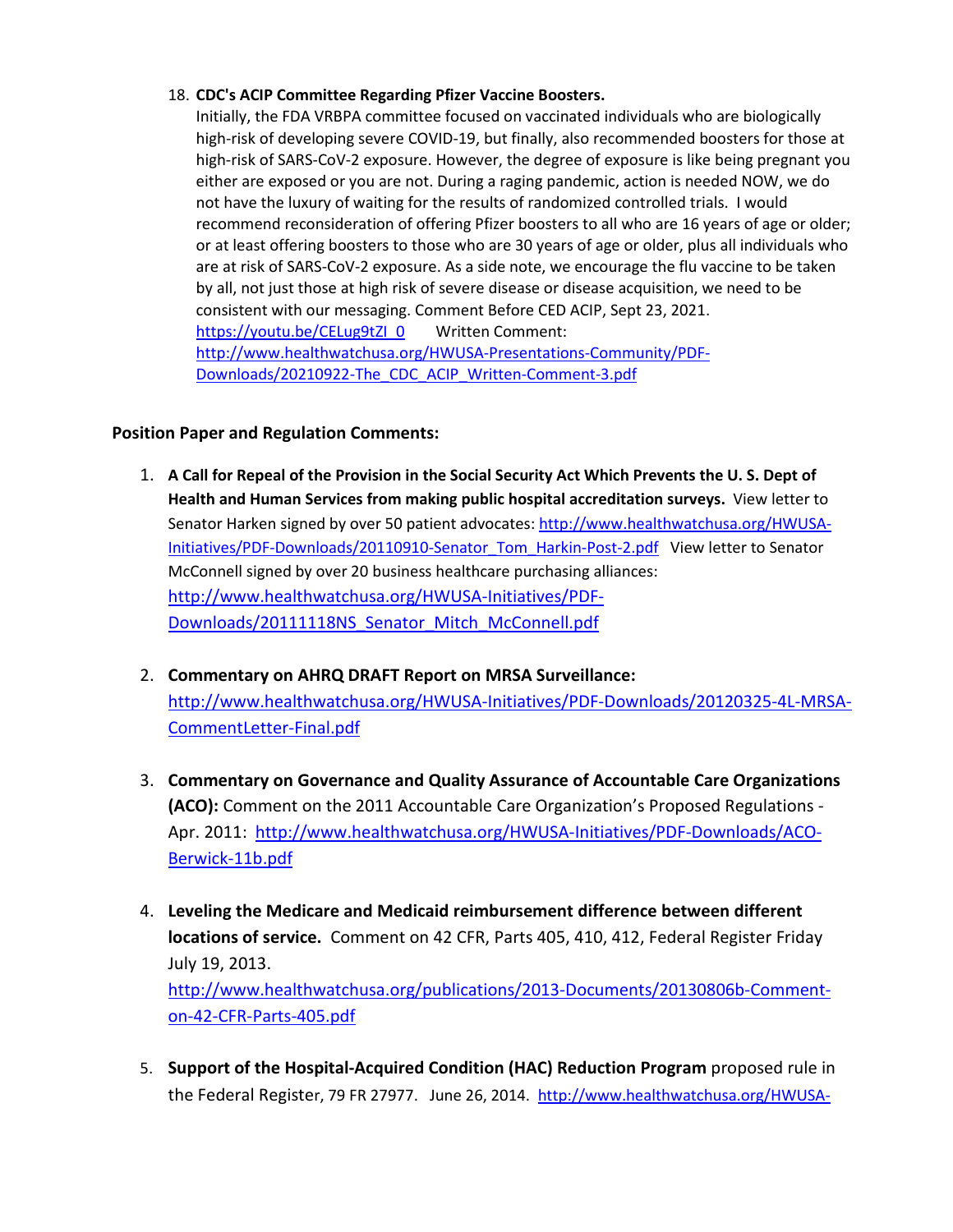[Initiatives/PDF-Downloads/20140627-HAC-Comments.pdf](http://www.healthwatchusa.org/HWUSA-Initiatives/PDF-Downloads/20140627-HAC-Comments.pdf) 

- 6. **Comment to recommend that the FDA include Chlorhexidine in its requirement to expand research on antiseptics.** Proposed rule. Document Citation: 80 FR 25165. Page: 25165 -25205 (41 pages). CFR: 21 CFR 310. Agency/Docket Number: Docket No. FDA-2015-N-01 June 10,2015. <http://www.healthwatchusa.org/downloads/20150610-CommentToFDA.pdf>
- 7. **Comment letter regarding proposed changes in CMS regulations regarding the reporting of facility acquired infections.** Proposed CMS Regulations. RIN 0938-AT27. June 25, 2016. [http://www.healthwatchusa.org/HWUSA-Initiatives/PDF-Downloads/20180625-Letter-CMS-Regs-](http://www.healthwatchusa.org/HWUSA-Initiatives/PDF-Downloads/20180625-Letter-CMS-Regs-Submitted.pdf)[Submitted.pdf](http://www.healthwatchusa.org/HWUSA-Initiatives/PDF-Downloads/20180625-Letter-CMS-Regs-Submitted.pdf)
- 8. **Comment on proposed CDC recommendations regarding healthcare worker safety and multidrug resistant organisms**. "Infection Control in Healthcare Personnel: Infrastructure and Routine Practices for Occupational Infection Prevention and Control Services." Docket No. CDC-2018-0099 [http://www.healthwatchusa.org/HWUSA-Initiatives/PDF-Downloads/20181031-](http://www.healthwatchusa.org/HWUSA-Initiatives/PDF-Downloads/20181031-RecommendationsForHealthcareWorkers.pdf) [RecommendationsForHealthcareWorkers.pdf](http://www.healthwatchusa.org/HWUSA-Initiatives/PDF-Downloads/20181031-RecommendationsForHealthcareWorkers.pdf)
- 9. **Comment regarding the retention of records for Universal Device Identifier and UDI labeling of implanted devices.** Dec. 12, 2019. [http://www.healthwatchusa.org/HWUSA-Initiatives/PDF-](http://www.healthwatchusa.org/HWUSA-Initiatives/PDF-Downloads/20191212_Letter_to_FDA_re_UDI_December_12-Final3.pdf)[Downloads/20191212\\_Letter\\_to\\_FDA\\_re\\_UDI\\_December\\_12-Final3.pdf](http://www.healthwatchusa.org/HWUSA-Initiatives/PDF-Downloads/20191212_Letter_to_FDA_re_UDI_December_12-Final3.pdf)
- 10. **Heightened Action on Delta Variant is Needed CDC Public Comment.** Comment Letter to CDC HICPAC. June 3, 2021. [http://www.healthwatchusa.org/HWUSA-Presentations-Community/PDF-](http://www.healthwatchusa.org/HWUSA-Presentations-Community/PDF-Downloads/20210603-HICPAC-Variants-2-Letter.pdf)[Downloads/20210603-HICPAC-Variants-2-Letter.pdf](http://www.healthwatchusa.org/HWUSA-Presentations-Community/PDF-Downloads/20210603-HICPAC-Variants-2-Letter.pdf)
- 11. *Public Comment Regarding Vaccines Boosters in the Elderly.* CDC Advisory Committee on Immunization Practices. Aug. 13, 2021 [https://www.infectioncontroltoday.com/view/the-doctor](https://www.infectioncontroltoday.com/view/the-doctor-is-on-fields-tough-questions-about-covid-19)[is-on-fields-tough-questions-about-covid-19](https://www.infectioncontroltoday.com/view/the-doctor-is-on-fields-tough-questions-about-covid-19)
- 12. **Written Comment on the U.S. Senate Help Committee's bipartisan Pandemic and Public Health Preparedness and Response Bill** (PREVENT Pandemics Act) Feb. 3, 2022. [http://www.healthwatchusa.org/HWUSA-Initiatives/PDF-Downloads/20220205-](http://www.healthwatchusa.org/HWUSA-Initiatives/PDF-Downloads/20220205-WrittenComment-SenateHELPCommittee.pdf) [WrittenComment-SenateHELPCommittee.pdf](http://www.healthwatchusa.org/HWUSA-Initiatives/PDF-Downloads/20220205-WrittenComment-SenateHELPCommittee.pdf)
- 13. **Action Letters Requesting an independent Presidential Federal Advisory Committee for COVID-19** be reestablished under the Biden administration. The letter is signed by Health Watch USA, National Nurses United and the Mass. Nurses Assoc. Jan. 15, 2022.[http://www.healthwatchusa.org/downloads/20220115-TaskForce-HealthWatchUSA-](http://www.healthwatchusa.org/downloads/20220115-TaskForce-HealthWatchUSA-McConnell.pdf)[McConnell.pdf](http://www.healthwatchusa.org/downloads/20220115-TaskForce-HealthWatchUSA-McConnell.pdf)

## **Testimony Before Kentucky State House and Senate Committees:**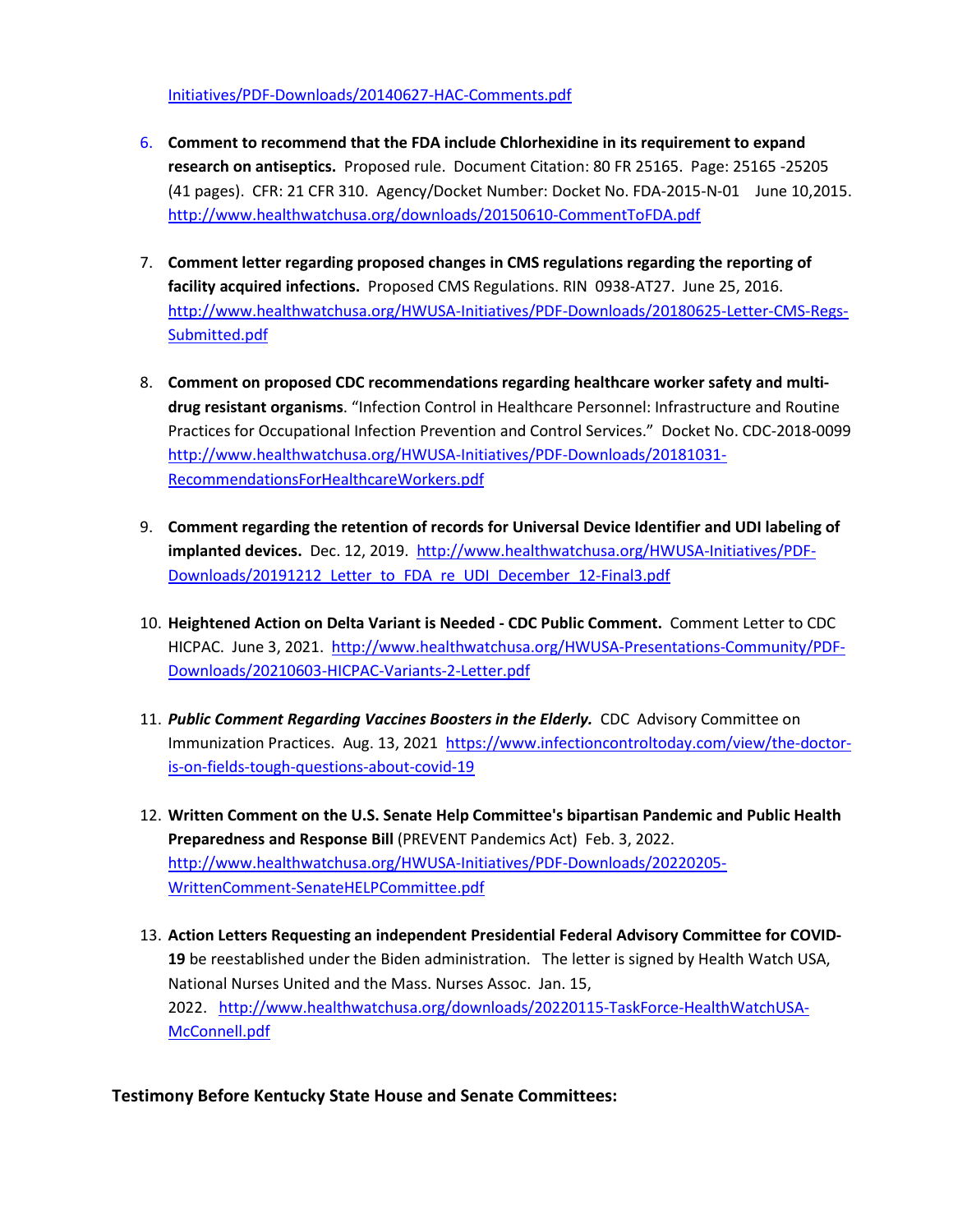- 1. Nov. 19, 2007 Kevin T. Kavanagh, Transparency in Healthcare, State of Kentucky's Interim Joint (House and Senate) Committee on Health and Welfare.
- 2. Mar. 6, 2008 Kevin T. Kavanagh, Mandatory Public Reporting of MRSA and HAI in Kentucky, Kentucky State Senate Health and Welfare Committee meeting.
- 3. Oct. 20, 2010 Kevin T. Kavanagh, Hospital Acquired Infections and Public Reporting, State of Kentucky's Interim Joint (House and Senate) Committee on Health and Welfare. [http://www.healthwatchusa.org/HWUSA-Presentations-Testimony/20100120-KY-House-](http://www.healthwatchusa.org/HWUSA-Presentations-Testimony/20100120-KY-House-Senate/20101020-KY-HAI-HW-Cmt.htm)[Senate/20101020-KY-HAI-HW-Cmt.htm](http://www.healthwatchusa.org/HWUSA-Presentations-Testimony/20100120-KY-House-Senate/20101020-KY-HAI-HW-Cmt.htm)
- 4. Feb. 10, 2011 Kevin T. Kavanagh, Public Reporting of Healthcare Acquired Infections in support of HB 72, State of Kentucky House Committee on Health and Welfare. [http://www.healthwatchusa.org/HWUSA-Presentations-Testimony/20110210-KY-](http://www.healthwatchusa.org/HWUSA-Presentations-Testimony/20110210-KY-House/kavanagh.htm)[House/kavanagh.htm](http://www.healthwatchusa.org/HWUSA-Presentations-Testimony/20110210-KY-House/kavanagh.htm)
- 5. Jun. 21, 2011 Kevin T. Kavanagh, Public Reporting of Healthcare Acquired Infections and the Policy Leadership of the Veterans Administration Hospital in Control of Infections. State of Kentucky Joint House and Senate Veterans, Military Affairs and Public Protection Committee. [http://www.healthwatchusa.org/HWUSA-Presentations-Testimony/20110621-KY-House-](http://www.healthwatchusa.org/HWUSA-Presentations-Testimony/20110621-KY-House-Senate/20110621-kavanagh.htm)[Senate/20110621-kavanagh.htm](http://www.healthwatchusa.org/HWUSA-Presentations-Testimony/20110621-KY-House-Senate/20110621-kavanagh.htm)
- 6. Aug. 1, 2011 Kevin T. Kavanagh, Healthcare Acquired Infections, Impact on the Community: State of Kentucky Senate & House Joint Subcommittee on Elementary and Secondary Education. [http://www.healthwatchusa.org/HWUSA-Presentations-Testimony/20110801-KY-House-](http://www.healthwatchusa.org/HWUSA-Presentations-Testimony/20110801-KY-House-Senate/20110801-kavanagh.htm)[Senate/20110801-kavanagh.htm](http://www.healthwatchusa.org/HWUSA-Presentations-Testimony/20110801-KY-House-Senate/20110801-kavanagh.htm)
- 7. Dec. 19, 2011 Kevin T. Kavanagh, Healthcare Acquired Infections & Public Reporting: State of Kentucky Interim Joint House and Senate Committee on Health and Welfare. [http://www.healthwatchusa.org/HWUSA-Presentations-Testimony/20111219-KY-House-](http://www.healthwatchusa.org/HWUSA-Presentations-Testimony/20111219-KY-House-Senate/20111219-kavanagh.htm)[Senate/20111219-kavanagh.htm](http://www.healthwatchusa.org/HWUSA-Presentations-Testimony/20111219-KY-House-Senate/20111219-kavanagh.htm)
- 8. Jan. 14, 2011 Kevin T. Kavanagh, Healthcare Acquired Infections: The need for State Engagement. State of Kentucky House Health and Welfare Committee. [http://www.healthwatchusa.org/HWUSA-Presentations-Testimony/20130215-KY-](http://www.healthwatchusa.org/HWUSA-Presentations-Testimony/20130215-KY-House/20130214-kavanagh.htm)[House/20130214-kavanagh.htm](http://www.healthwatchusa.org/HWUSA-Presentations-Testimony/20130215-KY-House/20130214-kavanagh.htm)
- 9. Jun. 19, 2013 -- Healthcare Acquired Infections: State of Kentucky Joint Senate & House Committee on Health & Welfare. Kevin Kavanagh, MD, MS, FACS. [http://www.healthwatchusa.org/HWUSA-Presentations-Testimony/20130619-KY-House-](http://www.healthwatchusa.org/HWUSA-Presentations-Testimony/20130619-KY-House-Senate/20130619-kavanagh.htm)[Senate/20130619-kavanagh.htm](http://www.healthwatchusa.org/HWUSA-Presentations-Testimony/20130619-KY-House-Senate/20130619-kavanagh.htm)
- 10. Jan. 9, 2014 -- Kevin T Kavanagh, Healthcare Acquired Infections & Multi-resistant Drug Organisms. State of Kentucky House Committee on Health & Welfare. [http://www.healthwatchusa.org/HWUSA-Presentations-Testimony/20140109-KY-](http://www.healthwatchusa.org/HWUSA-Presentations-Testimony/20140109-KY-House/20140109-kavanagh2.htm)[House/20140109-kavanagh2.htm](http://www.healthwatchusa.org/HWUSA-Presentations-Testimony/20140109-KY-House/20140109-kavanagh2.htm)
- 11. Mar. 6, 2014 Kevin T Kavanagh, Public Reporting of Healthcare Acquired Infections & Multiresistant Drug Organisms. State of Kentucky House Committee on Health & Welfare. [http://www.healthwatchusa.org/HWUSA-Presentations-Testimony/20140306-KY-](http://www.healthwatchusa.org/HWUSA-Presentations-Testimony/20140306-KY-House/Kavanagh/20140306-kavanagh2.htm)[House/Kavanagh/20140306-kavanagh2.htm](http://www.healthwatchusa.org/HWUSA-Presentations-Testimony/20140306-KY-House/Kavanagh/20140306-kavanagh2.htm)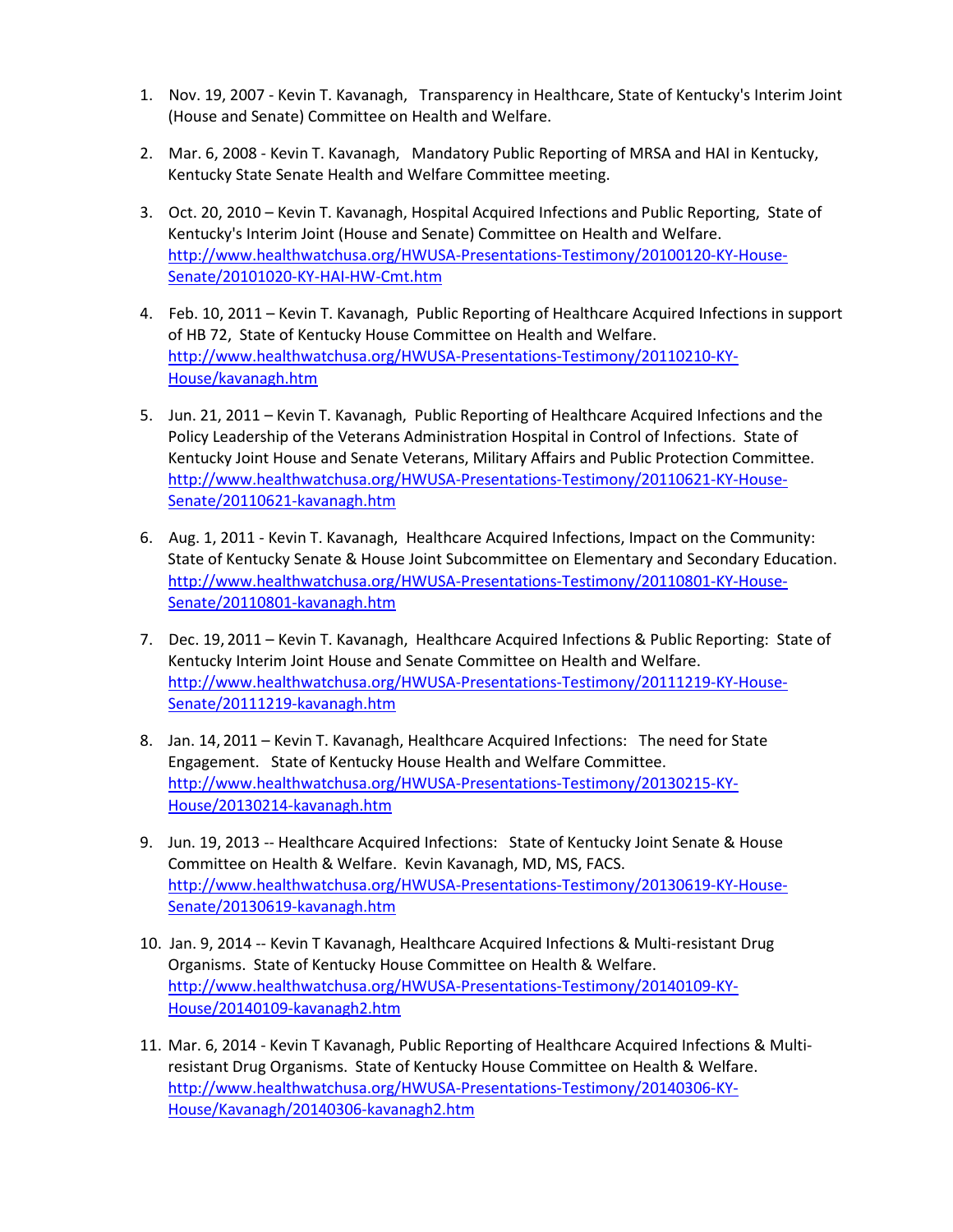- 12. Mar. 13, 2014 Kevin T Kavanagh, Public Reporting of Healthcare Acquired Infections & Multiresistant Drug Organisms. Response to Opposition Testimony. State of Kentucky House Committee on Health & Welfare. [http://www.healthwatchusa.org/HWUSA-Presentations-](http://www.healthwatchusa.org/HWUSA-Presentations-Testimony/20140313-KY-House/20140313-kavanagh2.htm)[Testimony/20140313-KY-House/20140313-kavanagh2.htm](http://www.healthwatchusa.org/HWUSA-Presentations-Testimony/20140313-KY-House/20140313-kavanagh2.htm)
- 13. Nov. 19, 2014 Kevin T Kavanagh, Multi-Drug Resistant Organisms and Hospital Acquired Conditions. Kentucky Joint Senate and House Committee on Health & Welfare. [http://www.healthwatchusa.org/HWUSA-Presentations-Testimony/20141119-KY-House-](http://www.healthwatchusa.org/HWUSA-Presentations-Testimony/20141119-KY-House-Senate/20141119-kavanagh.htm)[Senate/20141119-kavanagh.htm](http://www.healthwatchusa.org/HWUSA-Presentations-Testimony/20141119-KY-House-Senate/20141119-kavanagh.htm)
- 14. Jan. 13, 2015 Kevin T Kavanagh, In support of Regulation 902.2.020, Reportable Diseases Surveillance. Kentucky Joint Administrative Regulation Review Subcommittee. (Rerecorded due to technical problems) [http://www.healthwatchusa.org/HWUSA-Presentations-](http://www.healthwatchusa.org/HWUSA-Presentations-Testimony/20150113-KY-House-Senate/20150113-kavanagh.htm)[Testimony/20150113-KY-House-Senate/20150113-kavanagh.htm](http://www.healthwatchusa.org/HWUSA-Presentations-Testimony/20150113-KY-House-Senate/20150113-kavanagh.htm)
- 15. Dec. 16. 2015 Kevin T Kavanagh, Multi-Drug Resistant Organisms and Hospital Acquired Conditions. Kentucky Joint Senate and House Committee on Health & Welfare. [http://www.healthwatchusa.org/HWUSA-Presentations-Testimony/20150116-KY-House-](http://www.healthwatchusa.org/HWUSA-Presentations-Testimony/20150116-KY-House-Senate/20151216-kavanagh.htm)[Senate/20151216-kavanagh.htm](http://www.healthwatchusa.org/HWUSA-Presentations-Testimony/20150116-KY-House-Senate/20151216-kavanagh.htm)
- 16. Dec. 14, 2016 Kevin T. Kavanagh, Multi-Drug Resistant Organisms Reporting and Health Dept. Engagement. Kentucky Joint Senate and House Committee on Health & Welfare. YouTube Video [http://www.healthwatchusa.org/HWUSA-Presentations-Testimony/20161214-KY-House-](http://www.healthwatchusa.org/HWUSA-Presentations-Testimony/20161214-KY-House-Senate/20161214-kavanagh.htm)[Senate/20161214-kavanagh.htm](http://www.healthwatchusa.org/HWUSA-Presentations-Testimony/20161214-KY-House-Senate/20161214-kavanagh.htm)

## **Grant Review Boards**

- Grant review board for Special Projects of Regional and National Significance, Office of Maternal and Child Health. Rockville, MD, May 7-9, 1989.
- Grant review board for Cooperative Agreement to Support Navigators in Federally-facilitated and State Partnership Exchanges (PPH 2013, 13 EXN) July 2013.
- Grant review board for Cooperative Agreement to Support Navigators in Federally-facilitated and State Partnership Marketplaces (CA-NAV-14-002, CFDA: 93.332) July-Aug 2014
- Grant review board for Health Care Effectiveness and Outcomes Research (HEOR) Study Section. Agency for Healthcare Research and Quality. Feb., 2018 to June 2022. [https://www.ahrq.gov/funding/process/study](https://www.ahrq.gov/funding/process/study-section/heorrst.htmlhttps:/www.ahrq.gov/funding/process/study-section/heorrst.html)[section/heorrst.htmlhttps://www.ahrq.gov/funding/process/study-section/heorrst.html](https://www.ahrq.gov/funding/process/study-section/heorrst.htmlhttps:/www.ahrq.gov/funding/process/study-section/heorrst.html)
- AHRQ Special Emphasis Panel (regarding conference grants). AdHoc Reviewer. March. 2019.
- AHRQ data analytics and population health special emphasis panel. AdHoc Reviewer. July  $18<sup>th</sup>$  19th, 2019.

#### **State Licensure Boards**